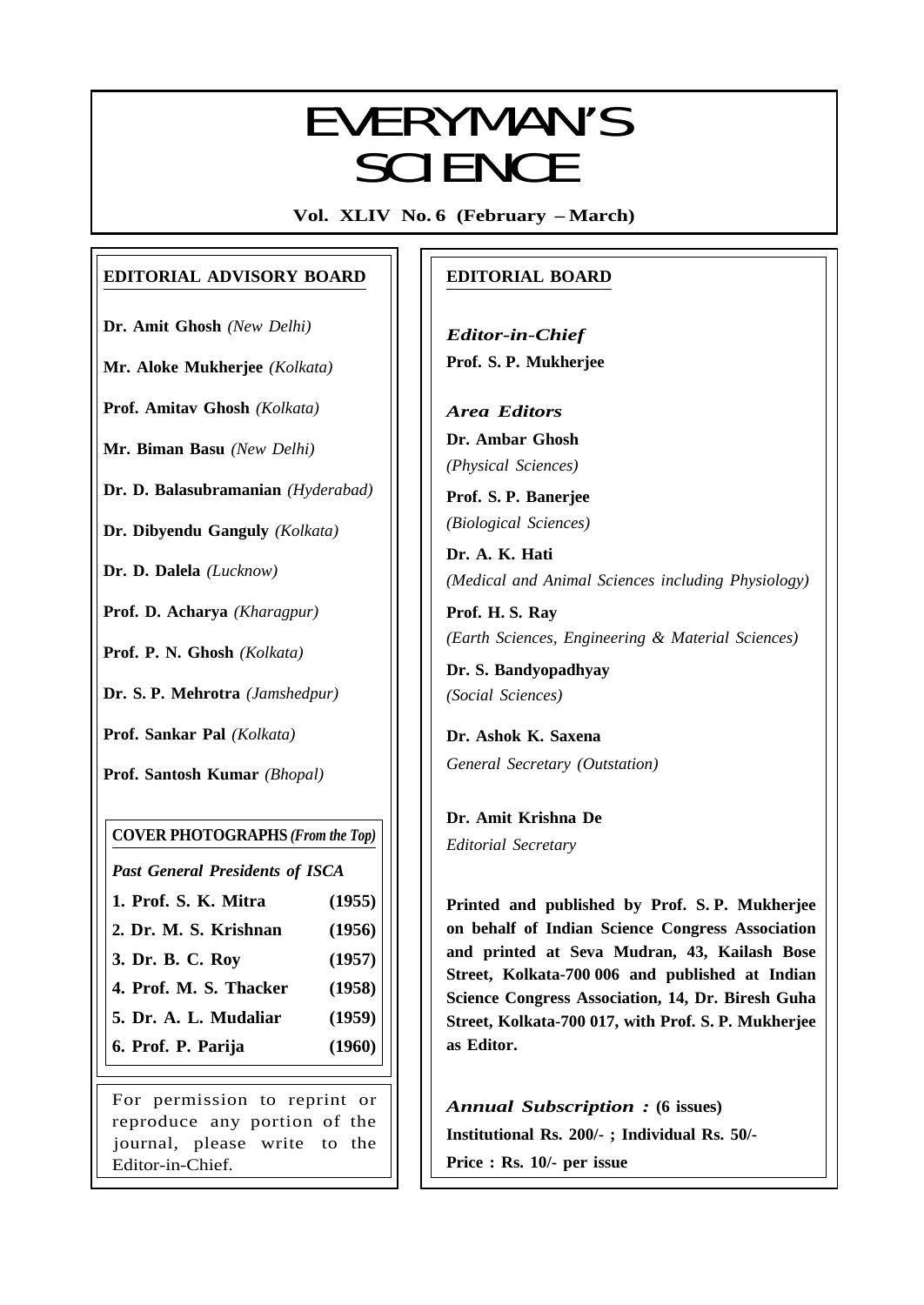# CONTENTS

**Everyman's Science VOL. XLIV NO. 6, Feb. '10 — March. '10**

| <b>EDITORIAL:</b>                                                    | 339 |
|----------------------------------------------------------------------|-----|
| <b>ARTICLES:</b>                                                     |     |
| <b>Presidential Address : Impact of Society on Science</b>           |     |
| Prof. P. Parija                                                      | 341 |
| <b>Food Hazards and Food Security</b>                                |     |
| Sanhita Mazumdar                                                     | 348 |
| <b>Modern Cultivation Technology of Aonla</b>                        |     |
| P. K. Gupta and M. C. Singh                                          | 356 |
| <b>Mushrooms: The Magic Store of Health Benefits</b>                 |     |
| Susanta Banik                                                        | 360 |
| <b>Greenhouse Technology</b>                                         |     |
| S. R. Kalbonde and C. N. Gangde                                      | 366 |
| The Flap of a Butterfly's Wings in Brazil Sets of a Tornado in Texas |     |
| Sumita Singh, Asutosh Kumar and Swetamber Das                        | 374 |
| Failures are the Feelers of Success (An Innovator's Perception)      |     |
| Subrata Ghosh                                                        | 377 |
| <b>Drugs From Plants: Global Resurgence Opens New Opportunities</b>  |     |
| S. P. Singh                                                          | 384 |
| SOMETHING TO THINK ABOUT                                             |     |
| In Human Evolution What was More Important-The Heat from             |     |
| Fire or the Light                                                    |     |
| Hem Shanker Ray                                                      | 389 |
| KNOW THY INSTITUTIONS                                                | 391 |
| <b>CONFERENCES / MEETINGS / SYMPOSIA / SEMINARS</b>                  | 393 |
| <b>S &amp; T ACROSS THE WORLD</b>                                    | 395 |
| <b>ANSWERS TO "DO YOU KNOW"?</b>                                     | 397 |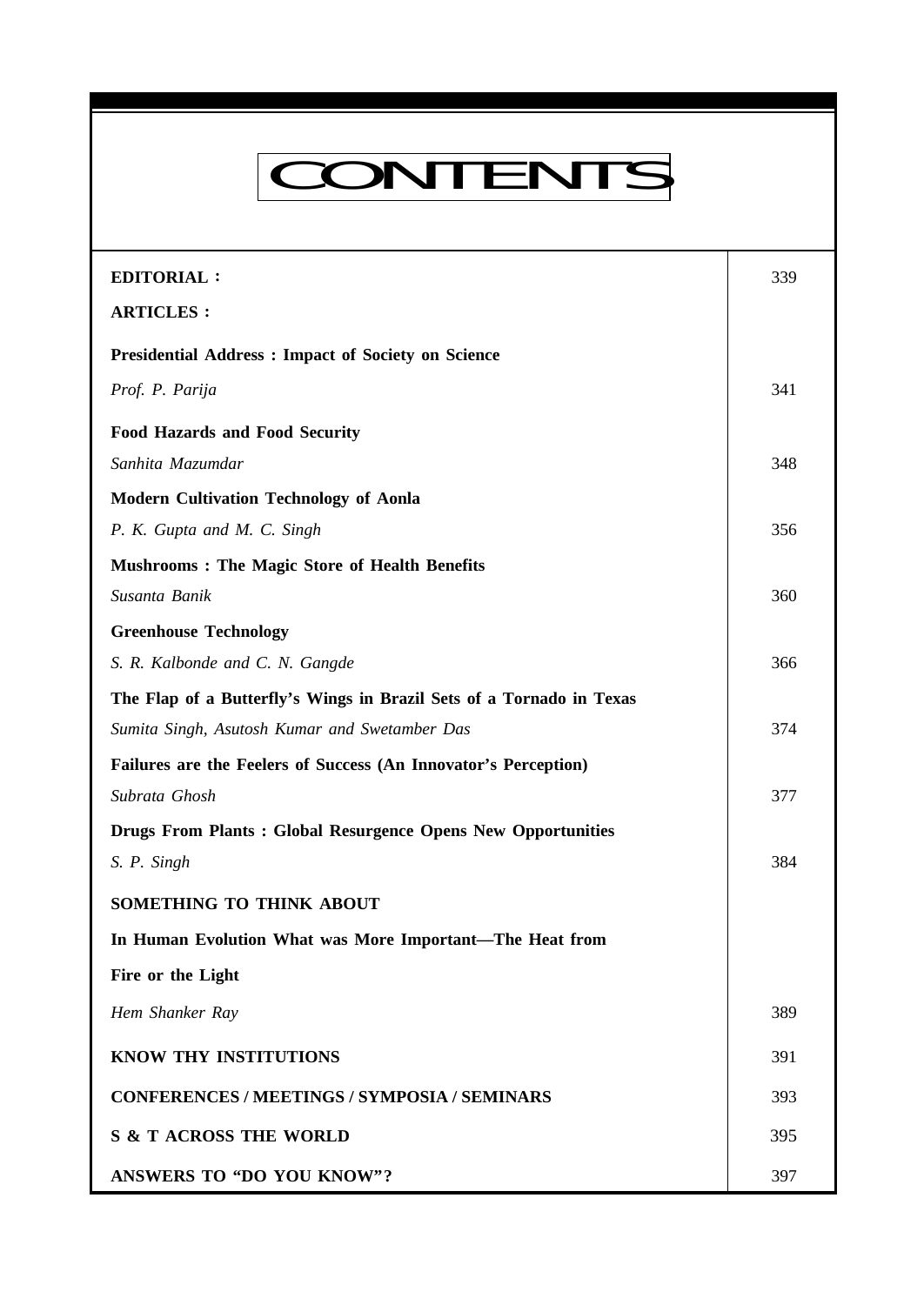# **EDITORIAL**

'Stagnation' literally implies a state of no change or no flow, which can be interpreted somewhat liberally as a stationary state. Many institutions or systems can be characterized—at some point in time or during a certain period—in terms of stagnation. And it will not be altogether wrong to argue that—in some situations and in cases of some institutions—stagnation at a particular state (which may correspond to the most desirable state that can be achieved within a given framework) is what is intended. However, a significant and oft-used connotation of the word 'stagnation' is something like showing no signs of improvement or progress. In fact, stagnation leads to retrogression in quite a few situations, unless appropriate remedial steps are initiated in time. In the context of our economy, we now-a-days hear about 'stagflation' implying stagnant inflation, or better, nagging inflation showing no signs of deceleration or decrease.

Many institutions in several sectors of human activity suffer currently from stagnation, after having grown reasonably well over the past. Institutions in academic and professional circles as well as those engaged in Research and Development including those which promote the cause of a particular branch of knowledge or of a particular profession provide ample illustrations of this phenomenon.

A host of factors explain this phenomenon, some are causative while some others are incidental. Some contributions to stagnation are imposed by the environment, while a good amount comes from within. Remembering that the majority of institutions or systems that we are speaking of are manned and led by a group rather than a single individual, the most important contributor to stagnation is the lack of foresight as also of hindsight on the part of these individuals, particularly on the part of those who take decisions

and get them executed by others, not always involving them in appreciating the decisions and subsequently in implementing the decisions.

Proponents of progress—as opposed to stagnation—sometimes favour the idea of frequent changes in procedures and protocols, plans and strategies, allocation of responsibilities and authorities (without necessarily checking if these are commensurate with the responsibilities), communication and control mechanisms, and even codes and designations. Sometimes such changes however drastic these may appear—have to be introduced to ward off stagnation. There are other situations where some of these changes are merely cosmetic and cannot produce any tangibe difference in performance. And in certain other institutions, changes are initiated simply for the sake of 'change' even though such changes are not warranted. We should not forget the unfortunate instances where changes introduced either with hidden agenda or with good intentions not backed up by adequate foresight have eventually led to deterioration.

Change is the only constant we can think of, and yet managing change is a delicate and difficult task. Experimenting with change—as is an accepted practice in many organizations–is not the same as managing change. In fact, changing the levels of some factors to study the impact of such changes on the response or responses which characterize the performance of a system to determine the optimum levels is a commonplace exercise in most industrial situations and also in research and development efforts.

How to assess the performance of a system or institution, what are the controllable factors that affect this performance, and what corresponds to changes in these factors are issues that merit a comprehensive discussion that keeps into account the specific character and even the development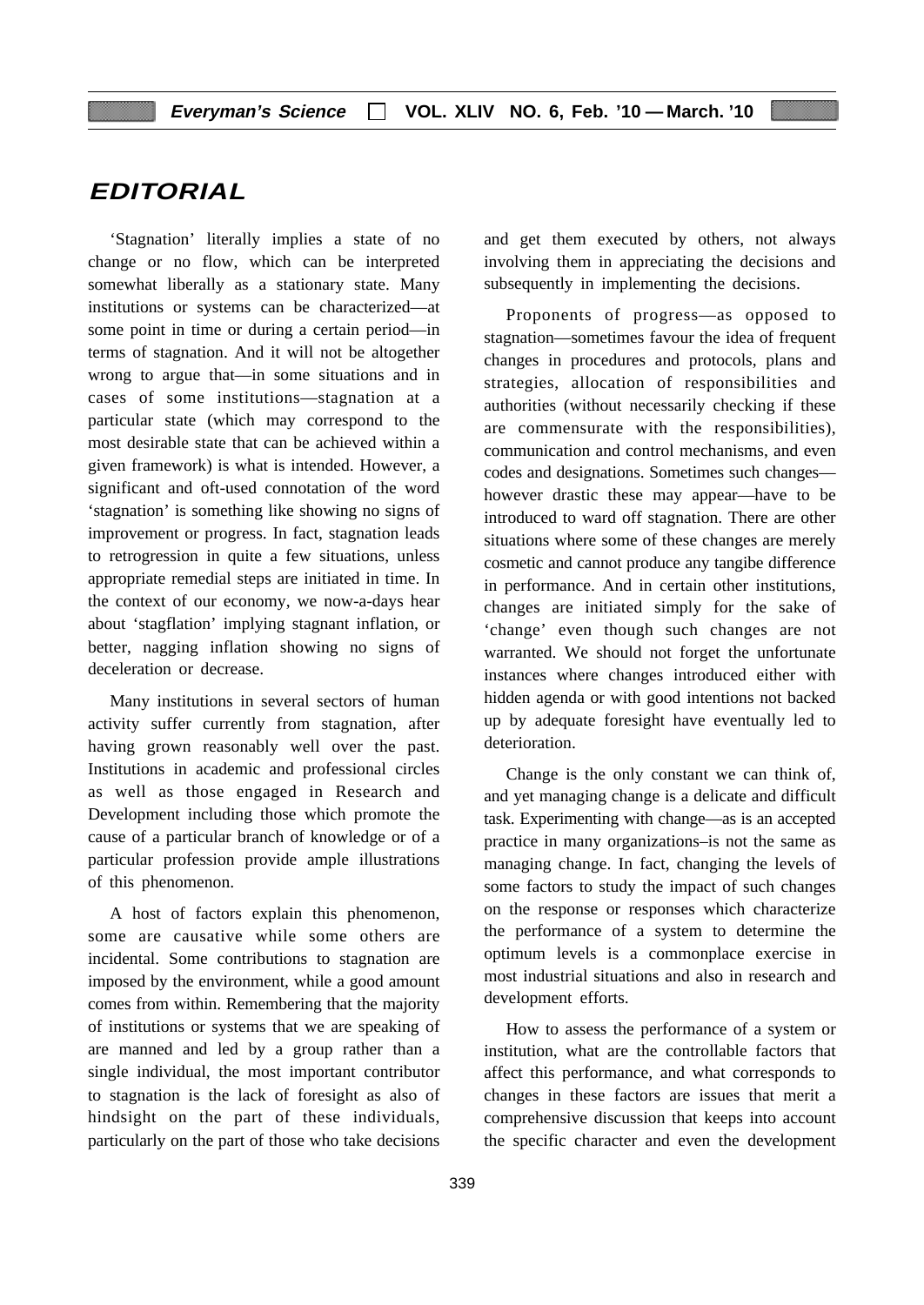of the concerned system or institution. It may a good idea to delve into such an exercise before we introduce changes which cannot be undone–if these need be–until it is too late.

By way of a digression from the theme of 'stagnation', let me close this swan song with a statement that the outgoing Editorial Board put an honest effort to usher in some changes–in both

content and presentation–which were appreciated by some readers. Of course, mere appreciation by a handful of readers cannot speak of an improvement. The outgoing Board is confident that the new set-up will be able to enchance the reputation of Everyman's Science.

# *S. P. Mukherjee*

*"Science without religion is lame, religion without science is blind."*

*—Albert Einstein*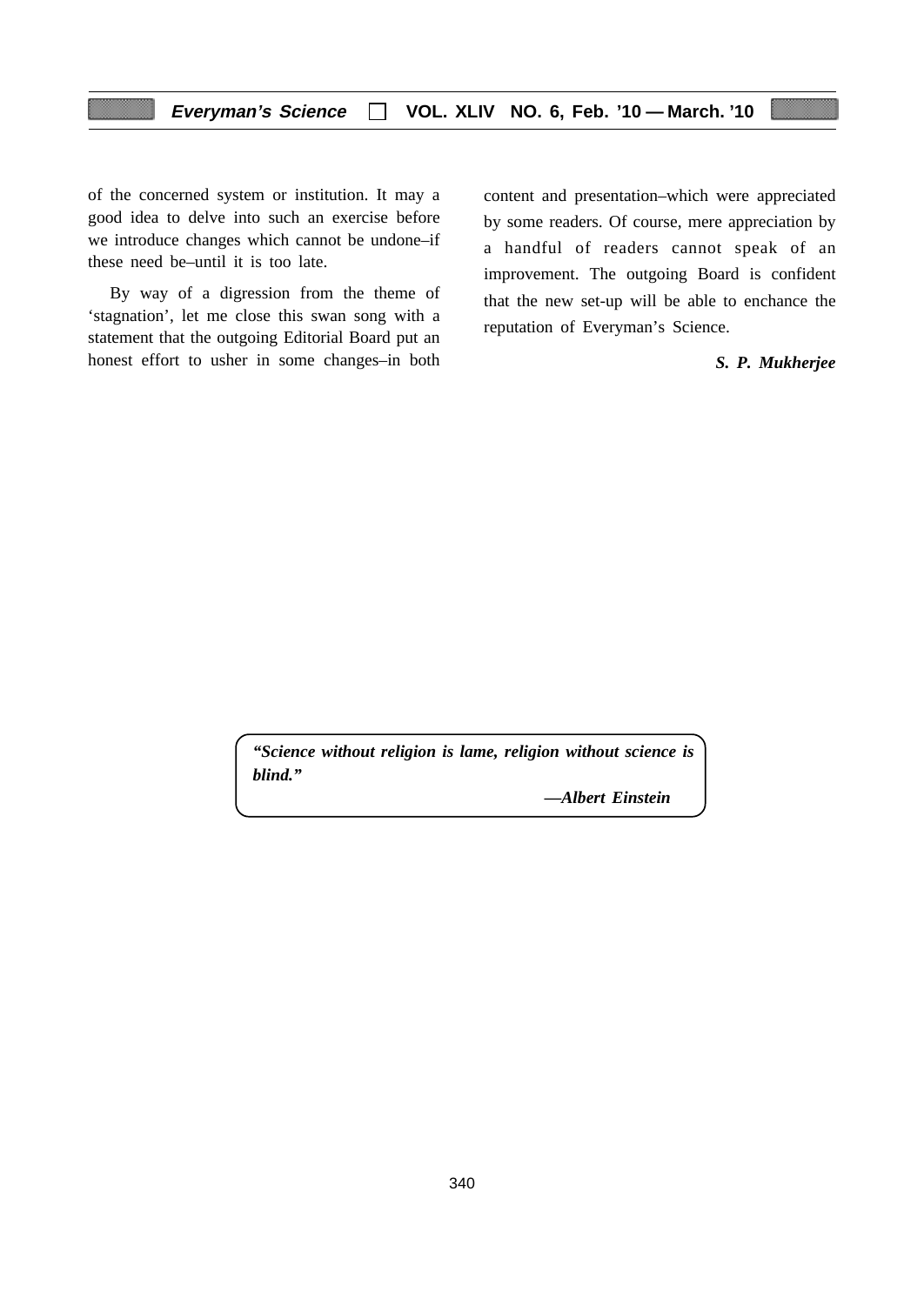# **PRESIDENTIAL ADDRESS**

# **IMPACT OF SOCIETY ON SCIENCE**

PROF. P. PARIJA\* M. A., (CANTAB.), D. SC., F. N. I.

am grateful to the members of the Science Congress Association for the honour done to me by electing me to be their President, although I realise at the same time how undeserving I am of that honour. It is perhaps in recognition of my long association with the Indian Science Congress in one capacity or another, because I am no longer an active worker in any branch of Science, but only an interested observer at close quarters. Such a position has certain advantages of its own. A specialised scientific worker is like a man inside the forest whose vision is often limited to the tree while an interested observer is like a man outside the forest looking at the forest as a whole. He not only sees the beautiful foliage, flowers, fruits and the harmonious blending of colours, but is also likely to notice the spark that may spread the forest fires. He may also speculate on the factors that might have inhibited the growth of the forests in some parts producing undergrown areas.

What little a man like me may say will therefore be based on the musings of an interested observer who had been a humble worker inside the forest. During the few minutes at my disposal, I shall deal with one aspect of the relation between society and scientific progress. Scientific discoveries in various directions have been utilised so extensively for the advancement of social welfare in all its aspects that one is likely to overlook the restraining influence society has on Science. Even today this influence is operating. Unless we guard against this, true scientific advancement may be hindered. It would be useful to know what these restrictions are so that one can guard against them in the interest of Science.

From the time human beings began to take interest in the natural phenomena around them, they have been curious about their causes and have formed tentative hypotheses. The earliest presumption based on human experience has been that every phenomenon is the manifestation of an intelligent being. Hence an individual deity had been presumed for each particular phenomenon. Thus gods of rain, wind, fire and light had been conceived. Later on, these were synthesised into a universal godhaed. When such hypotheses were consolidated into doctrines of faith, they hindered progressive thinking. Any dissent from the accepted doctrines was dubbed as heresy. We all know how free scientific thinking suffered in the West from doctrinaire orthodoxy and how the inhibitory influence has been overcome. As to the East in general, Whitehead in the course of his analytical study of the growth of Science in Europe makes one observation about China, India and Iran which deserves our attention. He says :

"There have been great civilisations in which the peculiar balance of mind required for science has only fitfully appeared and has produced the feeblest result. For example, the more we know of the Chinese art, Chinese literature, and of the Chinese philosophy of life, the more we admire the

General President, Forty-seventh Indian Science Congress held during January, 1960 at Bombay.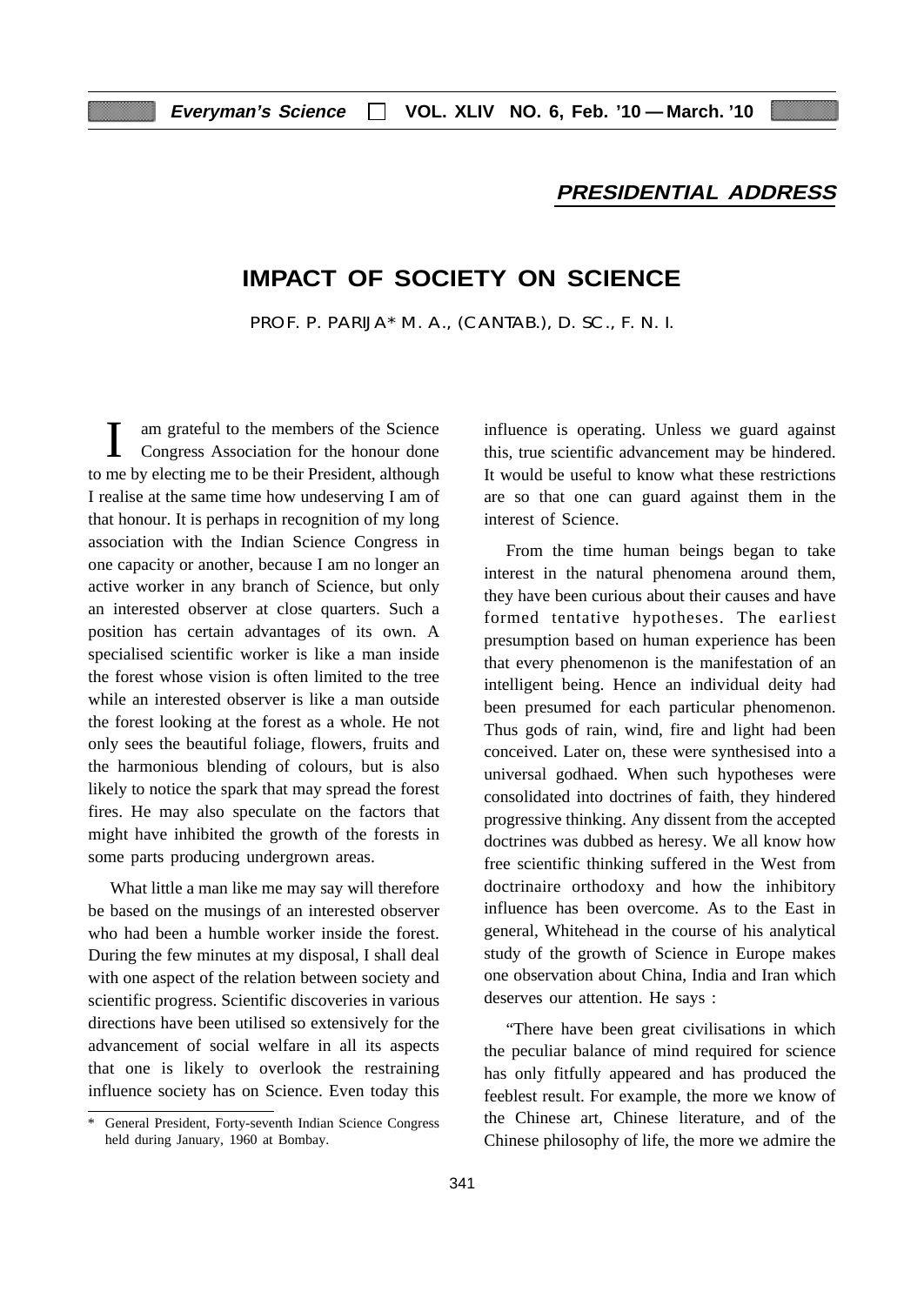heights to which that civilisation attained. For thousands of years there have been in China acute and learned men patiently devoting their lives to study. Having regard to the span of time, and to the population concerned, China forms the largest volume of civilisation which the world has seen. There is no reason to doubt the intrinsic capacity of individual Chinamen for the pursuit of Science. And yet Chinese Science is practically negligible. There is no reason to believe that China, if left to itself, would have ever produced any progress in Science. The same may be said of India. Furthermore, if the Persians had enslaved the Greeks, there is no definite ground for belief that Science would have flourished in Europe.

Whether the conclusion that these civilisations left to themselves would have produced any progress of Science or not is a debatable question. The assertion that the peculiar balance of mind made only fitful appearance requires scrutiny. Before one can accept such a generalisation, one has to analyse the factors which have exercised influence on human thought in these civilisations. If these influences are eliminated, it is doubtful if the human mind in these countries would be different from that in any other part of the world. It is admitted that scientific thought did appear, so contributions were made by these countries. There is no reason to believe that, given suitable conditions, such thought would not have continued, without any break. The fact, how-ever remains that after a certain stage scientific progress stagnated. In our country we have evidence that in the early centuries of the Christian era, this country attained a leading position in scientific achievements in all directions. Thus, for example during the period when Kalidas, the author of Shakuntala, lived, i.e. the 4th and 5th century A. D., we find mention of many illustrious names. To name only a few, Nagarjuna, the physician, Varahamihira, the astronomer, Vararuchi, the grammarian and Amar Singha, the lexicographer seem to belong to this period. These men were noted in their own branch

of learning. Amar Singha in particular records in his lexicon careful observations on plants and animals and each synonym given describes particular character or group of character of plants and animals. There was, also an attempt at classification of living beings according to the habits and mode of reproduction. Our sculpture gives evidence of careful observation of the human and animal body and of the plant world. The period may be called the peak period of scientific thought and it extended over a few centuries, because the Chinese pilgrims, like Fa Hiyan and Houen Tsang speak highly of Indian medicine. It is recorded in the history of the Sui Dynasty that in early seventh century, books on Brahmin Astronomical Manual, Brahmin Mathematics, Brahmin Calendrical method and Brahmin Pharmaceutics were translated into Chinese. Not only that the Hindus, like the Greeks, regrarded Man as a part of the living world though endowed with certain special qualities that they called *Dharma* while Europe still clung to the idea of special creation of man.

"Man", said Anaximander, "was produced in the first instance from animals of a different kind". According to the Hindus—

> ytnthÂl StCgbi: which a  $m$ tbtàgbu; q v $N$  $N$ Cl $b$ t $K$ b $\phi$  $"$ btu Ân $~:$  MtbÂDfutk ÂJNM& "b $\mathbb K$  ne;t& vN $\mathring{\mathbb R}$ C& mbtlt& $\gg$

eating, sleeping, fear and reproduction, men have in common with animals. Dharma is the only speciality of man. Without "Dharma" man is like a beast.

If these lines of thought had been pursued unhindered, it is imaginable that true scientific progress would have followed. We have now to see why further progress stopped. While progress was being made in advancing knowledge through observation and deductions and reached the height in the early centuries of the Christian era, there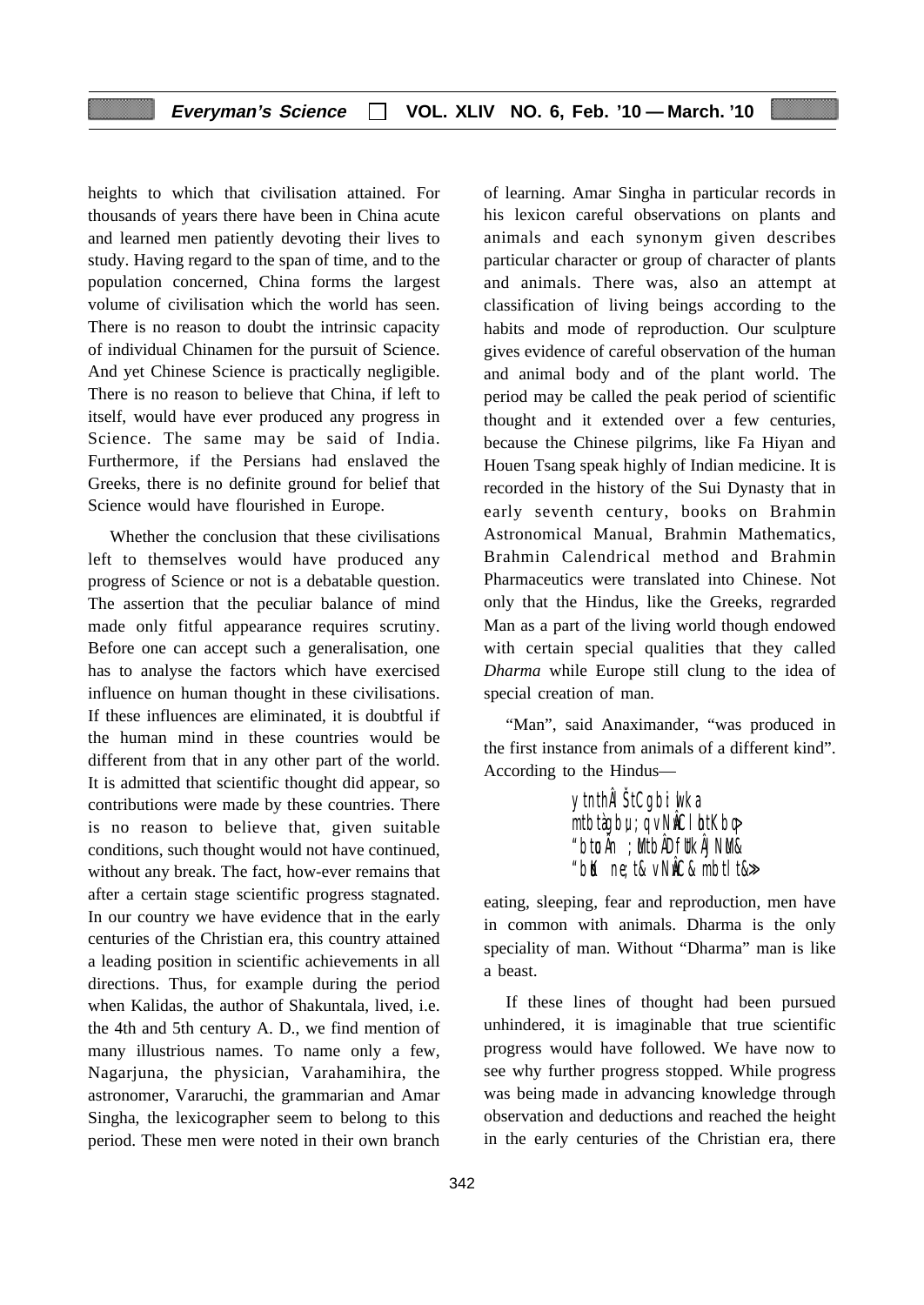was running concurrently another line of thought, namely that knowledge can be acquired through intuitive perception. This power of intuition is either god-given or developed through prescribed exercises. Naturally such power was supposed to be inborn in a few. Those endowed with intuitive power prescribed certain exercises for the attainment of this superior quality and it was open to any man to follow the prescribed path to gain the intuitive power. This led to the cult of the sage or Preceptor and the disciple. According to this cult the disciple had to follow implicitly the path shown by the Preceptor. The result was that thought was canalised and unrestricted free-thinking which is so necessary for scientific progress, was hindered. Of these two means of acquiring knowledge, the one by developing intuitive power evidently got the upper hand and the other, namely that by observational deductions was superseded. The reason for this is not clear—possibly the exertion might have been the cause. The result was that free-thinking was restricted. Now and then one comes across instances of revolt against such restriction on thought but these did not change the main current.

It is not contended here that this line of thought has not produced anything good. By pure logical deductions, the ancient sages have arrived at conclusions which are similar to the conclusions arrived at by scientific methods. As an example, may be cited the atomic theory of Nyayavaisesika which deduces the existence of atoms from the known divisibility of perceivable material objects a divisibility which must terminate at some stage. The terminal stage in this process of division gives the atom which is simple and partless. However, one effect of this cult was that men's mind turned inwards and all thought was directed towards selfimprovement to gain the highest bliss, namely, to have communion with divinity. The surrounding world was considered unreal. So long as the sage remained the perfect man, no harm was done. Unfortunately nothing human remains stationary. The perfect man did not remain at the highest level and degeneration set in. All thought become selfcentered and natural phenomena were observed as omens for divination based on faulty generalisation from insufficient data. Astrology, that pseudoscience based on emprical generalisation comes to one's mind as an example of such divination. When such ideas grip men's minds, all observations are biased and not scientific.

So far, as one can gather a similar line of thought was developed in China in Taoistic philosophy. This line of thought became widespread with the help of the preachers belonging to all schools. This is not peculiar to China or India. It is stated that in Greece, Science declined and ethics and metaphysics prospered on account of Sophists and itinerant lecturers and discussions. According to Casson, these lecturers were men without any specialised knowledge and they gravitated towards the kind of philosophy which had no need for any raw material other than the behaviour of men among themselves. This sort of canalisation of thought making it concentric appears to be one of the main factors which stood in the way of scientific advancement.

In addition to this and perhaps as an offshoot of this mode of thinking in our country there were restrictions put by authoritarian injunction on intellectual pursuits of men. As an example, one may cite Manu's classification of men into categories confining each to a particular sphere activity with heavy penalties for transgression. Although Manu lived before the peak period indicated earlier, and the original work did not prescribe rigid demarcation of boundaries between different categories these prescriptions by Manu underwent changes in course of time and by the period we are talking about or even before this period boundaries baked into rigid lines and castes became immutable. These inhibitions naturally stunted the natural propensites of capable men.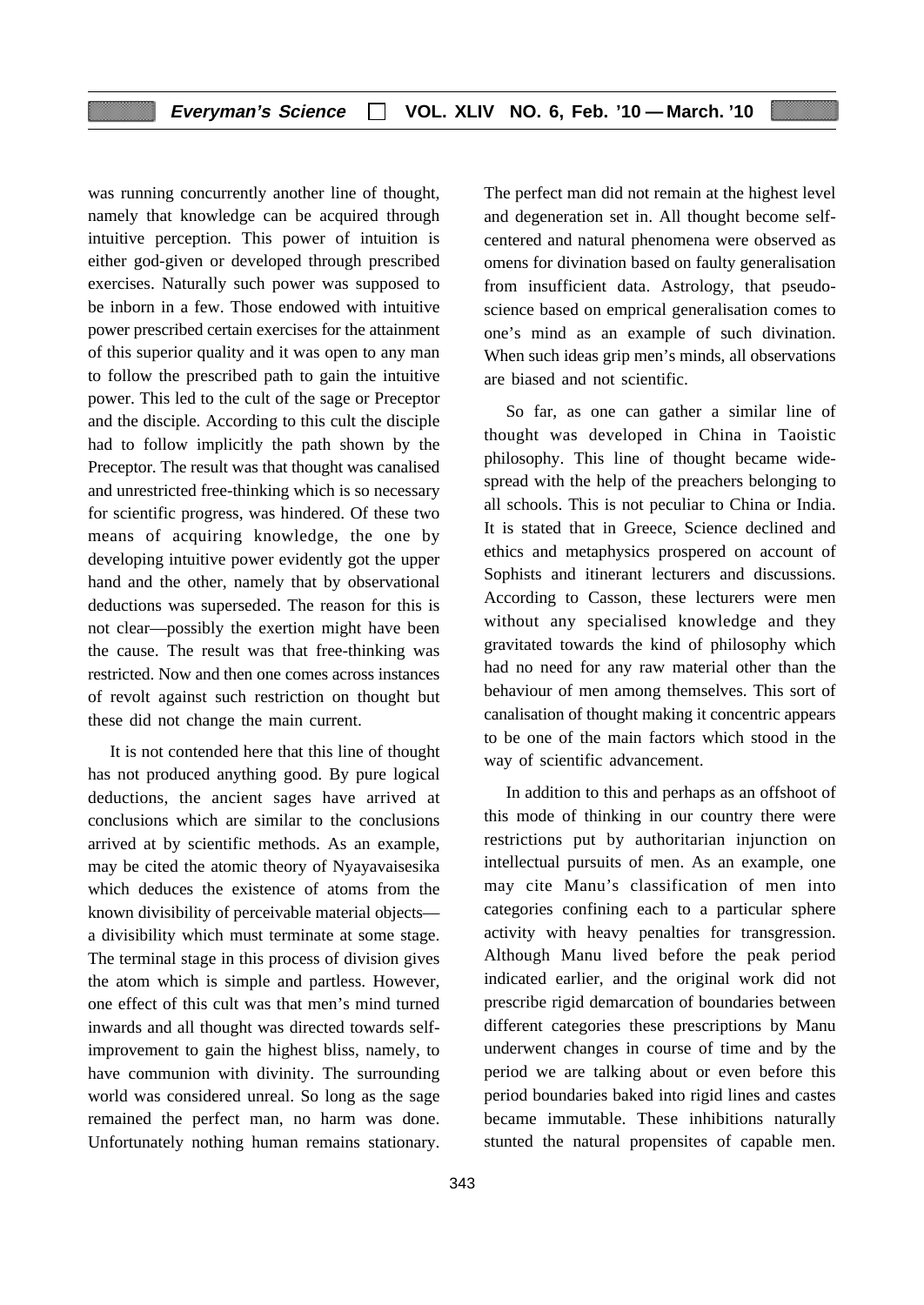There are instances in which severe punishments have been inflicted if a man transgressed from his assigned sphere.

There was another factor which seems to have universal application and that is the absence of a sewse of security. Progressive thought is only possibile when people have a sense of security. At the peak period of intellectual development there seems to have been peace and prosperity in our country. Soon, however, internal strife and foreign invasions, especially by the Huns, destroyed peace in the country and security of the people. Invaders whether they are barbarians or civilised people seldom attach any value or pay any attention to the cultural achievements of the conquered country. The Romans did not pay adequate attention to Greek achievements nor did the foreign rulers of India attach much value in the beginning to our culture. When there is lack of peace and security and no encouragement from the rulers, all intellectual activity is either stopped or goes into hiding, so to speak, and confined to pure literary works as opposed to scientific activity.

Internal strife and foreign invasion seew to have had such effect on scientific advancement in our country after the peak period. The Ionian and Greek Science seems to have met with similar fate after foreign invasion. The "Athenians and most other Greeks", says Casson, "had become introspective and self-analytic. To some extent this might have been due to the incidence of the Pelponesian war which, like all wars, limited possibilities of genuine research and drove men into themselves. Science was, for the time being, overwhelmed". China also must have experienced such difficulties after repeated foreign invasions.

Thus we see that in our country and in other eastern countries so much as one can see, the two main inhibitive factors against free-thinking has been the authoritarian imposition of dogmas and foreign invasions. The former canalised human

thought while the latter created a sense of security and subdued the free-play of human curiosity which is the bane of all scientific activity. In the West also these factors were operative a certain period. Up to that point there was not much difference between the West and the East so far as the Scientific thought was concerned. This was not a question of lack of balance of mind. The channel of thought was directed by external forces.

In Europe certain historical events occurred which led to intellectual freedom. The chief of these were the industrial revolution, voyages, discovery and the conquest of Byzantium by the Turks. Behind the industrial revolution was the desire to emulate the quality of imported goods from India and China and to produce them in large quantities so that trade might expand. This attempt at production led to empirical experiments in technology. These empirical experiments led ultimately to scientific experiments. On the other hand, the voyages of discovery were actuated by the motive of discovering the sources of the imported goods thereby promote trade. Incidentally from those voyages were brought back a mass of information and materials which, when studied, tended to shake the faith vested in dogmas. This process was aided by the greater access to Greek literature when on the fall of Constantinople Greek culture with its traditonal free-thinking moved westward into Europe.

Similar events did not occur in our country. The reasons are not far to seek. The social organisation and economic system were such that the incentive for revolutionary change did not exist. Different circumscribed groups or classes were enjoined to stick to the production of the goods assigned to them. Improvement of the process of manufacture was confined to the inventive ability of that group. The products were considered superior to those of other countries. Although contact with the outside world by land and by sea had been long established, and abundant evidence of such contact exists even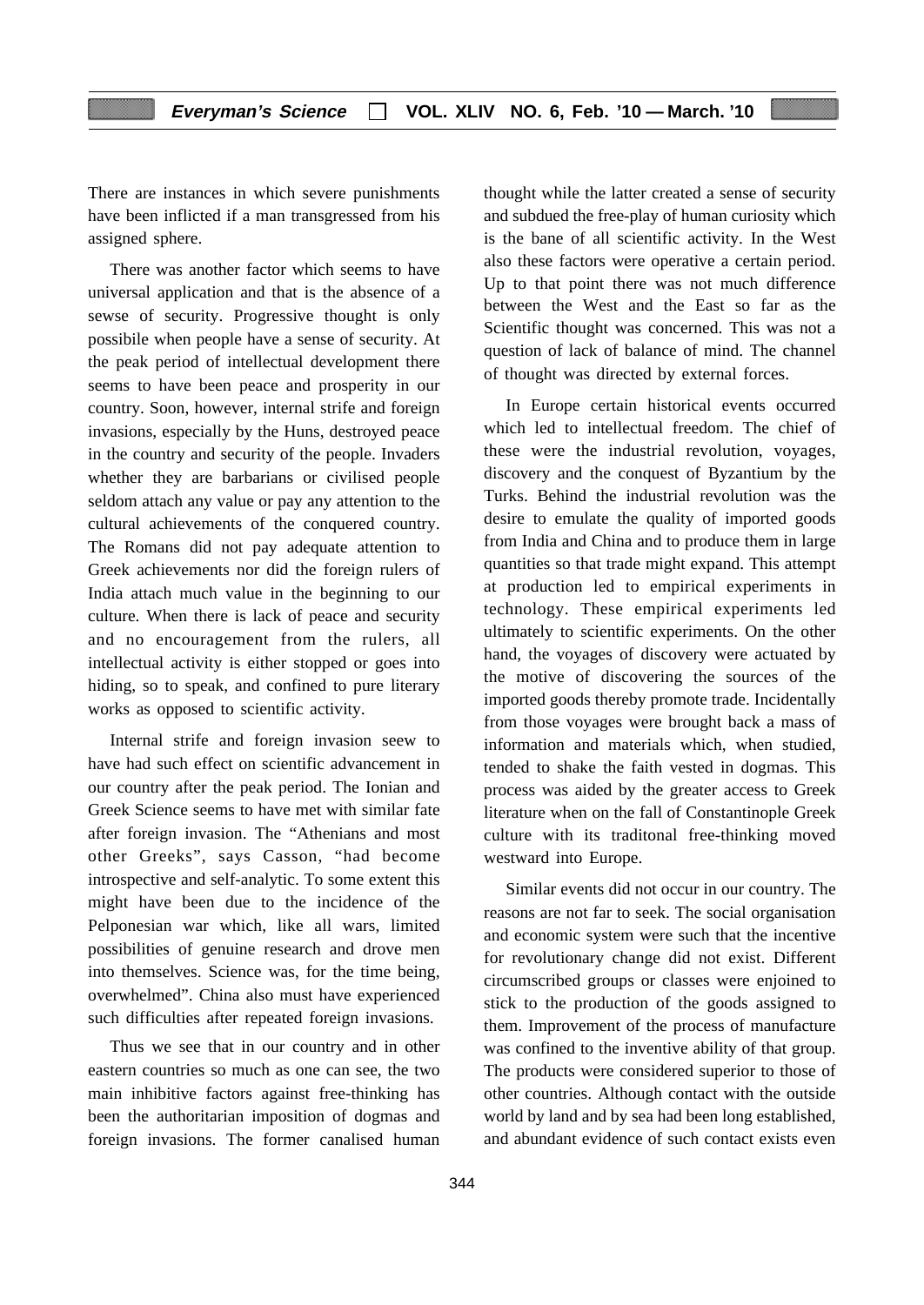today in far-off lands, these voyages do not seem to be as fruitful as those in Europe. Reasons appear to be two-fold. Of the two classes of men who undertook voyages, one class had the mission of spreading spiritual doctrines. Perhaps the majority of this class did not come back to the homeland and their experiences were lost to the country. The other must have belonged to the class which was tradionally and religiously enjoined to follow their particular profession and hence had limited vision. Even then these contacts with the outside world were so disturbing to the orthodox at home that a ban was placed on voyages beyond the seas. Those who undertook voyages were put in the same category as convicts and perjurers and were banned as social outcastes by Manu.

# mb $\mathbf{\hat{g}}$ gtge Jà=e a ;  $\mathbf{\hat{h}}$ j f $\mathbf{\hat{k}}$  f $\mathbf{\hat{k}}$ f $\mathbf{\hat{f}}$ thf $\mathbf{\hat{k}}$ >  $Y$ ; tlw ÅJdÅno; tathtl $\mathbb{C}$ q<sup>o</sup>t ctJsqu $\gg$

Even journeys to the eastern parts of India were prohibited except for the purpose of pilgrimage.

Apart from these considerations, people seem to have developed a superiority complex which does not encourage perceiving or receiving anything good in other civilisations. A Chinese pilgrim records that at a farewell gathering at Nalanda, the Indian monks asked him to stay on in India as in his country there was nothing worth going back to. If this was the attitude of those devoted to study, one can imagine what would have been the attitude of the others.

Other peaceful cultural contacts were neither many nor lasting to have any influence on the mental attitude of the people. There was some exchange of thoughts and ideas with Greece but there does not seem to have been any change in the intellectual attitude.

When, however, there was lasting peaceful contact with the free-thinking world, an age of intellectual freedom was ushered in. Those Indians who responded to this liberalising influence have made notable cotributions to scientific advancement. Freed from the restrictive social influences, the Indian mind is equally capable of scientific thought as any Western mind. This can be said of all eastern peoples.

We have so far analysed the inhibitory influence society had imposed an scientific advancement. Now let us examine whether such influences are operative today. Although these influences may not appear in the crude forms of the bygone days, yet it will be seen that they do exist today. Groupconsciousness based on race, religion, language and social ideologies has raised it ugly head and has led to various conflicts all the world over. In our country despite efforts to the contrary, there is a recrudescence of narrow group-consciousness. When group-consciousness makes its appearance, it leads to grooved thinking. We have already seen that such canalised thought is not conducive to scientific advancement. On the other hand, it generates hatred and exclusiveness. In such circumstances, the rivalry and fear-complex in the antagonistic groups actuate them to develop means of self-defence against apprehended conflicts. The scientific discoveries already made are utilised to perfect weapons of self-defence. The spectacular utilisation of nuclear energy is an example to the point. During the process of perfection of such weapons, an astounding quantity of scientific data and information has been gathered as a by-product. No doubt these data and information are valuable for fundamental Science, but it is permissible to envisage that if there had been cooperation between the various groups engaged in such activities and if they had been actuated with the motive of elucidating the ultimate foundation of natural phenomena, greater success would have resulted. In place of fear and rivalry the knowldge obtained would have been shared by the whole human races and would have been applied for the welfare of the whole mankind. It will not be out of place to quote what Bertrand Russell says on this subject. He says.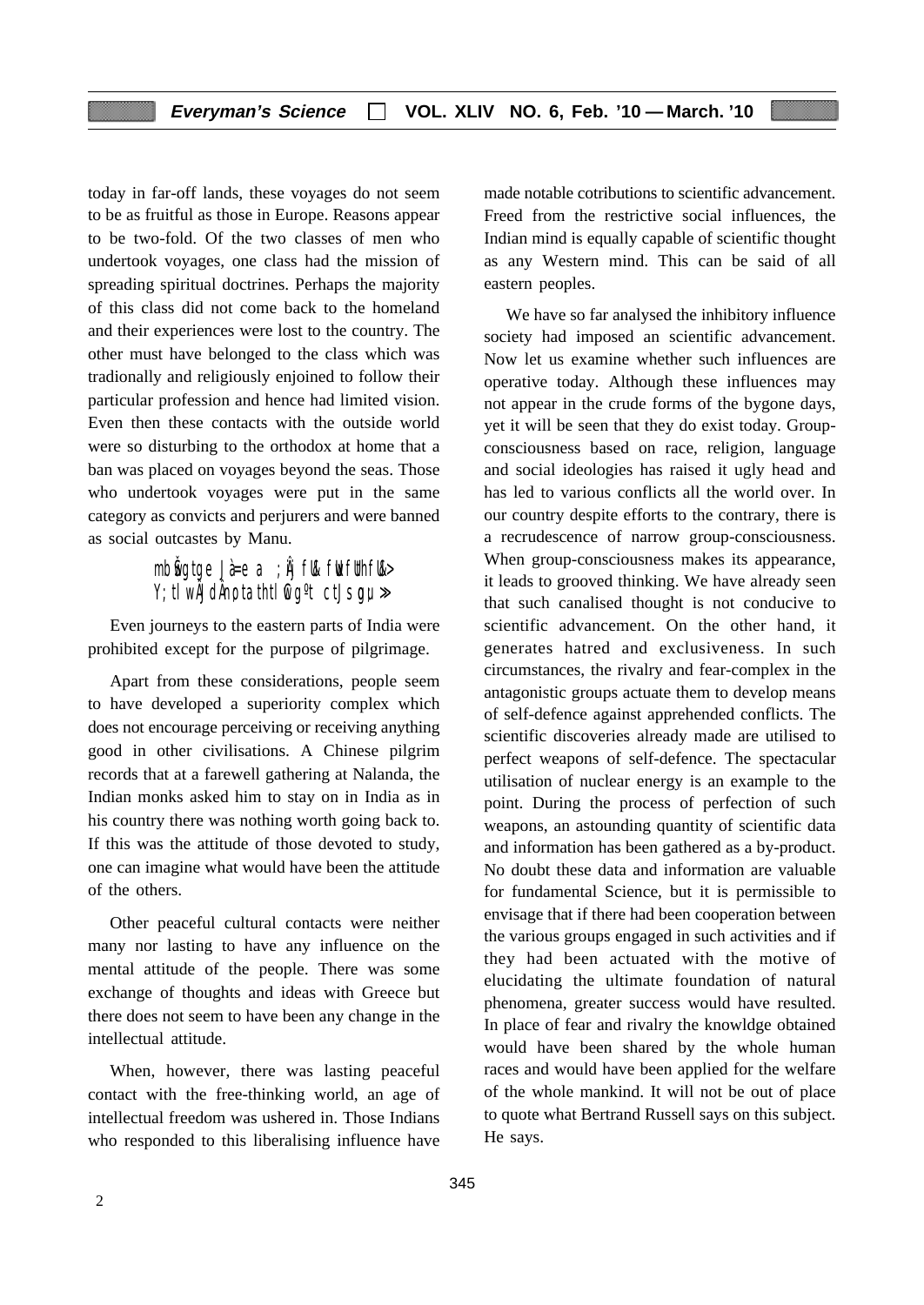"The creation of satellites has given pleasure to schoolboys and statesmen, marred only, for the West, by the fact that the first satellite was Russian. As yet, satellites are small ; but it is not to be supposed that they will remain so. They do not at present carry weapons of offence, but militarists everywhere hope that they will carry such weapons before long. By means of electronic computers, they can be timed to rain death upon enemy regions, while suspending this useful activity during their passage over friendly territory. Such weapons will be enormously expensive, but on each side it will be argued, 'if the enemy may have them, we must see about having them too."

He goes on to say, "But I am afraid that it is from baser motives that people are willing to spend enormous sums involved in making spacetravel possible".

We have seen earlier that a sense of insecurity and invasions were responsible for making people self-analytic and hence scientific thought was hindered. The same feeling in another form is operative today. Some of the ablest minds are being diverted to channels not leading to fundamental scientific advance.

There is another undesirable effect of confining one's thought to the narrow limits of a group. Science and literature require encouragement and patronage. Group-consciouseness leads to limit such patronage to talents inside the group. Such talent may be of the highest quality judged by any standard but it may also be of a mediocre quality. Confining patronage to the latter type of talent means that we are satisfied with the minimum while a broader outlook can secure the best available type as the object of patronage.

We have so far seen that one of the limiting factors, namely, the one generated by a sense of insecurity and desire for self-defence, is operating today though not in the same crude form as in the past. Let us see the second one, namely, imposition of doctrinal dogmas on men's mind is also operative today. In some parts of the world social revolution has led to the reorganisation of society. One of main arguments for such reorganisation is that, given the same nurtural environment, every human being can attain the same intellectual height irrespective of hereditary limitations. In other words, qualities acquired under environmental influences during short exposure to such influences become permanent and heritable. On the other hand, the results of prolonged biological investigations suggest the nurture can only bring about the development of hereditary potentialities. No one denies the possibility of the hereditary composition of the individual being altered by environment provided the environmental conditions are so prowerful that they affect the nature and composition of the carrier of hereditary characters. But to say that short exposure of the individual to altered environment during the lifetime would produce heritable changes is to discredit all experimental evidence on heredity. In order to emphasise the overall importance of inheritance of acquired characters, some scientists have made attempts by uncritical experiments to produce evidence to the effect. According to Julian Huxley, "it is less a branch of Science comprising a basis of facts than a branch of ideology, a doctrine which it is sought to impose upon facts". Whether such attempts are designed to secure the good will of the powers that be or they are the result of directives from above, the influence of doctrinal imposition on scientific investigation is clearly indicated. What is happening in one part of the world may happen in any other part.

Man is naturally prone to impose his ideas on others. If such attitude is supported by age-old tradition as in our country, it may become a common custom. In our country and possibly in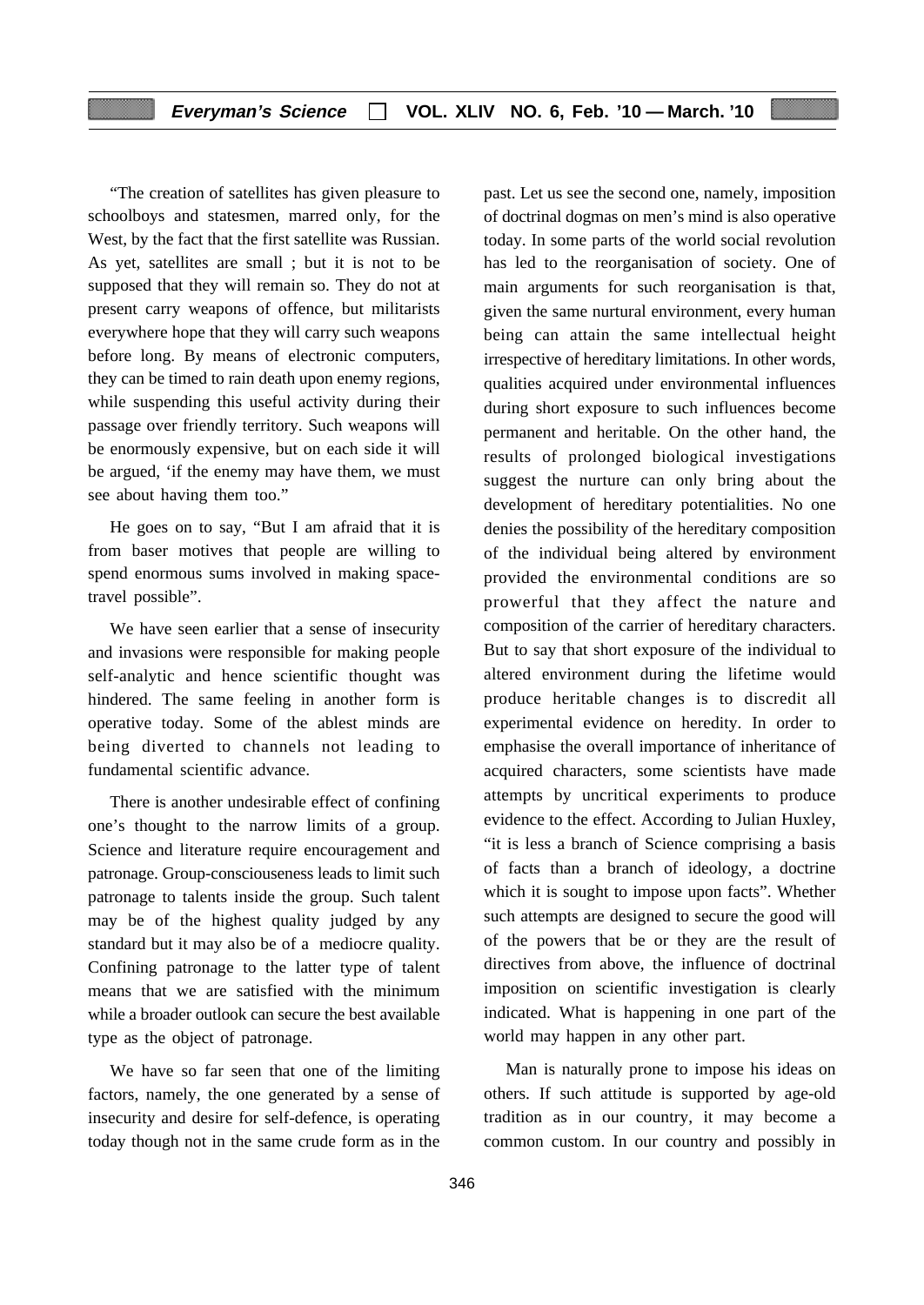the eastern countries in general, the danger of the revival of authoritarian tendency is real. Rude awakening to the reality of this danger comes when a sooth-sayer or miracle man attracts to his door even men with scientific training. Recent political happenings might give an impetus to such revival as a reaction against western political domination. One already sees signs of such harking back to the past. This in itself is not condemnable but if it revives authoritarian domination, scientific thought is in danger.

In this brief account the inhibiting influences of society on Science are indicated as one sees them. Men of Science all the world over should guard against such obstacles if probing into the mysteries of nature in search of truth, is to continue unhindered. Only by cooperation and not by unhealthy competition can the mysteries of nature be unravelled by the men of Science and through the application of their discoveries the welfare of mankind will be assured.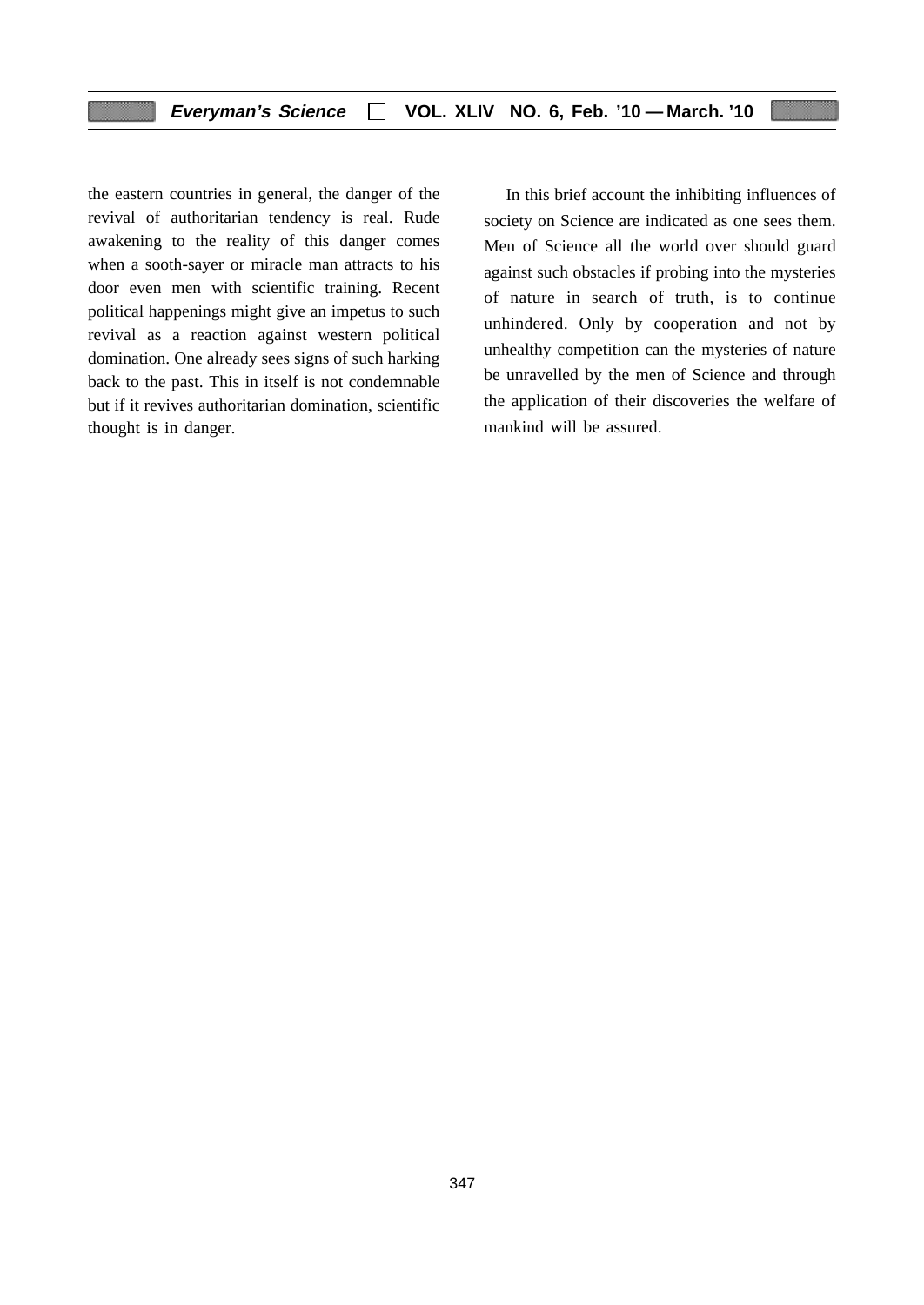# **FOOD HAZARDS AND FOOD SECURITY**

Sanhita Majumdar\*

**Every sensible human being is very much conscious about his/her food intake and food habits. Keeping this in mind, nowadays food security is a hot topic of discussion and everybody has a concerned interest in it. In this article, some very common food related problems are discussed and their probable solutions are indicated.**

#### **INTRODUCTION**

Food is one of the basic requirements of life. Organisms derive material and energy from food. However, we'll concentrate on food for humans only. Although we depend on nature for our food, we do not always consume food in their natural forms. We often cook or process them to improve upon both nutritionally and aesthetically. During processing, it is common to add ingredients to make food tasty, get flavor and look colourful. Processing also involves heating, cooling, thawing, etc. which are also responsible for physical and/or chemical changes. From the point of view of health, food materials available naturally may not always be free from components or contaminants that are not safe for ingestion. The physical and chemical treatments involved in processing food may also generate or introduce substances that are not good for human health. Such contaminations of food with undersirable substances–natural or artificial– may be called *foods hazards*. By taking such foods we often invite, knowingly or unknowingly, many different types of health-hazards or ailments.

*Food-security* is much wider in scope. Humans feel secured in respect of food when, firstly, there is an uninterrupted supply and secondly, the

available food-materials are of sufficiently good quality, not posing any threat to health. Supply of food at a given time to a specific community of populations is controlled by production, distribution, economics and politics. I shall not discuss them. But the availability and maintenance of qualityfood are very much dependent on our attitude, culture, habits and on the type and extent of our processing, etc. This falls within the scope of *environmental public health* which is one of our major concerns.

# **NATURAL TOXICANTS IN FOOD**

The food that we take daily may not always be safe. Sometimes, besides being nutritionally poor our food may contain undesirable, even harmful substances. With a view to avoid eating them, or getting rid of such food before eating, the following discussions would prove useful :

## **Edible Oils**

Oils, mostly vegetable oils, are widely used as cooking medium. We in India, and particularly in West Bengal, are in the habit of consuming mustard oil. But unrefined mustard oil (and rapeseed oil) contains a lot of erusic acid (Fig. 1) that gets deposited in tissues of heart and causes it to swell. Sometimes mustard seeds get mixed with argemone

Central Glass and Ceramic Research Institute (CSIR), 196, Raja S. C. Mullick Road, Kolkata 32, E-mail : sanhita@cgcri.res.in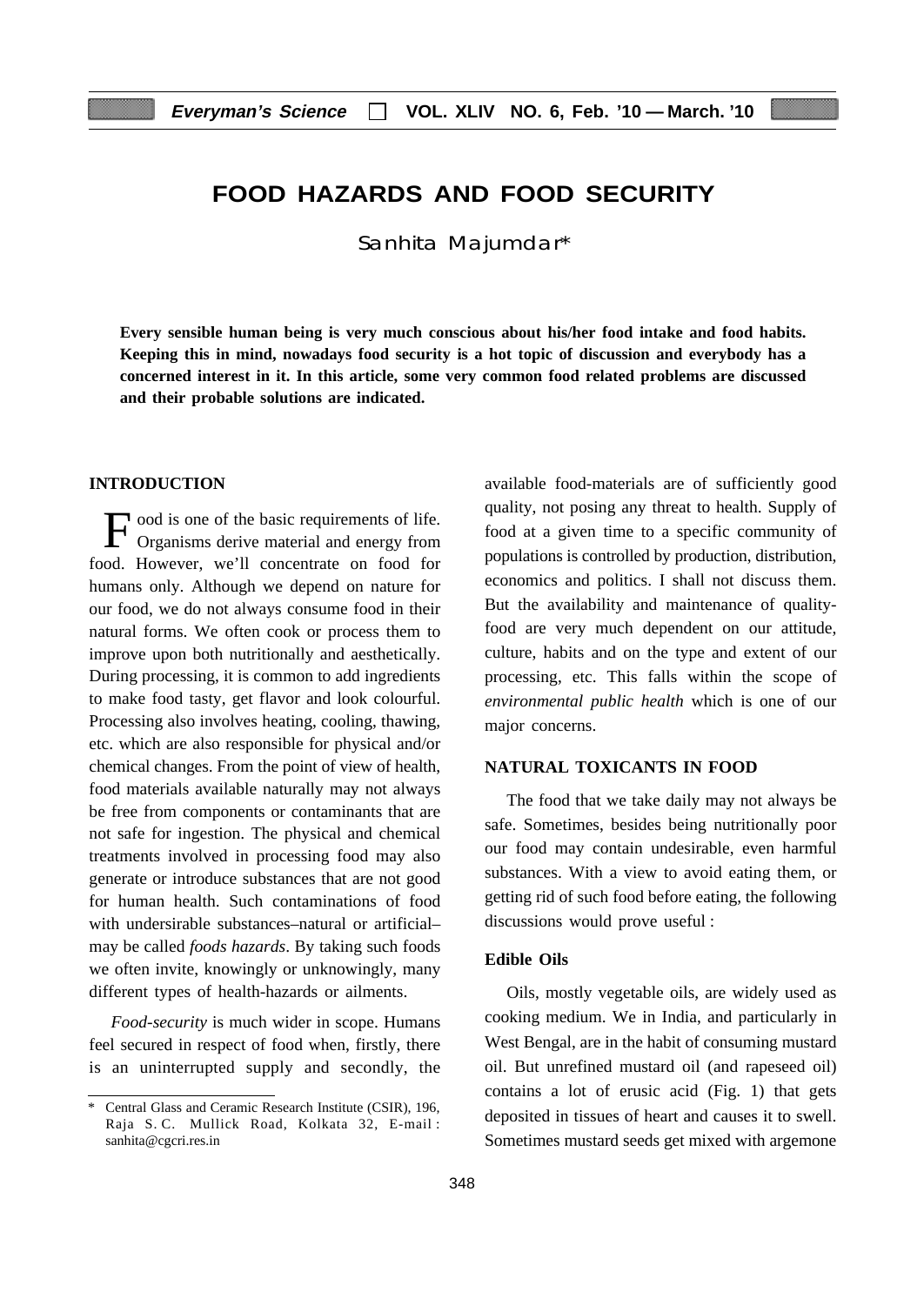seeds (or intentionally adulterated) which yields argemone oil, a toxic and it functions as co-carcinogen. But mustard oil is preferred due to its particular flavour, hence its amount may be restricted or reduced. Nowadays varieties of vegetable oils such as sunflower oil, soyabean oil, groundnut oil, corn oil, etc. are available. All the oils have their characteristic mono-and polyunsaturated fatty acid (MUFA & PUFA) and saturated fatty acid compositions. They differ nutritionally.



**Fig.1:** Erusic Acid  $[D^{13}$ -cis dicosenoic acid]  $(C_{22}H_4, O_2)$ 

Experts suggest that it is better to use a mixed or blended vegetable oil for best nutritional results. Rice bran oil, now available in the market, contains some typical antioxidants that are not found in other edible oils and thus may be partly used in our kitchen.

#### **Solanine in Potato**

Potato which is one of our important vegetables, may sometimes contain natural glycoalkaloid toxins of the solanine group. Six solanine alkaloids are well known :  $a, b, g$  solanine and  $a, b, g$  chaconine. They get concentrated particularly in damaged or green portions (exposed to sunlight) of potatoes. We should avoid eating these affected parts.

### **Fungal Infections**

Foodstuff spoiled by growth of *fungus* is quite common. Corn, wheat, bazra, rye, etc. are sometimes–especially on long storage, infected by fungi of the ergot group. They liberate toxins known as *ergotoxins.* Although some of them have medicinal value, human consumption of such materials-whole or powdered may cause vomiting, stomach-ache, diarrhoea, etc. Ergotoxins comprise of at least ten ergot peptide alkaloids and lysergic acid, lysergic acid amides resemble the notorious psychotropic drugs, LSD. The fungi and their toxins can be easily removed by washing the affected cereals with 20% saline water. Fig.2 shows the growth of mold on loaf ; however, such things can be treated with vinegar to get rid of the hazards of such fungal infections. Diseases caused by fungi in man are called *mycoses* and are more common in temperate climates. Majority of diseases are caused by bacteria and virus, a limited number of diseases are due to fungi.



Fig.2 : Mold growth on loaf; right half was treated with vinegar

#### **Oxalic Acid and Oxalates in Tuber Vegetables**

Arums, Corms (oal) and such other vegetables which grow underground as tubers, contain excessive amounts of oxalic acid and oxalates which help to precipitate out calcium, magnesium, iron, copper, etc. as insoluble oxalates and deprive the body from the mineral nutrients. Prolonged consumption of such tuber-vegetables may cause 'stones' in Kidney and bladder. In India poor people in the hilly regions of Tripura, Rajasthan etc. are compelled to consume tubers as their main food. Incidence of 'stones' in their kidneys are quite high. The problem is aggravated by scarcity of water in those regions.

#### **BOAA in Khesari dal**

Khesari dail is a cheap source of nutrition amongst the poor people in India. But it contains a biotoxin called Beta-N-Oxalyl Amino Alanine (BOAA) (Fig. 3) that affects the nerve system and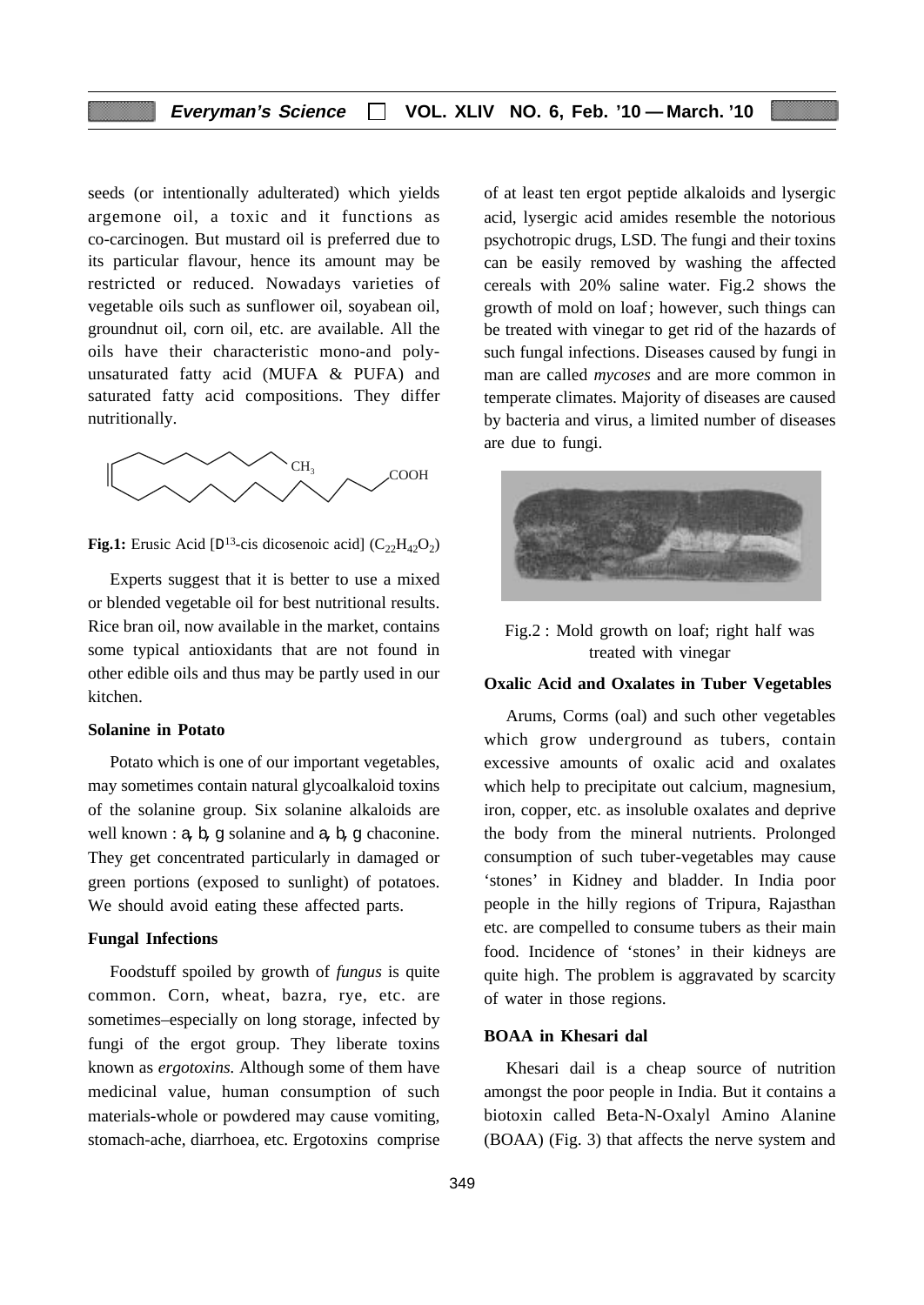makes people cripple. This was first noticed in some of M.P. villages. Lot of research has been done on it and it is now possible to get rid of the toxin by boiling the pulse in water and rejecting the washing before cooking.



**Fig. 3:** (BOAA) Beta-N-Oxalyl Amino Alanine

Being cheaper, powdered khesari dail is often used for adulteration in powdered pea or chana (choola) known as besan and potentially threatening for human health.

# **Antivitamin**

Some kind of food materials, e.g., certain vegetables and uncooked fish contain materials which destroy vitamins. For example, soyabean contains antivitamin D, which destroys vitamin D.

#### **Goitrogens**

Green cabbage, uncooked soyabean, red cover of groundnut and some others are responsible for non-assimilation of iodine in our body and prolonged consumption of such materials may cause goiter (iodine deficiency disease).

#### **Deadly Mushrooms**

Mushrooms are of high protein content and are popular. Though not all mushrooms are edible (some varieties that release toxins). Only the safe varieties are available in the market. The worst is *Amanita phalloides* (Fig. 4) which is literally deadly. The toxin released by this mushroom is alphaamanitin which hinders RNA synthesis in our body. We must however be careful to avoid these toxingenerating mushrooms.



Fig. 4 : Some deadly mushrooms (a) *Amanita virosa* (commonly known as 'death angel') (b) *Amanita phalloides* (commonly known as 'death cap') (c) *Alpha amanitin.*

#### **Aflatoxin**

In the fungi, grown on long-stored cereals, red covers of groundnut, containers of milk-products, the fungus *Aspergillus flavus* is common. It releases a toxin which is called aflatoxin. This group of



Fig. 5 : (a) *Aspergillus flavus* (microscopic view) (b) Aflatoxin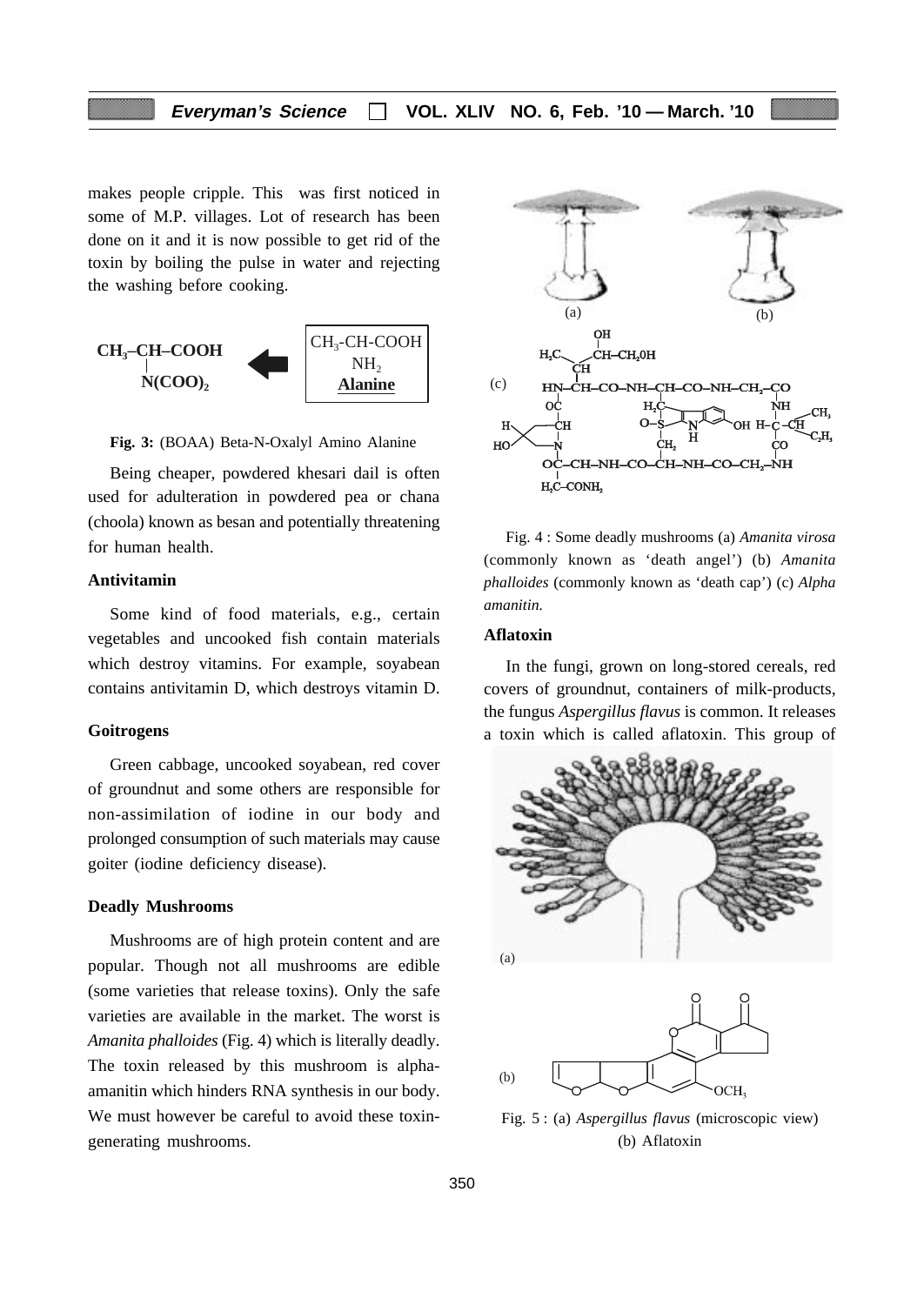mycotoxins are coumarin type organic compounds and are highly toxic and known carcinogen. It affects the red blood cells (RBC) and the brain. Fig. 5 shows the microscopic view of *A. flavus* and the chemical structure of the most toxic aflatoxin B. In 1960 about 100,000 Turkey birds died within a few months in England because of aflatoxin coming from contaminated peanut meal feed.

# **MICROBIAL CONTAMINATION OF FOOD**

During processing and storing food, pathogenic organisms may be contaminated. A large number of people fall victim to contaminated food.

Many of our foods are excellent growing media for microbes. *Clostridium botulinum* is a dreaded microorganism that releases a deadly nerve-toxin called *botulin.* Botulins are neurotoxins-there are seven serelogically distinct types designated as botulin A, B, C, D, E, F and G. They prevent the release of acetylcholine from presynaptic nerve terminals at the neuromuscular junction. Among other toxin-releasing microbes, *Clostridium perfringens, staphylococcus, salmonella, Bacillus cereus* etc. may be specially mentioned. Although toxins generated by them are not as dangerous as *botulin,* but they are also potentially very serious threats to human lives. Salmonellosis' origin can be traced to eggs and chicken meats. The ailment is expressed through headache, abdominal pain, nausea, diarrhoea, shivering and fever. Normally starts within 12-48 hours of infection and lasts for 2-3 days, which we commonly express as 'food poisoning'. *Listerisis* is another common ailment resulting from infection of *listeria*. Most common sources are unpasteurised milk products, improperly cooked meats and cooked chilled foods. Manifestations are like common flu-aches and pains accompanied occasionally with fever. Expectant mothers should be specially cautious as miscarriages and stillbirths have been linked to listerisis. *Taxoplasmosis* is yet another disease caused by infection coming from improperly washed raw vegetables grown particularly on soils often visited by cats. Infection may also come from undercooked meat and pork. Fig. 6 Shows Oidium group of fungus most commonly found in milk and milkproducts.

In many cases, the water used for the preparation of food materials is the source of contamination. Milk and milk-products like curd (doi) is a very good substrate for growth of these pathogenic microbes. A little care may help us to avoid many of such hazards. The foods must be cooked properly, preserved scientifically, must not be left open and unattended for long durations. Unpasteurised drinksmilk and fruit-juices, cooking before complete defrosting, refreezing after cooked food has been defrosted once, use of raw meats and eggs should be avoided as far as possible. Water used should be free from organisms and of good quality suitable for drinking.



Fig.6 : *Oidium lactis*, an imperfect fungus, one of the fungi most commonly found in milk and cream.

## **FOOD ADDITIVES**

We often use chemicals and other additives to food and food-source materials to 'improve' them for better marketability and acceptability. The estimated total number of food-additive chemicals is more than 20,000, which may be classified into about a dozen different groups, such as preservatives, antioxidants, emulsifiers, stabilizers and thickeners, buffering and sequestering agents, colourants, flavouring agents, bleaching and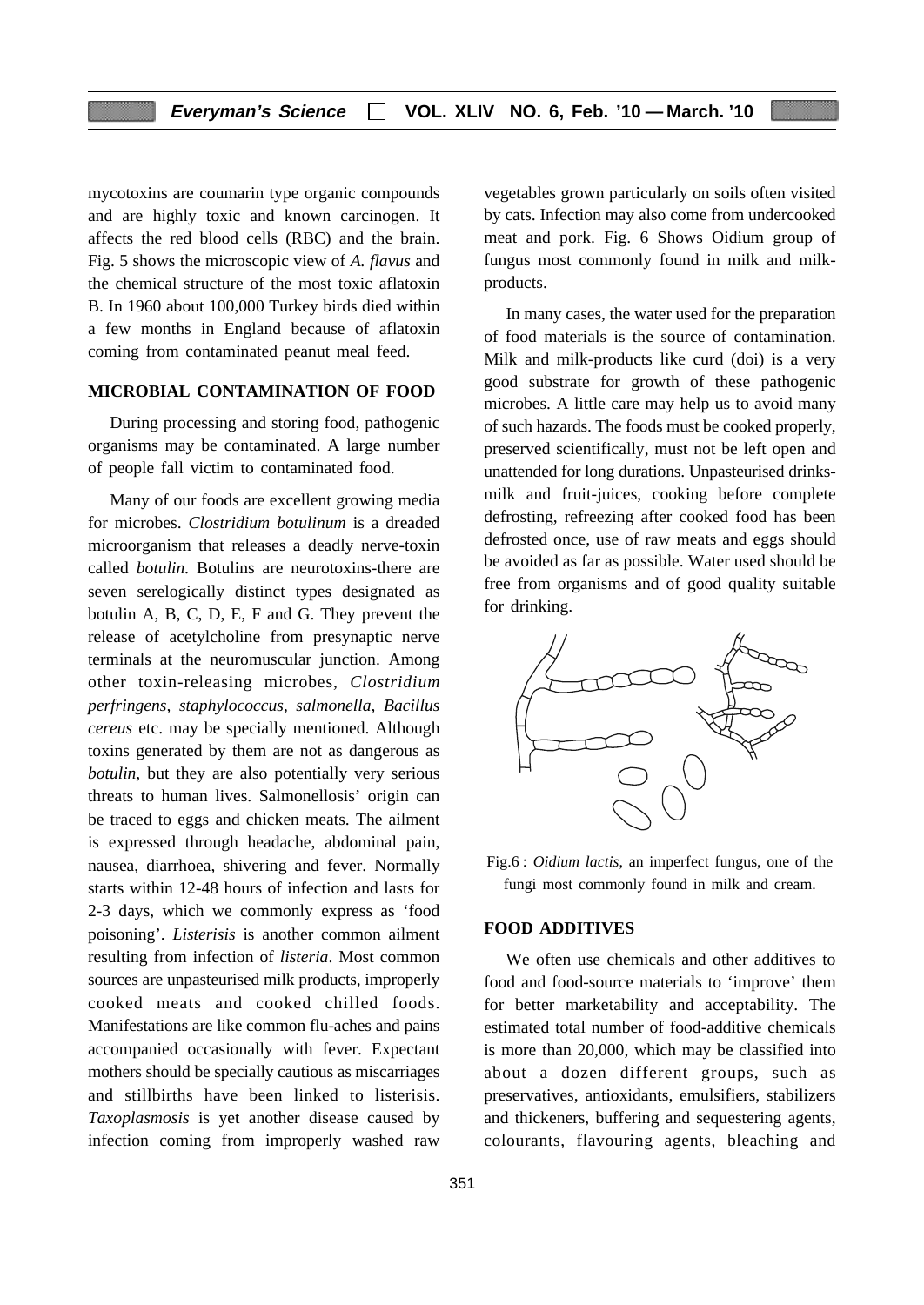maturing agents, nutrient supplements, non-nutritive sweeteners and anticaking agents. But even this practice is not without hazards. The additives must be assessed for their potential effects of toxicityacute or chronic, mutagenicity or carcinogenicity and teratogenicity (embryo-toxicity). Though not comprehensive, yet a few important areas are discussed below :

**Colour Additives :** Stale and discoloured vegetables are often artificially coloured to make them appear fresh and brighter to fetch a good price. Some green vegetables are coloured by using solution of *malachite green* (Fig. 7a) in water. Malachite green is a synthetic dye. Chilli powder, tea etc. are coloured red usually by *congo red* (Fig. 7b), turmeric is coloured bright yellow with *metanil yellow* (Fig. 7c). Sometimes powdered turmeric has been found to contain yellow and heavy lead chromate. All these additives are dangerous to human health.

Prepared sweetners are sometimes coloured yellow with *metanil yellow*, a synthetic organic dye which is carcinogenic. Other synthetic dyes are also used to impart colour to sweets.



Fig. 7: (a) Malachite green, (b) Congo red and (c) Metanil yellow

In india, these synthetic dyes and colours are prohibited by law. The permitted colours are either natural or derived from natural things. Rules pertaining to Prevention of Food Adulteration Act usually specify the names of the colouring agents permitted along with their Acceptable Daily Intake (ADI) quantities and their Maximum Permissible Levels (MPL). **Table** below summarises them.

Table : Colours permitted in India under the PFA Act

**Natural :** Turmeric, Annate, Caramel, Carotenoids, Chlorophyll, Riboflavin, Saffron.

| <b>Colouring</b> |                           | $ADI$ (mg) | $MPL$ (mg/kg)<br>body wt) |
|------------------|---------------------------|------------|---------------------------|
|                  | Ponseau 4R                | 0.75       | 30-300 (diff.Foods)       |
|                  | Carmoisine                | 0.50       |                           |
| Red              | Amaranth                  | 0.75       | 30-200                    |
|                  | Erythrosin                |            | 30-300                    |
|                  | Tartrazine                | 7.5        | $30 - 200$                |
| Yellow           | <b>Sunset Yellow FCE</b>  | 5.0        | $30 - 200$                |
| Blue             | Indigo Carmine            |            |                           |
|                  | (Indigotine)              | 2.5        | 200                       |
|                  | <b>Brilliant Blue FCF</b> | 12.5       | 100-200                   |
| Green            | Green S                   | 5.0        | 100-200                   |
|                  | <b>Fast Green FCF</b>     | 12.5       | 200                       |

**Synthetic :**

#### **Taste Enhancers and Other Additives in Food**

A common taste-enhancer, especially used in Chinese foods, is agino moto or monosodium glutamate. Many surveys have indicated that prolonged consumption of food containing agino moto and other additives common in Chinese resturants, may adversely affect the nerve-system and causes depression and other disorders. They have been branded collectively as Chinese Restaurant Syndrome.

Nitrites and metabisulphites are widely used as *preservatives*. They too are not friendly to human health and care should be taken to remove them before preparation of foods to be served on the table. In fact, nitrite type preservatives are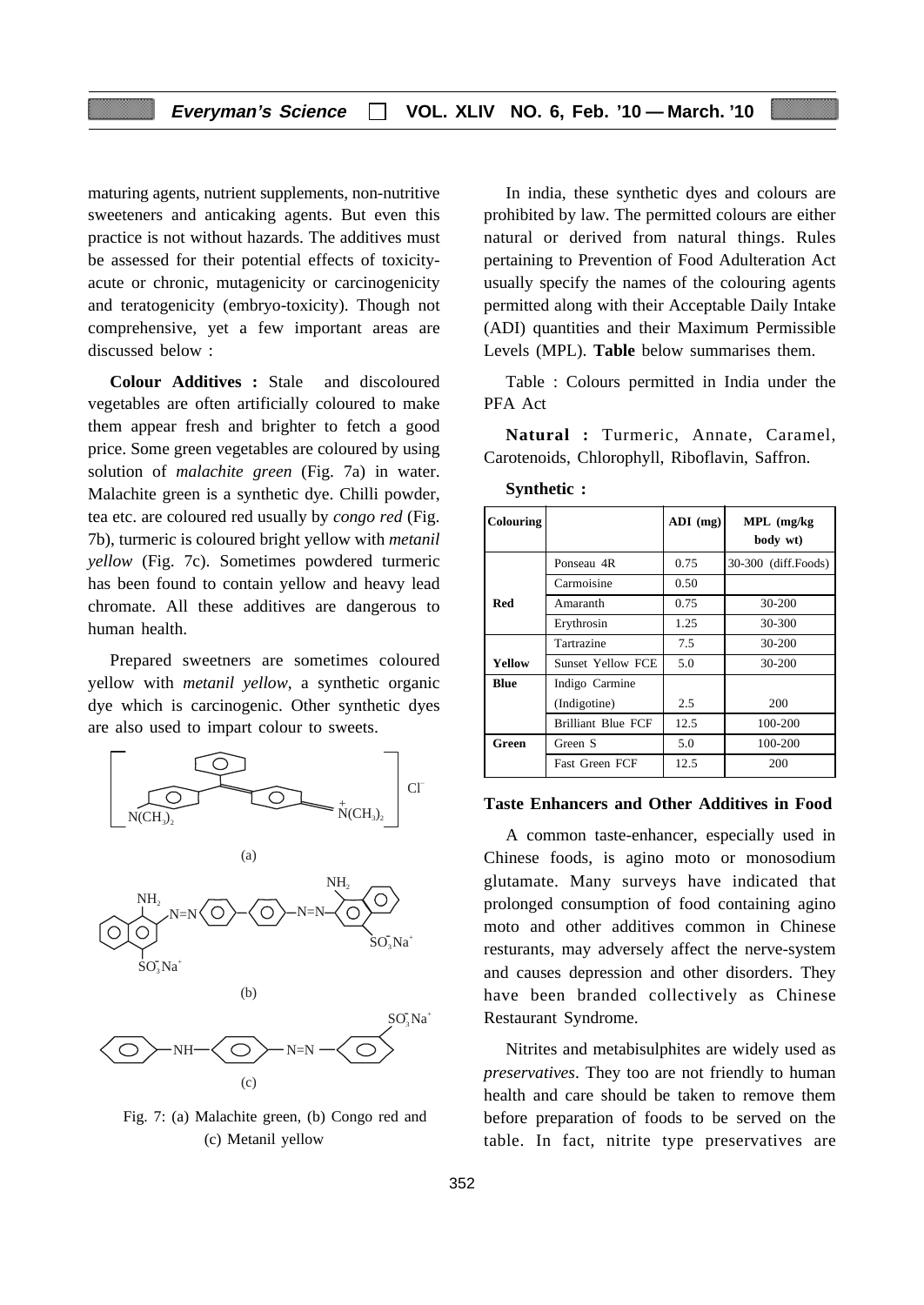responsible for the formation of carcinogenic chemicals like *nitrosamines* such as *N-nitroso dimethyl amine, N-methyl N-nitroso methanamine.*

#### **Soft Drinks and Others**

According to a survey report in 1997, 'soft drinks' worth 42 billion dollars were sold throughout the world. India too is a big market of soft drinks. *Pepsi, Coke* and other soft drinks are very popular. These are alcohol free and are flavoured aqueous drinks and enjoy popularity amongst all ages, as it is believed that they are made from harmless ingredients. But the belief may not be well founded. Soft drinks usually contain cocoa-extracts which contain alkaloids, use of phosphoric acid is known to harm bone and teeth; along with the use other unspecified chemicals and water of uncertain quality. Recently, Center for Science and Environment (CSE), New Delhi had reported alarming concentrations of residual pesticides in samples of *Pepsi* and *Coke* collected from markets in Delhi and around. The Govt. of India has appointed a Joint Parliamentary Committee (JPC) to look into the matter. Waste discharges and sludges from brand soft drink factories in Kerala and West Bengal have been found to contain large concentration of cadmium and other heavy metals. All these, it is hoped, will be looked into by the JPC. CSE, New Delhi, in the mean time, has pointed out that the laws and standards in our country are inadequate to deal with the situation - there is no appropriate legal tools to ensure quality of marketed soft drinks in India. This is a serious public health issue and requires immediate attention. JPC, in its report, has also upheld that the Governments should be more vigilant in the activities of the brand soft drink producers, they should also refrain from indiscriminate use of underground water. But the people at large must have their say. We can largely avoid drinking beverages of questionable quality.

Not only soft drinks, other ready for-use fashionables like icecream, jam, jelly etc. also are generously coloured, flavoured and sweetened. There is no procedure to check their quality and we must be on the alert. The so-called 'mineral water' sold in bottles are not above question. Consumer Education and Research Society of Ahmedabad found that 5 out of 6 samples of bottled water fell short of standard quality. Here also, the governmental control is inadequate.

# **Food Hazards Due to Residuals and Others**

Pesticides and varieties of other agrichemicals are now-a-days widely used in agriculture, plantations, etc. Careful analysis have shown that cerals, fruits, vegetables, tea etc. occasionally contain alarming concentrations of pesticides and other chemicals, some of them are straightaway toxic, some are bioaccumulated in specific organs of humans and other living species. Some even reach to the humans biomagnifiedly through the food chain.

Dioxine (Fig. 8a) is a typical representative of derivatives of *dioxan* (TCDD) and remains as a byproduct in popular weedicides such as 2,4-D or 2,4,5-T (Fig. 8b and 8C).





Dioxin is historically infamous. It was a component of *Agent Orange–* a devastating defoliant used by the US army in Vietnam in the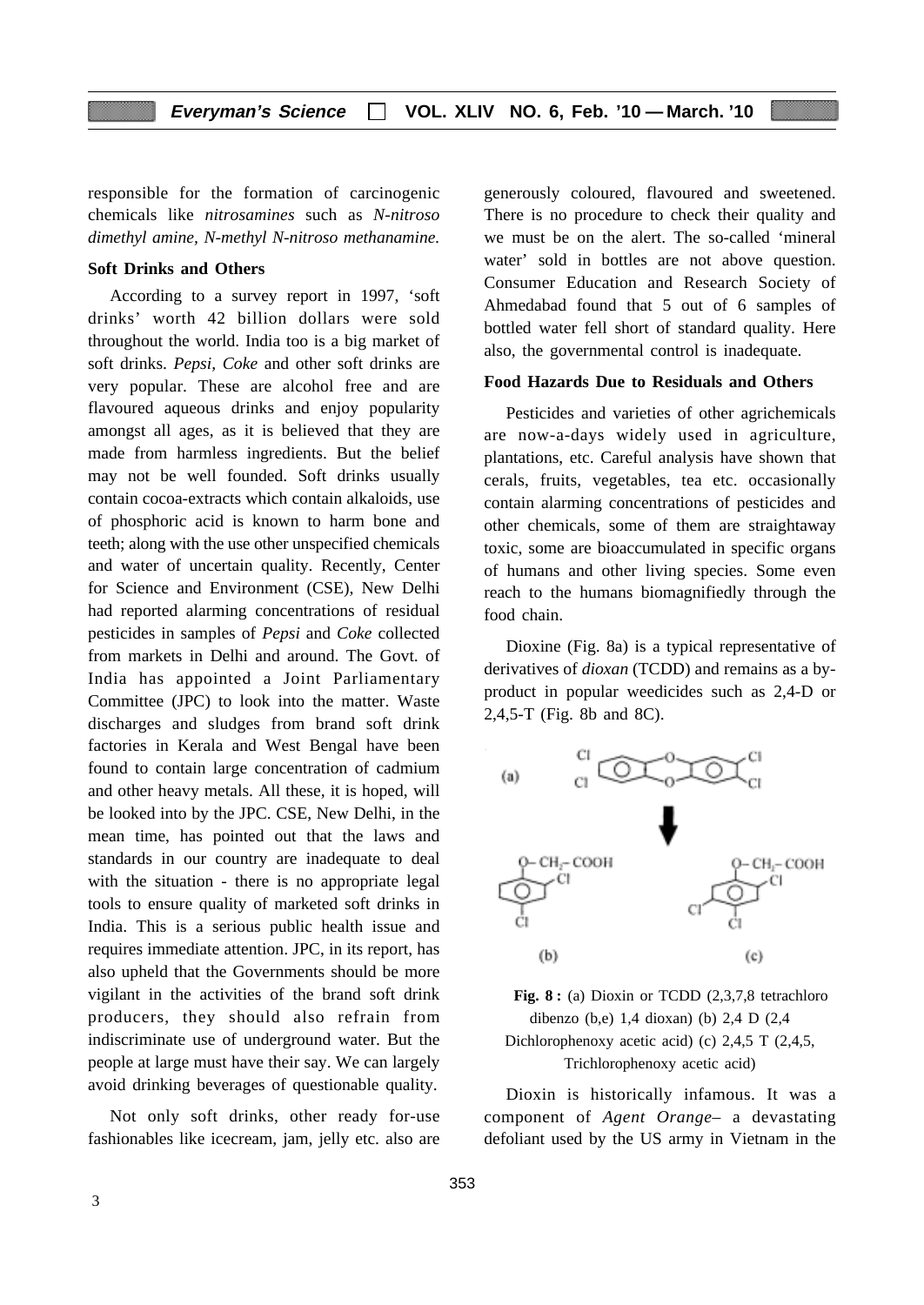1960's. The tragic incident responsible for largescale devastation and death in Seveso, Italy in 1976 was due to an industrial explosion that took place during synthesizing trichlorophenol when accidentally dioxin was formed and accumulated in the reaction vessel.

Very recently, the whole of the Asian continent has come under the threat of *Bird Flue.* Billions of poultry-birds are being destroyed to check the endemic spread of the deadly virus, H 5 N 1 (H-Haemaglutinin, N-Neuraminaides) that is capable of being transmitted to man through the infected poultry and products causing type A influenza. Not only are our security and availability of eggs and chicken in great danger, the whole economy of the country might be devastated.

# **GENETICALLY MODIFIED (GM) FOOD**

Genetically Modified (GM) food has added a new dimension to anything related to our food. Genetic manipulation and modification using recombinant DNA technology and other developments are now-a-days a reality and influencing our lives in many ways. On the one hand biotechnology has brightened the prospects of increased food production and improving qualities in many ways, but on the other hand, it has also raised serious questions about food security. The controversy is already strong. Proponents claim GM food to be the panacea for any kind of food problem, while the antagonists apprehend unforeseen dangers in GM food. Scientists have been studying the potential dangers related to GM food.

To impart certain qualities to crops, Bt-gene (*Bacillus Thuringensis)* is incorporated into tobacco, cotton and paddy. It was established that this genemanipulation results in deposition of a toxin (Bttoxin) and renders paddy unsuitable as paddy. In UK, GM potato has been studied at length and was found that such potatoes weaken the immunity of experimental rats towards certain diseases. GM crops-cereals, oilseeds etc. require specific uses of pesticides, herbicides and other chemicals that are produced and marketed by giant multinational companies only. The seeds are developed and marketed by the same group of MNC's and the farmers in different countries will lose their control on seeds and production technology – this is one of the important allegations of the opponents. This, they uphold, will severely affect food security of highly populated countries like India.

Evidences are also accumulating that GM foods may be strong allergens and cause other problems in the long run. In an experiment in Europe, conducted over five years, it has been observed that in and near the fields cultivated with GM crops (oilseeds like soyabean etc.), severe distortion and loss of biodiversity occur. Weeds of uncontrolled growth, pests resistant to any pesticide, reduction in biodiversity etc. have been observed. Long-term effects on genetic make-up of humans consuming GM food are other matters of concern to many scientists.

In the West, in Europe and in US, people are highly sceptic in consuming GM food. The Governments, have imposed strong restrictions in production and selling of such food materials. It is mandatory to declare whether the food-item marketed is genetically modified or not. Recently Monsanto Corporation, one of the leaders in GM crops, is reported to have dropped their programme for GM wheat, fearing insufficient market.

Faced with such situations GM foods are being exported to other countries with food-shortage such as to the developing countries. In those countries, legislations are weak and the GM-declarations are not mandatory. The total picture is potentially much threatening and confusing. Science and good sense of people associated with GM food, can only be hoped, to solve the problem and mankind will not be pushed towards a dangerous insecurity.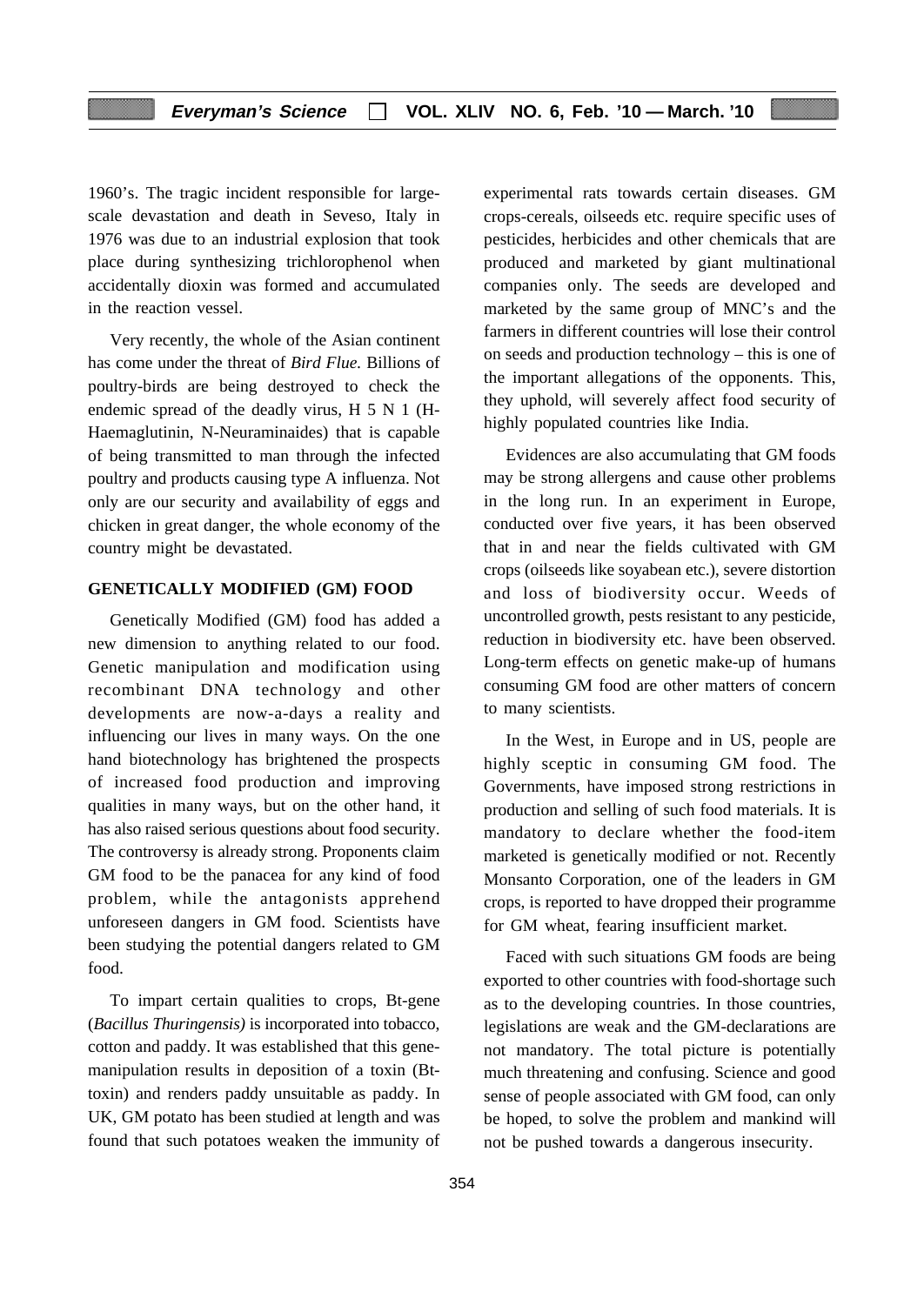#### **EPILOGUE**

Few years ago, in February 2004, a *National Food Security Summit* was held in New Delhi organized jointly by *M S Swaminathan Foundation* (Chennai) and *World Food Programme,* (a UN agency) for tackling global hunger. On the auspices of this summit, *An Atlas for Sustainability of Food Security* (for India) has been brought out. Although this report has not *directly* taken into consideration the question of *quality* of food but it has *indirectly* incorporated it through the consideration of the aspect of *absorption* of food that takes into account the major environmental factors making up *environmental public health.* The *atlas* is a welcome beginning in the right direction and with more application of science and tehcnology in production and processing of food, a comprehensive assessment of *sustainability of food security* may be arrived at to help move towards *sustainable development*.

## **BIBLIOGRAPHY**

- 1. Will H Blackwell, *Poisonous and Medicinal Plants,* 1990.
- 2. William D Gray, *The Relation of Fungi to Human Affairs,* Henry Holt And Co. Inc. NY. 1959.
- 3. K S Billgrami and RN Verma, *Physiology of Fungi* Vikas Pub Hse Pvt Ltd. India, 1981.
- 4. Richard D Pochanish (Ed), *Sitig's Handbook of Toxic and Hazardous Chemicals and Carcinogens* (Vols. 1,2) Noyes Publications, 2002.
- 5. *The Merck Index*–*An Encyclop of Chemicals, Drugs and Biologicals,* 2001.
- 6. *Down to Earth* Aug 15, Dec 31, March 31, 2003; March 15; April 30, 2004.
- 7. T Jacob, Foods, Drugs and Cosmetics A Consumer Guide, Memillan Co. of India Ltd., 1977.
- 8. T Jacob, *Poisons in our Food,* Publications Divn., Min. of Inf. & Broadcasting (GOI), 1987.
- 9. V N Bhabe, N S Deodhar and S B Bhabe, *You and Your Health* NBT, N. Delhi, 1991.
- 10. *Encyclop. of Occupational Health and Safety.* International Labour Organization (ILO), Geneva, 1985.

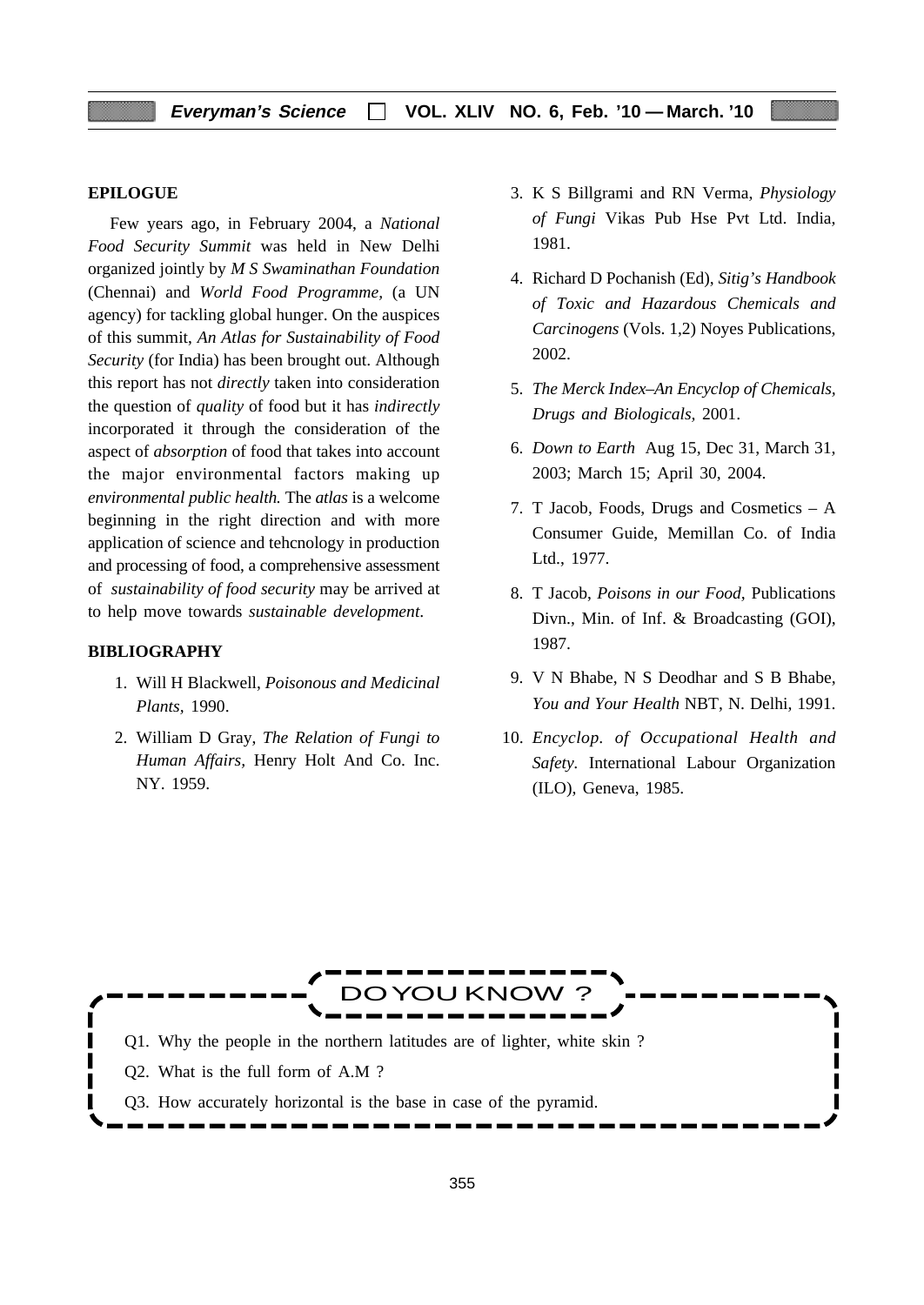# **MODERN CULTIVATION TECHNOLOGY OF AONLA**

P.K.Gupta\* and M.C.Singh\*\*

**Aonla, the indigenous fruit has highly nutritous and medicinal value. This article deals with the modern cultivation technology of Aonla.**

#### **INTRODUCTION**

A onla or Indian gooseberry is an indigenous<br>fruit to Indian subcontinent. Owing to hardy nature, suitability to various wastelands, nutritive and therepeutic values, aonla have become an important fruit. It is grown in tropical Asia and is widely grown in tropical India, where it is endemic to the state of U.P., Bihar, M.P., Gujarat, J&K, Karnataka and Tamilnadu. Owing to its high nutritive and medicinal value and higher productive potential even in wasteland, its cultivation is increasing in every part of the country. The crop is now being explored for its value added products, which has bright future prospects for export particularly to European countries.

#### **TAXONOMY**

Aonla (*Phyllanthus emblica*) a euphorbiaceous, medium height tree and possesses the  $(2n) = 28$ chromosomes. It is referred as evergreen in tropical countries but exhibits deciduous nature in subtropics. The bark is smooth and comes off in thin strips. Leaves are simple, flowers are same in leaf exiles and starts flowering in spring.

## **USE AND NUTRITIVE VALUE**

Aonla is regarded as sacred tree and has mythological significance as "Amrit Pani" in old literature. Ayurveda has recommended this fruit for balanced diet and sound health and it is an important ingredient of triphala and chyavanprash. Dried fruits are used in diarrhea, dysentery, jaundice, dyspepsia and cold. It is used either in fresh form or as preserve like murabba, chutney, pickle, jam, jelly, sharbats, etc. It is also used in the preparation of hair oils, hair dyes and different kinds of body lotions. It is highly medicinal and nutritive as it is one of the richest source of vitamin  $C(500 - 1500mg/100g$  pulp). Fruits are also rich in pectin content and minerals like iron, calcium and phosphrus.

#### **CLIMATE AND SOIL**

Aonla is subtropical plant and prefers to grow well in dry subtropical climate. A mature aonla tree can tolerate freezing as well as high temperature of 46ºC. Ample humidity is essential for initiation of fruit growth of dormant fruitless trees during July-Aug. Dry spells result in heavy dropping and delay in initiation of fruit growth.

Since Aonla is a hardy plant, it can successfully be grown in variable soil conditions and has deep root system. Thereby, it reduced foliage, fruits flourish. Aonla can be cultivated in marginal soils,

Amity Institute of Organic Agriculture, Amity University, AUUP Campus, Sector-125, Express Highway, Noida, GB Nagar-200 1303, UP pkgupta@amity.edu, drpkgkac@rediffmail.com

<sup>\*\*</sup> Indo Israel Project, Indian Agricultural Research Institute, Pusa Campus, New Delhi-110012 Email : mcsingh@iari.res.in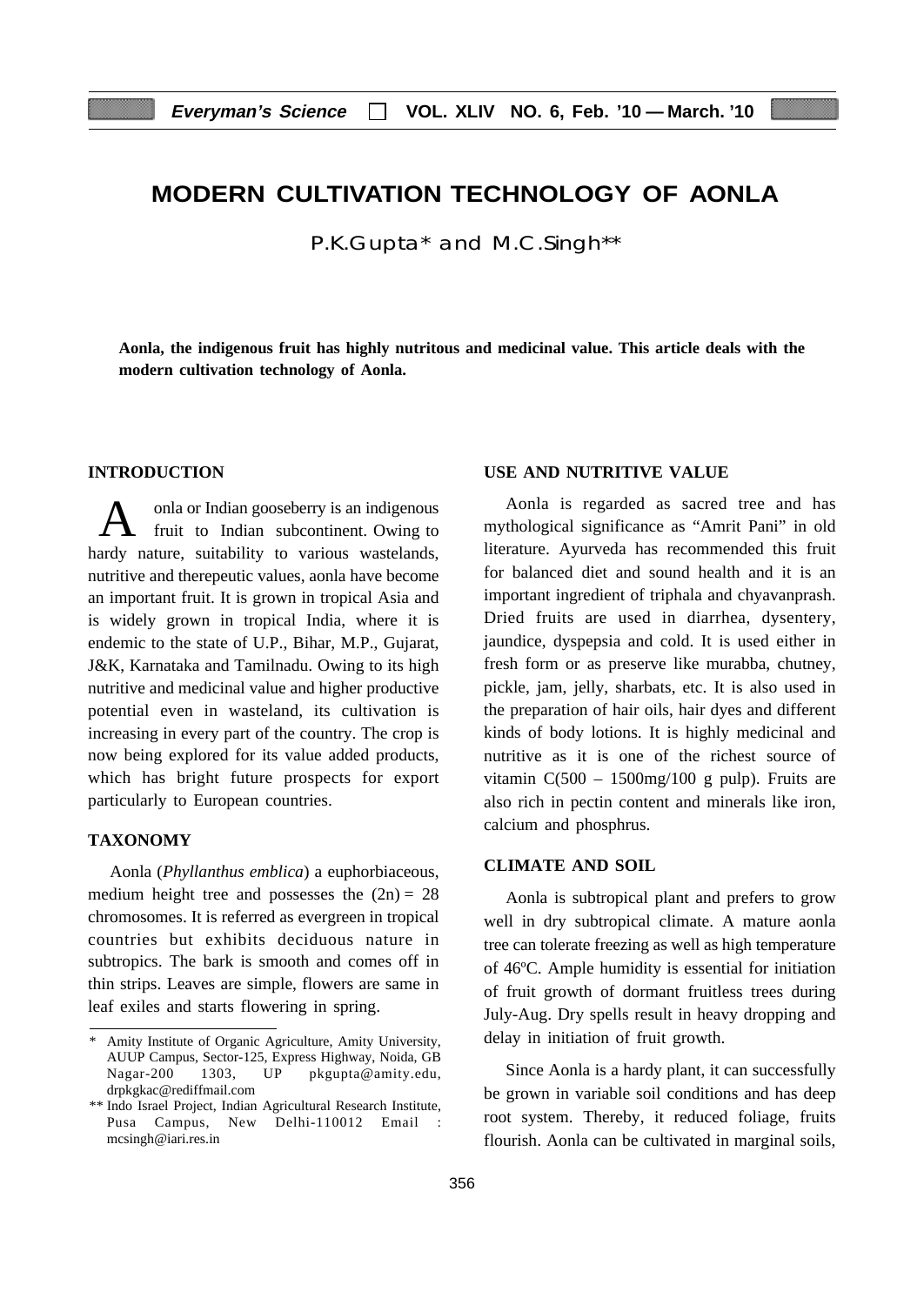slightly acidic to saline/sodic (pH 6.5-9.5) soil conditions. However, the heavy soil or high water table is not suited for its cultivation.

## Fig. 1. Aonla Tree

# **CULTIVARS AND THEIR FEATURES**

The salient features of some of the commercial scribed as follows :



ect, semi tall with aturities obtained in it is large  $(48 \text{ gm})$ , hd thin whitish green ource of vitamin C vs the poor keeping

**ight growth, fruit**  $\equiv$ er to mid January.  $\equiv$  reen, good keeping quanty and free from fruit necrosis.

- 3. **Francis :** Tree of this variety is tall erect with drooping branches. Fruit matures in mid November. Fruits are large, flatted, light green and smooth. The skin of fruit is fresh white green and yield is moderate.
- 4. **Kanshan (NA-4) :** This variety is tall and of spreading growth habit. It bears more of female flowers/branchlet, matures in mid-

November. Fruits are small (30 gm), flattened and oblong. The skin of the fruit is thin and keeping quality is good. It bears profusely (74 kg fruit from an eight year old tree).

- 5. **Krishna (NA-5) :** Trees are semi-tall and of spreading habit. Fruits get mature in mid-October. Fruits are of medium to large size (45 g). The colour of the fruit is fresh pinkish to yellow. It bears moderately (41 kg/plant of eight year old).
- 6. **Amrit (NA-6) :** Trees are tall with upright growth and have mid season maturity. Fruits are medium (35g) in size, bearing is heavy (56 kg/eight year old tree).
- 7. **NA-7 :** A seedling selection from Francis. It is precious, prolific and regular bearer (9.7 flower/branch let). This is ideal variety for preparation of food and medicinal products of great promise.



Fig. 2 : NA-7 in early establishment phase

- 8. **NA-9 :** Trees are tall, semi spreading and early maturing with average fruit weight of about 50 gm, moderate bearer.
- 9. **NA-10 :** Trees are semi tall with semi spreading habit. Fruits mature early and have large fruits (41 gm). Variety is highly productive and ideal for commercial cultivation.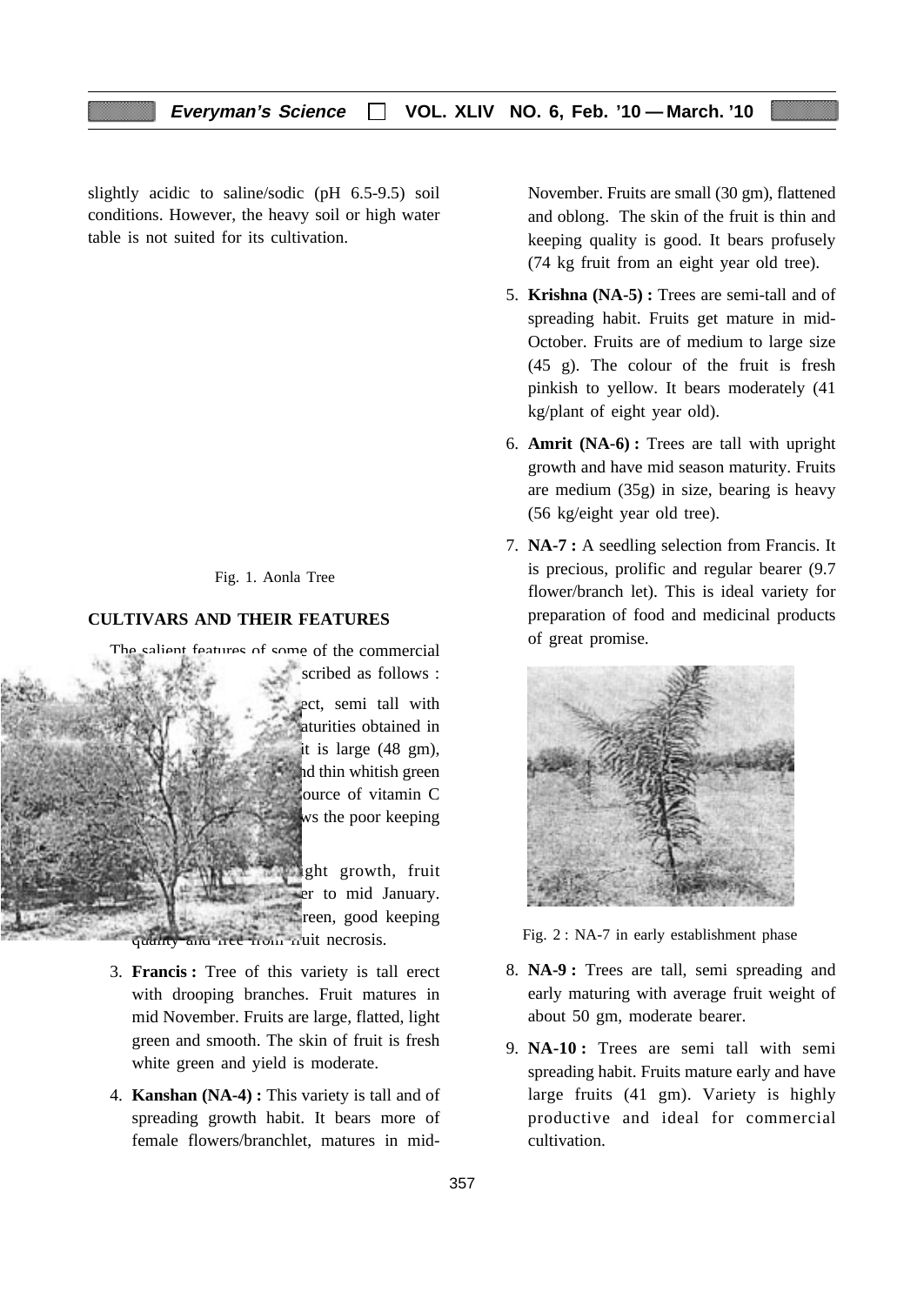#### **PROPAGATION**

Aonla is propagated by seed as well as by vegetative methods. Aonla plants raised from seeds do not ensure true to type plants and bears fruits of inferior quality. To overcome this variability, vegetative propagation should be adopted. Seedlings are required to raise through seeds. Seeds are soaked in water for 12 hours before sowing. The seedlings of 10 cm height when transplanted after holding three days under shade give better establishment.

# **ESTABLISHMENT OF ORCHARD**

#### **Planting**

Grafted or budded Aonla plants are planted 8- 10 meter apart during June-August or February in the pits of size  $1\times1\times1$  meter dug 1-2 months prior to planting. In each pit 25 kg well rotten farm yard manure (FYM) or 4-5 kg "Multiplex Annapurna" organic manure mixed with 1 kg neem cake and 500g bone meal with soil and filled much before the time of planting. However in the sodic soils, 5 kg gypsum along with 20 kg sand is incorporated. Planting density can be kept optimal i.e. 156 plants/ acre by planting them at the distance of 8 meter in a row from plant to plant.

#### **Intercropping**

Aonla being a deep rooted, deciduous tree with sparse foliage is an ideal and amicable plant for 2 or 3 cropping system. Fruits, vegetables, flowers and a few medicinal and aromatic plants are well suited for intercropping in aonla orchards. Some models are Aonla + Ber (2tier), Aonla + Guava (2tier), Aonla + Ber + Phalsa (3tier), Aonla + Dhaincha + Wheat or Barley (3tier), Aonla + Dhaincha + Onion/Garlic/Fenugreek or Brinjal and Aonla + Dhaincha + German Chamomile (3tier).

#### **Fertilizers And Manure**

The dose of fertilizers depends upon soil fertility, age of plant and cultivars. A dose of 8 Kg F.Y.M. or 2-3 Kg Multiplex Annapurna organic manure, 100g nitrogen, 50g phosphorus, 100g potassium and 50g Multiplex Zinc High Should be given to one year old plants of Aonla as per the given Table. Full dose of F.Y.M and Phosphorus and half of Nitrogen and potassium should be given in tree basin during January–February. However, the remaining half dose should be applied in August.

**Table : Recommended fertilizers and manures of Aonla.**

| Year of         | N    | P   | K        | <b>Multiplex</b> | F.Y.M | Annapurna |
|-----------------|------|-----|----------|------------------|-------|-----------|
| <b>Planting</b> | (g)  | (g) | (g)      | Zinc<br>High(g)  | (kg)  | (kg)      |
| $\mathbf{1}$    | 100  | 50  | 100      | 50               | 8     | 3.0       |
| 2               | 200  | 100 | 200      | 75               | 12    | 3.5       |
| 3               | 300  | 150 | 300      | 100              | 15    | 4.0       |
| 4               | 400  | 200 | 400      | 125              | 20    | 4.5       |
| 5               | 500  | 250 | 500      | 150              | 25    | 5.0       |
| 6               | 600  | 300 | 600      | 175              | 30    | 5.5       |
| 7               | 700  | 350 | 700      | 200              | 35    | 6.0       |
| 8               | 800  | 400 | 800      | 225              | 40    | 6.5       |
| 9               | 900  | 450 | 900      | 250              | 45    | 7.0       |
| 10              | 1000 |     | 500 1000 | 300              | 50    | 8         |
| 11              | 1000 |     | 500 1000 | 300              | 50    | 9         |

Spray of multiplex Prokissan (1g/litre of water) on aonla crop since 3 years at monthly intervals helps in better growth of the trees in early stage of establishment. At the time of flowering use of Multiplex Mahaphal (2ml/lit of water)+Allbore (1g/ litre) have been proven beneficial for improving the fruits set and also check the fruit drop.

#### **Irrigation**

Establishment of the aonla orchards in general do not require irrigation in normal soils. In the beginning of plantation, first irrigation should be given just after manuring and fertilizers application (January-February). Irrigation should be avoided during flowering (mid March–mid April) period. Irrigation in normal soil at 15-20 days invervals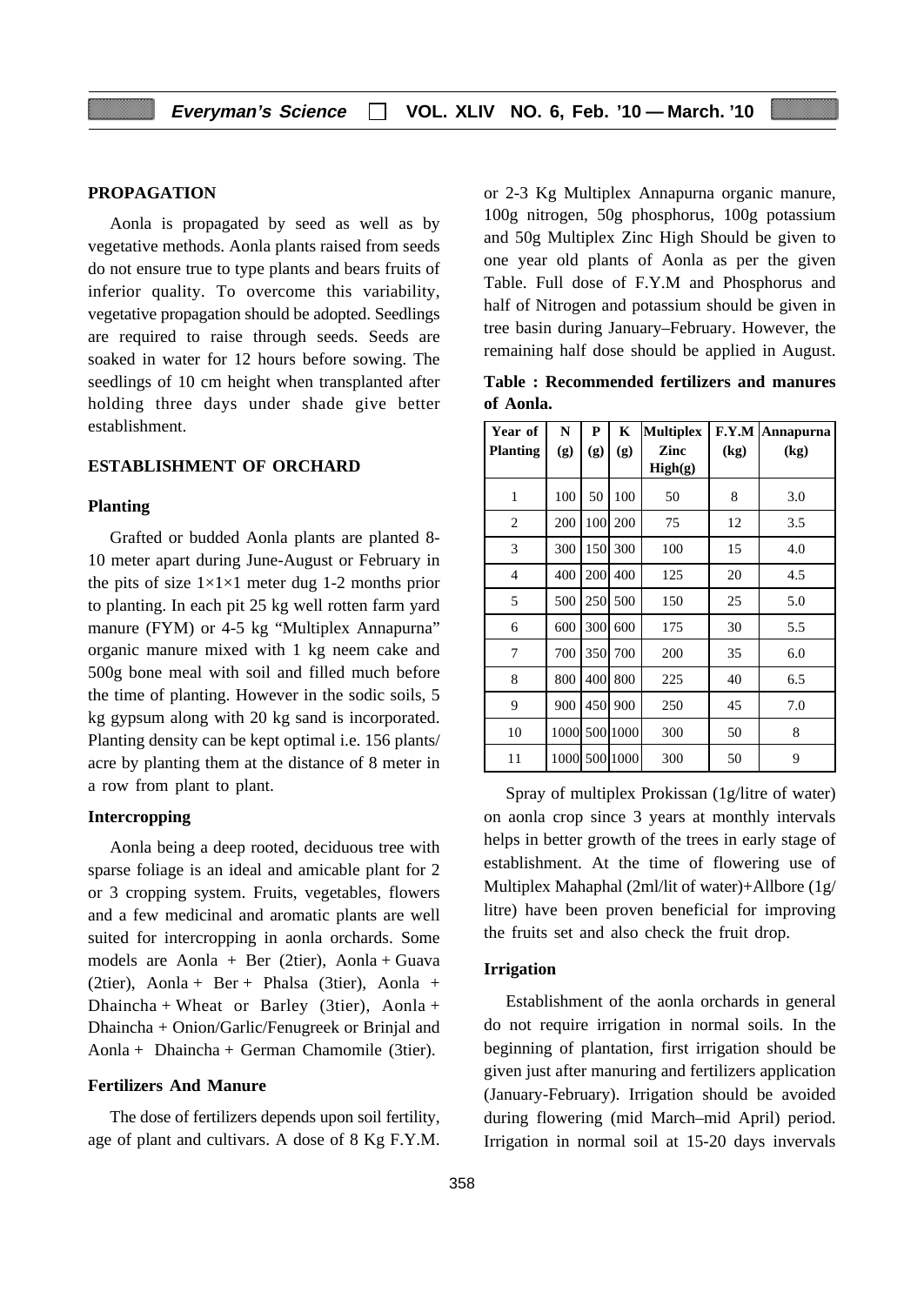during summer or early established state or in the salt affected soils. Although the basin system of irrigation is well suited for aonla but drip irrigation with 16:2:20 drip lateral with  $6 \text{ M}^3$  water per acre water discharge has been excellent to grow the healthy trees with a concrete water saving of 40-45%.

#### **Mulching**

Mulching with organic wastes (garden leaves, paddy and wheat straw, sugarcane trash) over a number of year shall be helpful in improving the organic matter content and infiltration of excess moisture to produce a healthy crop.

#### **Training and Pruning**

The unwanted branches are pinched off during March-April. In the subsequent year, 4-6 branches should be allowed to develop. Although the regular pruning of a bearing aonla tree is not required, but as per growth habit, shedding of all determinate shoots, the new growth in coming season is encouraged. However, dead, infested, broken, weak or overlapping branches should be removed regularly.

#### **PLANT PROTECTION MEASURES**

#### **Harvesting And Yield**

Changes in seed colour from creamy–white to brown are indication of fruits maturity. Fully developed fruits are harvested. Delay in harvesting may sometimes result in heavy drooping of fruits and thereby may affect the following years bearing.

A budded/grafted aonla tree starts bearing from third year onwards after planting, whereas, a shedding tree May take 6-8 years. Vegetative propagated plant attain full bearing within 10-12 years and may continue to be in bearing for 60-75 years of age under well managed conditions. An aonla tree may bear 1-3 quintal per tree, giving 70- 90 quintal fruits per ha.

#### **Post Harvest Management**

An Anola tree may bear 1-3 quintals/tree giving 15-20 tones/hac., Anola fruits are graded in 3 parts. Large sized, sound fruits and mostly utilized for preservation and in candy making; small size for *Chavanprash*, *Trifalla* and blemished fruits for powder and shampoo making. Aonla fruits can be stored for 6-9 days at ambient temperature. However, with a salt solution it can be stored up to 75 days.

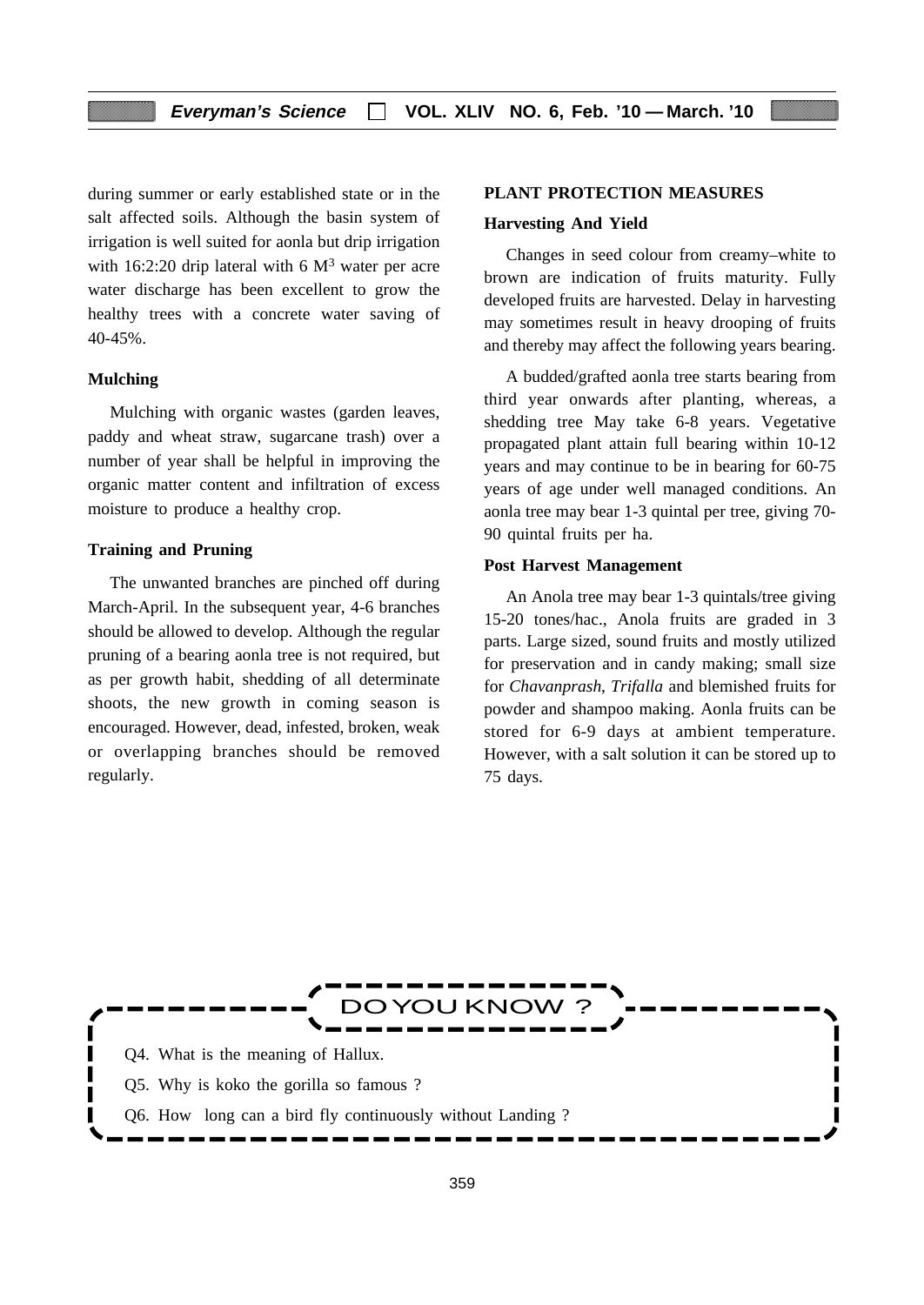# **MUSHROOMS : THE MAGIC STORE OF HEALTH BENEFITS**

Susanta Banik\*

**The Mother Nature has provided man with beautiful variety of mushrooms to be used as food as well as medicine. They were highly valued in the history and culture of ancient people in various civilizations. Mushrooms being low in calories, fat content with no cholesterol and being rich in various minerals are the ideal choice of food for health conscious people. These days researches are looking up to mushroom in search of novel drugs to cure diabetes, heart ailments and even cancer of various types.**

#### **ABOUT MUSHROOM**

M ushrooms are nothing but macroscopic fruiting bodies produced by microscopic fungi of certain fungal groups<sup>1</sup>. They are often classified as a vegetable or a herb. There are more than 14,000 types of mushrooms of which only about 3,000 are edible, about 700 have known medicinal properties. There are many species of mushrooms which are poisonous. The world over, only about 20 mushrooms are commercially cultivated2 (Table 1). For rest of the mushrooms, either appropriate technologies for cultivation have not been developed yet or they have not been tried to cultivate.

| SI No. | Common name                   | Scientific name         | <b>Remarks</b>          |
|--------|-------------------------------|-------------------------|-------------------------|
| 1.     | Button mushroom, portobello,  | Agaricus brunnescens    | 40% of world production |
|        | crimini, champignon           | $(= Agaricus bisporus)$ |                         |
| 2.     | Oyster mushroom, king trumpet | Pleurotus sajor-kaju,   | 25% of world production |
|        | mushroom                      | P. ostreatus            |                         |
| 3.     | Paddy straw mushroom          | Volvariella volvacea    | 16% of world production |
| 4.     | Shiitake mushroom             | Lentinus edodes         | 10% of world production |
| .5.    | Enoki take                    | Flammulina velutipes    |                         |

**Table 1 : Major Mushrooms of Today's Importance**

Dept. of Plant Pathology School of Agricultural Science and Rural Development, Nagaland University P.O.-Medziphema, District-Dimapur, Nagaland-797106. E-mail : susanta.iari@gmail.com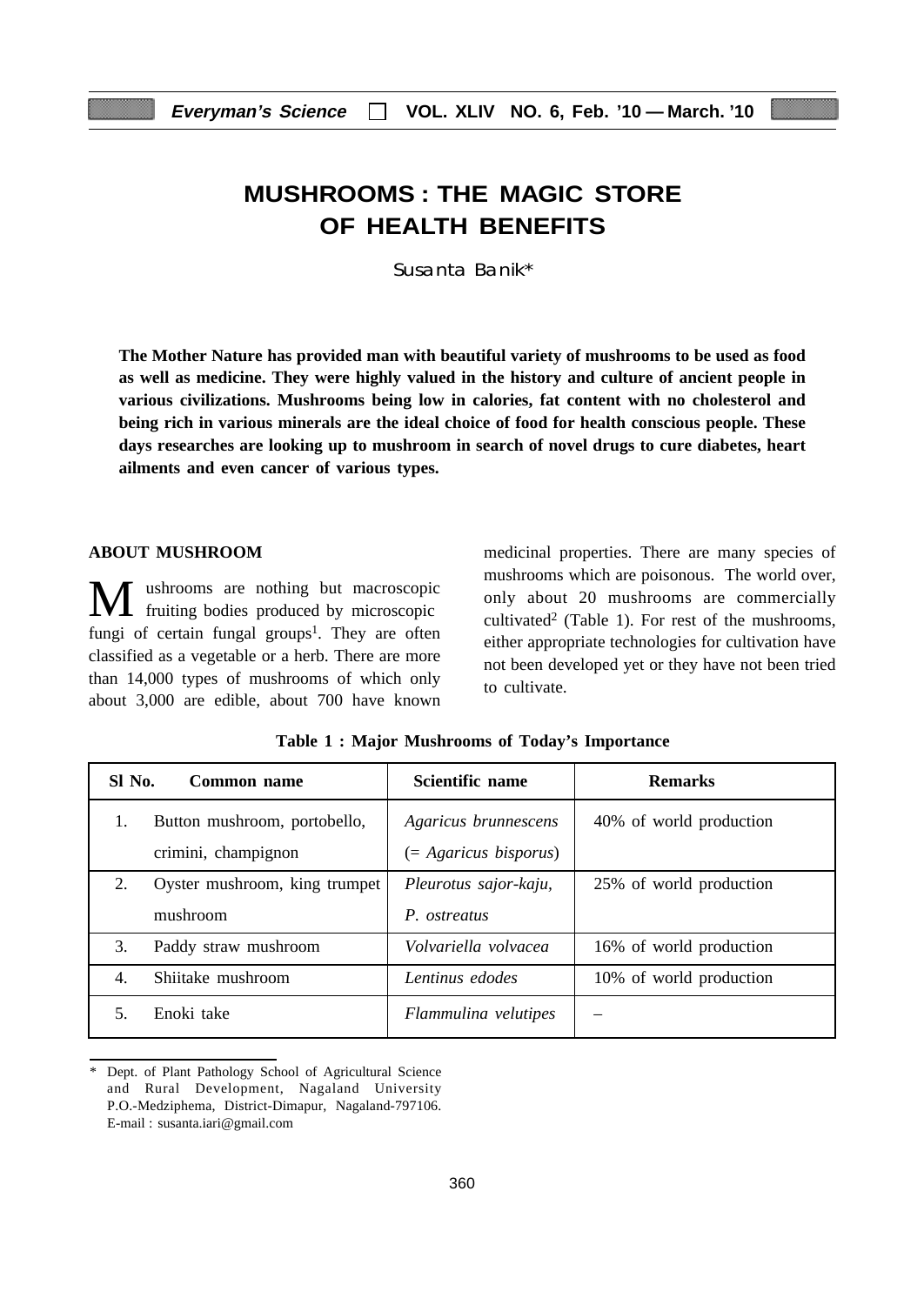| Sl No.<br>Common name |                         | Scientific name            | <b>Remarks</b>                                                                                       |
|-----------------------|-------------------------|----------------------------|------------------------------------------------------------------------------------------------------|
| 6.                    | Truffles                | Tuber aestivum             | Constitute costliest food<br>of the world                                                            |
| 7.                    | Maitake                 | Grifola frondosa           | Stimulate immune system,<br>called as king of medicinal<br>mushrooms                                 |
| 8.                    | Shimeji, Beech mushroom | Hypsizygus tessulatus      |                                                                                                      |
| 9.                    | Matsutake               | Tricholoma matsutake       | Lower cholesterol and help<br>prevent strokes and heart<br>attacks                                   |
| 10.                   | Cordyceps               | Cordyceps sinensis         |                                                                                                      |
| 11.                   | Chaga                   | Inonotus obliquus          | Have anti-tumor, anti-bacterial,<br>anti-allergic, anti-inflammatory<br>and anti-oxidant activities. |
| 12.                   | Turkey tail             | <i>Trametes</i> versicolor | Restore immune health                                                                                |
| 13.                   | Micraculous mushroom    | Agaricus blazei            |                                                                                                      |
| 14.                   | Reishi, Lingzhi         | Ganoderma lucidum          |                                                                                                      |

# **TRADITIONAL BELIEF AROUND MUSHROOM**

Since ancient times, mushrooms have been thought to have special powers. The Pharaohs of Egypt prized mushrooms as a delicacy. The Egyptians thought mushrooms gave immortality and only Pharaohs are worth of this. Common people were not even allowed to touch mushrooms. The Greeks believed that mushrooms provided strength for warriors in battle. The Romans regarded mushrooms as a gift from God and mushrooms were served only in festival times. The Romans often offered mushrooms as food for gods. The Roman Caesars used to have a food taster to taste the mushrooms before the Caesar to make sure they were safe. The Chinese took mushrooms as a health food<sup>3</sup>. The folklore of many cultures, including Russia, China and Mexico held that eating mushrooms could give someone superhuman strength.

4

# **BEGINNING OF MUSHROOM CULTIVATION AND INDIA'S POSITION**

The mushroom cultivation for food is thought to have began as early as 600 A.D. in China4. In Europe it appears to have begun first in France in the 1650s. From there it spread to other European countries and probably entered the United States from England by the 1870s. Mushrooms are cultivated in at least 60 countries with China, the United States, Netherlands, France and Poland being the top producers. Though the conditions for mushroom cultivation between India and China were similar, China topped in mushroom production, while India did not even find a place among the 100 mushroom producing countries in the world. The Indian production scenario was negligible at 50,000 tonnes per annum as against the world's production of 55 lakh tonnes.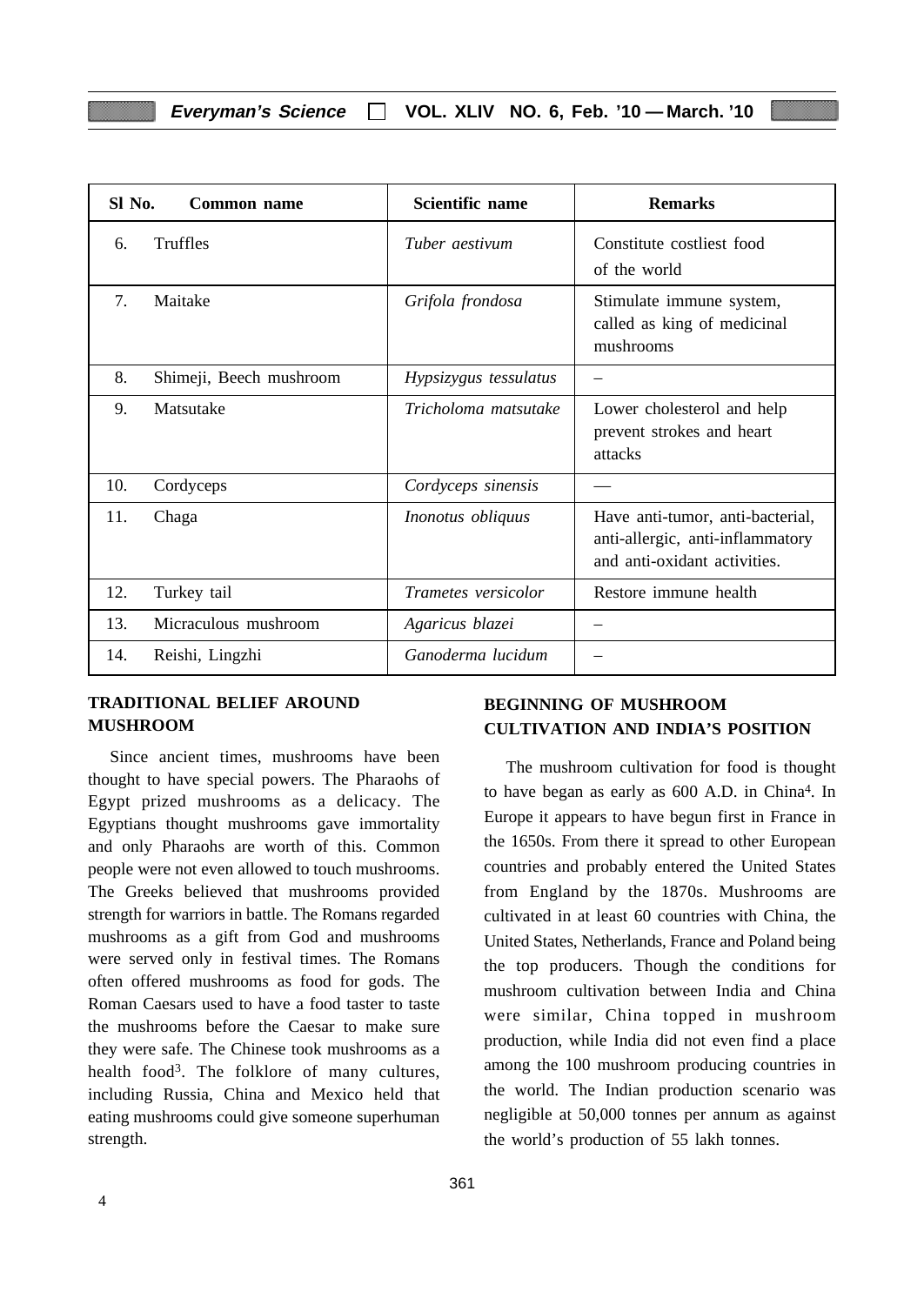# **NUTRITIONAL BENEFIT FROM MUSHROOM**

These days the health conscious people prefer food containing low energy (low calorie) and low fat. For them mushrooms are valuable health food as they are low in calories, high in vegetable proteins (Table-2), chitin, iron, zinc, fiber (8-10% of dry weight), essential amino acids, vitamins, & minerals<sup>5</sup>. They have very little sodium and fat and no cholesterol (Table-3). The Nutritional Index that indicates the content of essential amino acids in foods is higher for *A. brunnescens* than all vegetables except spinach and soybeans. Mushrooms help our body strengthen itself and fight off illness by restoring our bodies balance and natural resistance to disease.

| <b>Name</b>    | <b>Calories</b> | <b>Moisture</b> | Fat | Carbohydrate<br>(%) | Protein<br>(dry wt. basis) |
|----------------|-----------------|-----------------|-----|---------------------|----------------------------|
| Mushroom       | 16              | 91.1            | 0.3 | 4.4                 | 26.9                       |
| Beet root      | 42              | 87.6            | 0.1 | 9.6                 | 12.9                       |
| <b>Brinjal</b> | 24              | 92.7            | 0.2 | 5.5                 | 15.1                       |
| Cabbage        | 24              | 92.4            | 0.2 | 5.3                 | 18.4                       |
| Cauliflower    | 25              | 91.7            | 0.2 | 4.9                 | 28.8                       |
| Celery         | 18              | 93.7            | 0.2 | 3.7                 | 20.6                       |
| Green beans    | 35              | 88.9            | 0.2 | 7.7                 | 21.6                       |
| Green peas     | 98              | 74.3            | 0.4 | 17.7                | 26.1                       |
| Lima beans     | 128             | 66.5            | 0.8 | 23.5                | 22.2                       |
| Potato         | 83              | 73.8            | 0.1 | 19.1                | 7.6                        |

**Table 2 : Nutritional Comparison of Mushroom with Vegetables (***per 100***g***)*

*Source : National Research Centre for Mushroom, Solan, (available online)*<sup>10</sup>

| Table 3: Comparison of Calorie and Fat Content in Meat, Milk and Mushroom (per 100g) |  |  |  |
|--------------------------------------------------------------------------------------|--|--|--|
|--------------------------------------------------------------------------------------|--|--|--|

| <b>Name</b>       | Goat | <b>Chicken</b> | <b>Beef</b> | Pork | Lamb | Whole       | <b>Mushroom</b> |
|-------------------|------|----------------|-------------|------|------|-------------|-----------------|
|                   |      |                |             |      |      | <b>Milk</b> |                 |
| Calorie           | 143  | 190            | 210         | 212  | 205  | 110         | 28.0            |
| Fat $(g)$         | 3.0  | 7.4            | 9.3         | 9.6  | 9.5  | 6.0         | 0.5             |
| Saturated fat (g) | 0.9  | 2.0            | 3.5         | 3.4  | 3.4  | 3.7         | 0.1             |
| Cholesterol (mg)  | 75.0 | 89.4           | 86.0        | 86.0 | 92.0 | 24.2        | $\theta$        |

*Source : www.nutritiondata.com7, www.chestnutmeat.co.uk8.*

In a study with six mushroom varieties viz. white button, crimini and portabella (*Agaricus bisporus*, harvested at different maturity levels), and maitake (*Grifola frondosa*), shiitake (*Lentinus edodes*) and enoki (*Flammulina velutipes*) they were found to be rich in total dietary fibers, including chitin and beta-glucan. Chitin present in the cell wall of the mushroom lowers cholesterol and beta-glucan keeps our heart healthy. It was already known that mushrooms offer high-quality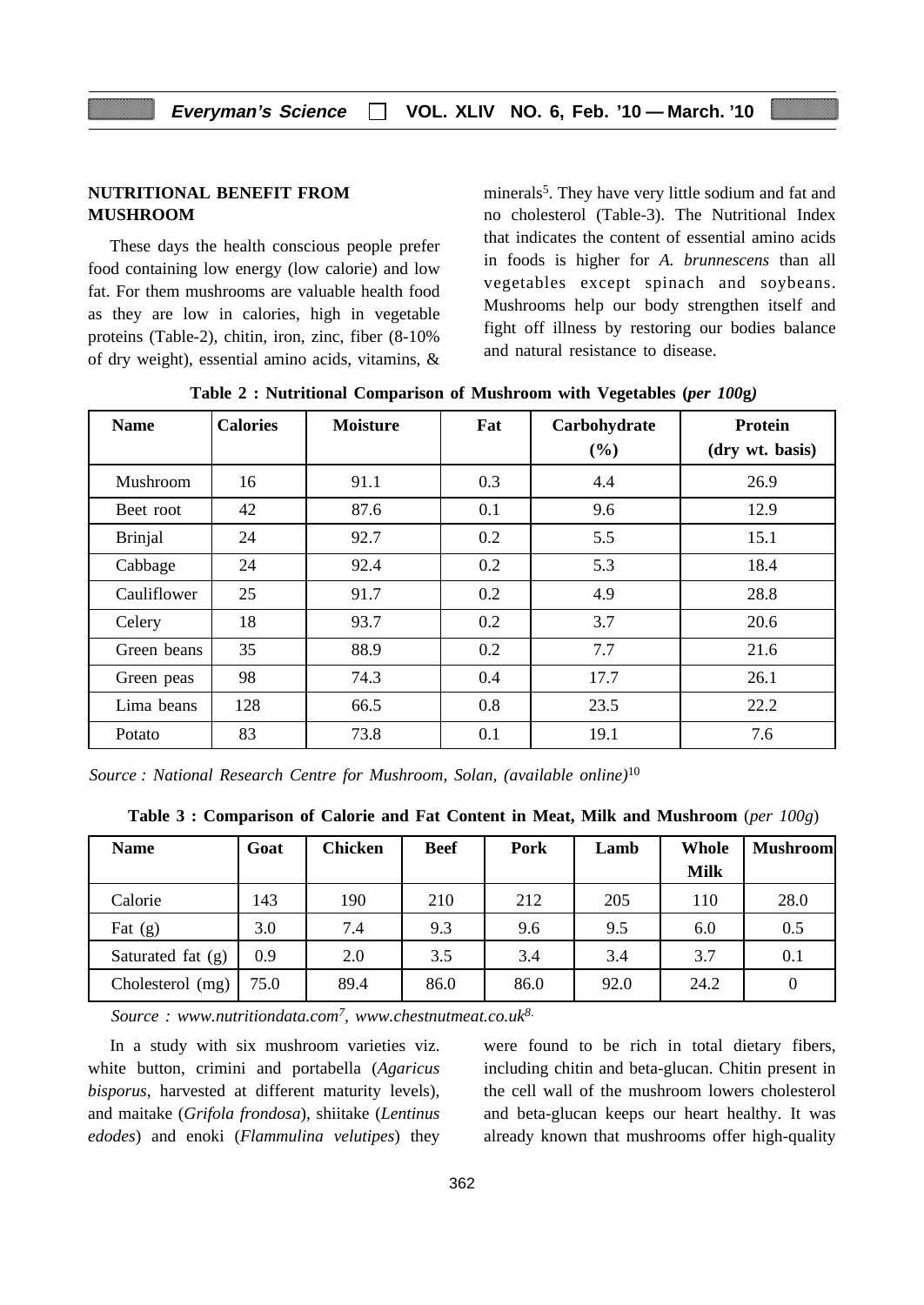protein, vitamins and unsaturated fatty acids<sup>6</sup>. Raw, mature portabellas also had the highest level of beta-glucan (0.2 percent), while most of the other mushrooms had 0.1 percent.

The inexpensive white button mushrooms (*Agaricus bisporus*), commonly found in grocery shops in dried form, although not held with high regard in relation to exotic, expensive varieties like maitake and matsutake mushrooms (preferred in Japan), provide as much or even more anti-oxidant activity as the costly ones. This was the finding of the research done at the Institute National de la Recherche Agrinomique in France. This antioxidant activity prevents cell damage and ageing in out body.

## **Fibre**

Fibres in our diet prevents constipation. We rarely think of mushrooms when we need to add fibre to our diet. But they are a very good source of fibre. Fresh harvested mushrooms are comprised mostly of water (about 90%), but about 10% is natural fibre, and this helps keep the digestive system running smooth. Eating four to five mediumsize mushrooms each day fulfils our fibre requirement.

#### **Potassium**

A mineral that helps lower elevated blood pressure and reduces the risk of stroke. One medium portabella mushroom has even more potassium than a banana or a glass of orange juice.

#### **Selenium**

Selenium is a powerful antioxidant that in association with vitamin E protect cells from the damaging effects of free radicals. Selenium also helps in preventing prostate cancer, colon cancer, arthritis, asthma and heart disease. Besides, selenium is involved in repairing of damaged DNA (occur at low frequency during DNA replication in our cells). These damaged DNA if left as such may cause cancer. Mushroom being an excellent source of selenium (11.9 mg per 100g) reduces the risk of cancer.

#### **Copper**

Copper is a trace mineral helpful in reducing the symptoms of rheumatoid arthritis. Copper, along with manganese (a trace mineral for which crimini mushrooms is a very good source), helps in disarming free radicals. Copper is also necessary for providing the flexibility in blood vessels, bones and joints. Copper keeps cardiovascular system in check.

# **Iron**

Iron is a part of hemoglobin, the molecule responsible for transporting and releasing oxygen throughout the body. But hemoglobin synthesis also requires copper. Fortunately, both the minerals are present in mushrooms.

#### **Zinc**

Zinc is critical to immune function, wound healing and normal cell division. Zinc also helps stabilize blood sugar levels and the body's metabolic rate. A strong immune system depends on adequate zinc levels. Zinc prevents even some of the serious infections seen in patients with advanced or long-standing diabetes. Crimini mushrooms are a very good source of zinc.

#### **Vitamin B complex**

The mushrooms contain a variety of B complex vitamins. Crimini mushrooms qualified as an excellent source of riboflavin, pantothenic acid and niacin, as well as a very good source of thiamin, and vitamin  $B_6$ , and a good source of folate. Riboflavin protects the energy production system from oxidative damage. **Riboflavin** been shown to be able to reduce the frequency of migraine headaches in people who suffer from them. The B vitamin, **pantothenic acid** also plays an important role in the prevention of fatigue since it supports the function of the adrenal glands, particularly in times of stress. **Niacin** (vitamin  $B_3$ ), is helpful in reducing cholesterol levels and in preventing osteoarthritis. The production of estrogen, testosterone, and progesterone rely on niacin.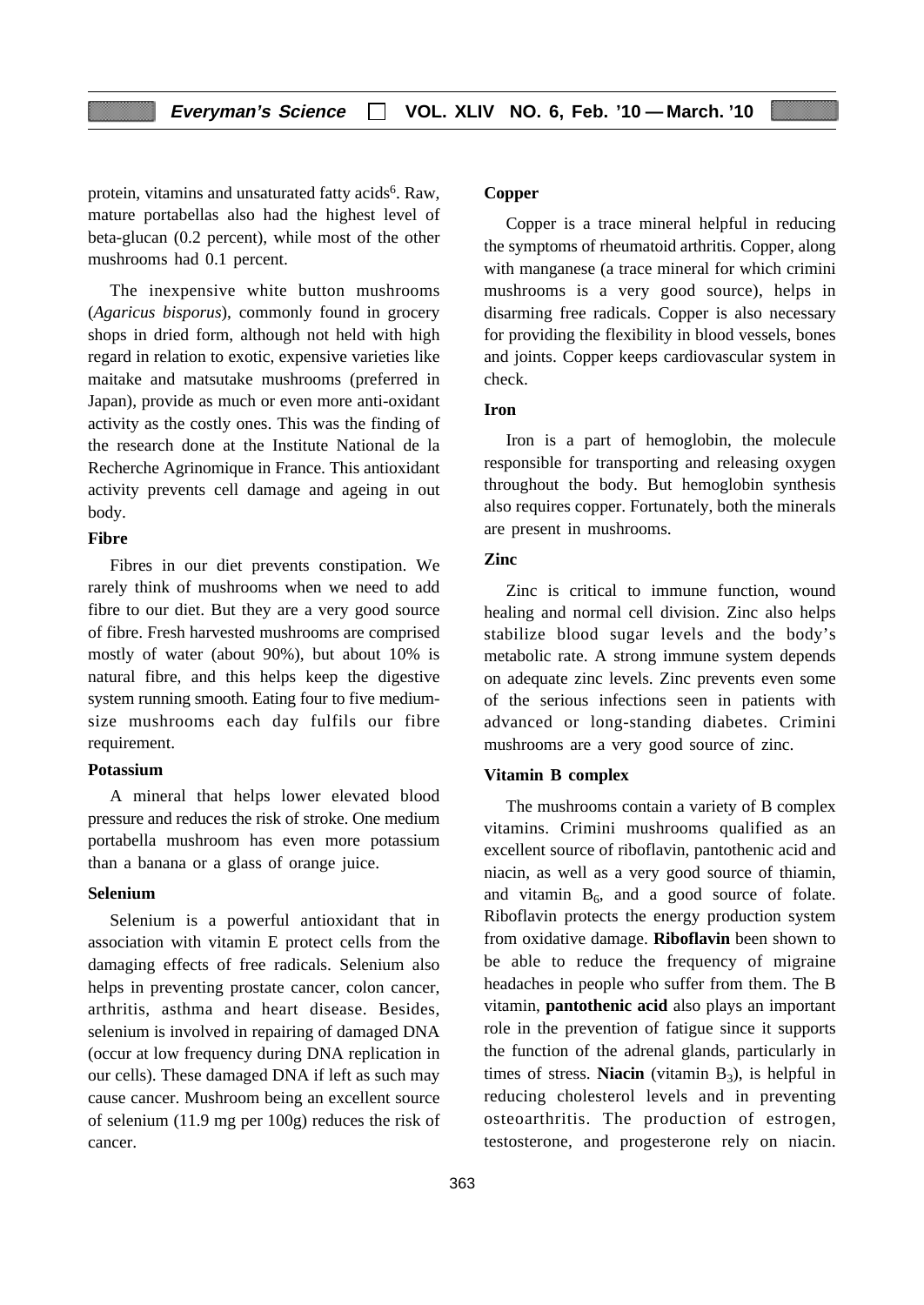Mushrooms, which contain niacin, also help the body produce energy from blood sugar, and they help give the skin a healthy texture and brilliant glow. **Vitamin**  $B_6$  is involved in decreasing risk for heart attack and stroke.

#### **L-ergothioneine-an Antioxidant**

L-ergothioneine, a powerful antioxidant, has been discovered in mushrooms. We know the health benefits of antioxidants which inactive the free radicals produced in our body during energy production process. An American research team revealed that mushrooms contain higher concentrations of L-ergothioneine than either of the two dietary sources previously believed to contain the most : chicken liver and wheat germ. The team found that shiitake, oyster, king oyster and maitake mushrooms contain the highest amounts of ergothioneine, about forty times as much as is found in wheat germ. Of the most commonly consumed mushrooms, portabellas and criminis have the most L-ergothioneine, followed by white buttons. The good news is that L-ergothioneine is not destroyed when mushrooms are cooked.

# **MEDICINAL BENEFITS**

Mushrooms are the magic store of medicinal benefits<sup>11</sup>. In ancient Egypt and Asia, mushrooms were a sacred longevity tonic ; in Europe, the mummified 5,000-year-old "Ice Man" was found with a medicine kit of dried mushrooms.

#### **Cancer Fighting Properties**

Many of the foods provided by nature contain cancer fighting ingredients, and mushrooms are no exception. According to recent studies, consuming just  $3^{1/2}$  ounces of the white button variety each day, can decrease the risk of developing prostate cancer and breast cancer<sup>12</sup>. In Japan, Russia, China, and the U.S.A., several different antitumor agents have been developed from various medicinal mushrooms (*Lentinus edodes, Ganoderma lucidum, Schizophyllum commune, Trametes versicolor, Inonotus obliquus,* and *Flammulina velutipes*).

# **Protection Against Alzheimer's Disease and Agerelated Cognitive Decline**

Research published in the *Journal of Neurology, Neurosurgery and Psychiatry* suggests that regular consumption of niacin-rich foods like crimini mushrooms also provides protection against Alzheimer's disease and age-related cognitive decline.

The "king of medicinal mushrooms", now being researched extensively is the maitake, a large fanshaped tree fungus. It is said to give super immunity13. "Maitake is one of nature's richest sources of beta-glucans, which are among, or even may be, the most potent natural immune forces ever discovered". Recently, the Food and Drug Administration (USA) approved testing a compound called maitake D-fraction in treating advanced breast and prostate cancers.

A black, rubbery Chinese mushroom called moer, or tree ear, is a potent blood thinner. Tests at George Washington University identified the mushroom's blood-thinning chemical as a adenosine, described as "similar to aspirin." Adenosine also accounts for blood-thinning properties of onions and garlic.

#### *Ganoderma lucidum* **(Reishi mushroom)**

Reishi mushroom grows in densely wooded mountain of high humidity and dim lighting. Reishi has been used in Traditional Chinese Medicine for at least two millennia, and archaeological evidence indicates people may have been eating it for almost 7000 years. It is known as 'elixir of life" to Chinese due to its tremendous reputation for increasing longevity and it helps to avoid problems of senility. It stimulates immune system, promotes good blood circulation, protects liver from toxic chemicals, helps against insomnia by having calming effect to the muscle. Reishi is effective in the treatment of high blood pressure.

# *Lentinus edodes* **(Shiitake)**

*Shiitake* mushrooms have been used for centuries by the Chinese and Japanese to treat colds and flu.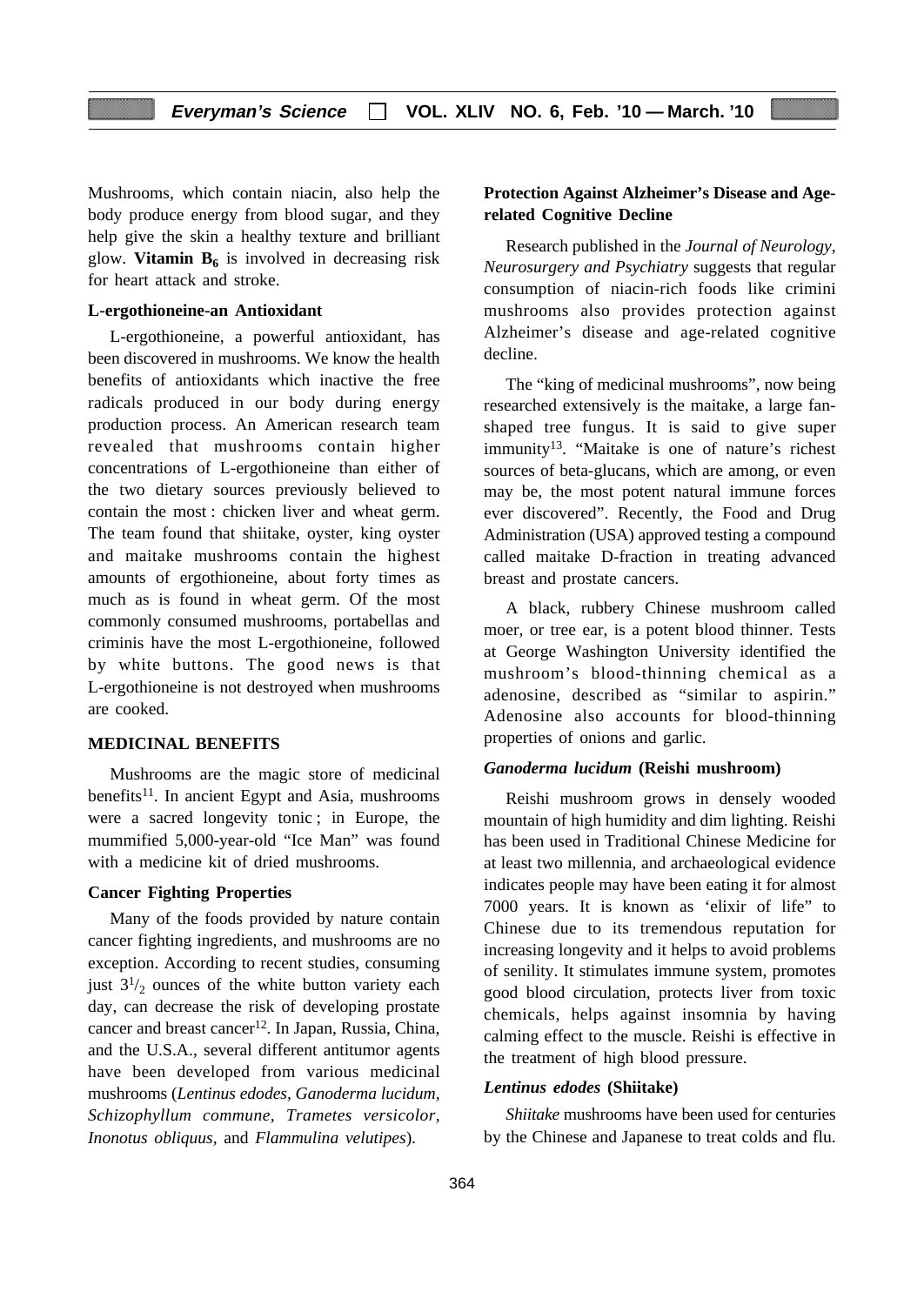An extract Lentinan (a beta-glucan) from Shiitake has been licensed as an anti-cancer drug by the Japanese FDA. Lentinan stimulates the production of T lymphocytes and natural killer cells and can potentiate the effect of AZT in the anti-viral treatment of A.I.D.S. Shiitake stimulates the production of Interferon which has anti-viral effects.

*Cordyceps sinensis* **:** It helps in strengthening our immune system's ability to fight against bacterial and viral infection. Human clinical studies indicate that *Cordyceps* can be effective for treatment of high cholesterol, poor libido/impotence, arrhythmia, lung cancer, and chronic kidney failure. It is also reported that *Cordyceps* causes smooth muscle relaxation. This can make it especially helpful for treating chronic coughs, asthma, and other bronchial conditions.

#### *Agaricus blaxei***-the miraculous mushroom**

A Japanese living in Brazil visited Piedade located some 200 km from Sao Paulo, capital of Brazil about 44 years ago, and found that the people there ate a special kind of mushroom not found anywhere in Brazil or the rest of the world. These people enjoy long lives and great health and rarely suffer from the common illnesses and degenerative diseases such as cancer, heart disease, stroke, diabetes, arthritis, allergies, asthma, eczema, ulcers, etc. Coincidentally, two American scientists had also visited Piedade at about this time. The mushroom was identified to be *Agaricus blazei*.

Ronald Reagan, ex-President of the USA, was publicized to be taking these mushrooms in his successful fight against skin cancer. And then the special mushroom caught the attention of the world. It is the best cancer fighter among known medicinal mushrooms with a cancer cure rate of 90% and inhibition rate of 99.4%.

Today, everyone in the world can enjoy the wonderful health benefits of the *Agaricus blazei* Murill as it is now available in capsule form in medical stores.

#### **Conclusion**

Health is wealth. But these days health problems are numerous due to unbalanced nutrition. From the ongoing discussion it is obvious that mushrooms can help to keep us healthy and free from many life-threatening diseases. Being mushroom literate, why not to eat and popularise mushrooms? India, having diverse climatic conditions suitable for cultivation of several types of mushrooms holds the potential of several-fold increase in production. Though present production is low, popularizing mushroom as food will remain a greater challenge. In the context of prevalence of malnutrition and various health problems in India, mushroom can help in a great way. Now it is high time to make and reserve some room (space) in your dish for mushroom.

#### **REFERENCE**

- 1. C. J. Alexopoulos, C. W. Mims and M. Blackwell, Introductory Mycology. John Wiley & Sons. p.10. 2004.
- 2. www.wikipedia.org
- 3. B. Liu, Y.Bau, Fungi Pharmacopoeia. Kiniko Press, p.170-72. 1980.
- 4. S.T. Chang, Mushroom and Mushroom Biology. Pp.1-13. In : Genetics and Breeding of Edible Mushrooms. Eds. S.T.Chang, J.A.Buswell, and P.G.Miles. Gordon & Breach, Philadelphia, PA. 1993.
- 5. P.G.Miles, S.T.Chang Mushrooms : cultivation, nutritional value, medicinal effect, and environmental impact. Boca Raton, FL : CRC Press. 2004.
- 6. Food Yee Chye, Jin Yi Wong, Jau-Shya Lee. *Food Science and Technology International,* **14 4** : 375-384. 2008.
- 7. C. Wiley, *Vegetarian Times,* March 1991.
- 8. M. Zhang, *International Journal of Cancer* **124**, 6, 1404–1408. 2009.
- 9. A. Weil, *Natural Health,* May-June, pp.12- 16. 1993.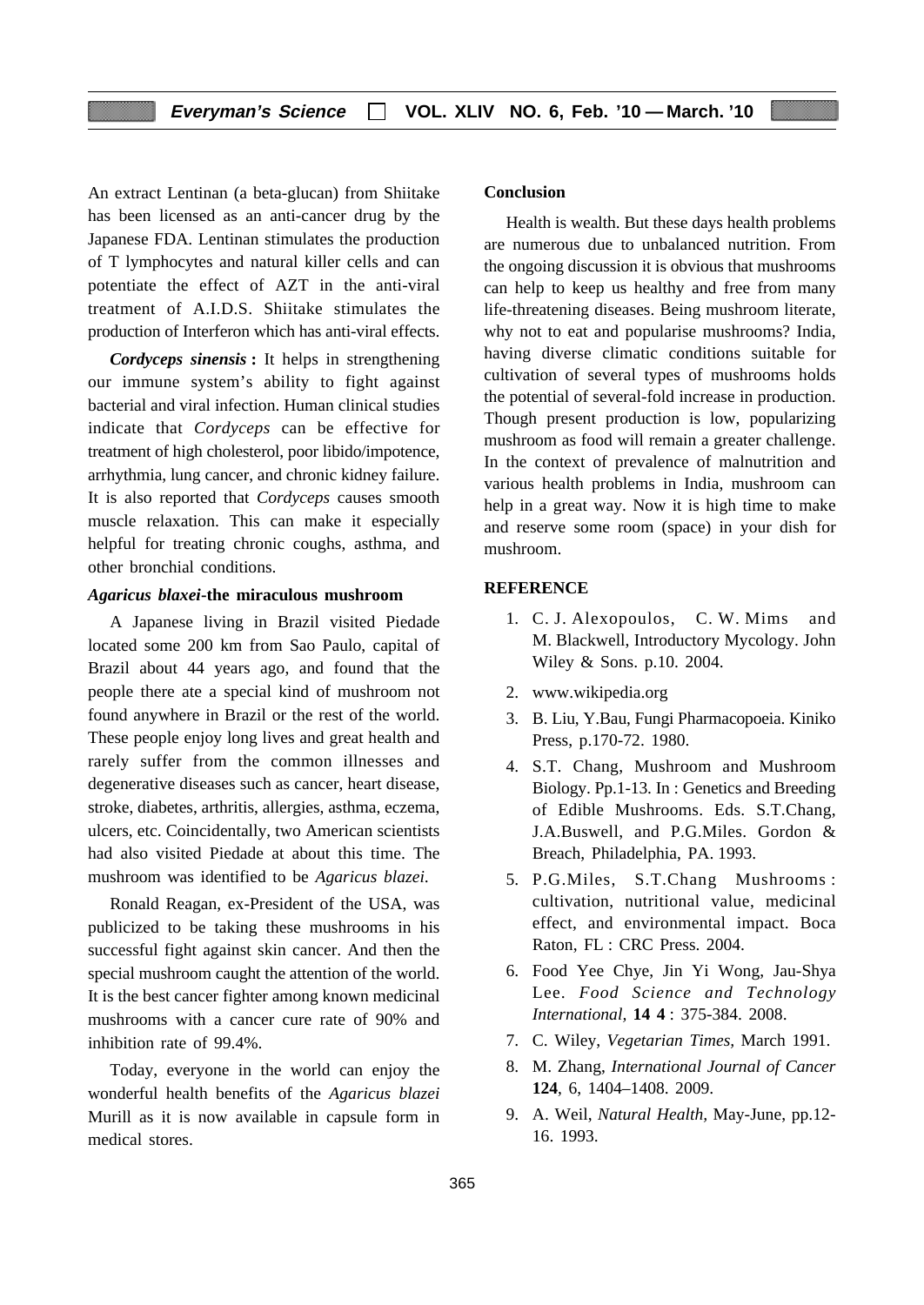# **GREENHOUSE TECHNOLOGY**

S.R.Kalbande\* and C.N.Gangde\*

**There is great potential for greenhouse technology in the country for increasing the yield and productivity of horticultural crops, vegetables, flowers and ornamental plants by controlling the environment. The plastics greenhouse is economically more favourable compared to glass. This article discusses various aspects of Greenhouse Technology as well as various systems which were being used inside the greenhouse for controlling the environment.**

#### **INTRODUCTION**

 $\sum$  in the last 20 years there has been a growing<br>interest throughout the world in controlled interest throughout the world in controlled environmental agriculture. People have come to realize that in this time of world population growth, we need to improve the systems of intensive agriculture to meet our needs and, at the same time, conserve resources that are non-renewable. Greenhouse agriculture permits production of food crops out of season, at yields often far greater than that achievable under conventional conditions. Greenhouses are framed or inflated strucutures covered with transient material, large enough to grow crops under partial or fully controlled environment conditions to get optimum growth and productivity. The enclosure provides an opportunity to control the environment and other factors like soil moisture, nutrition, pH and carbon dioxide etc. The purpose of a greenhouse is to provide a good growing climate for plants in all seasons of the year. For most plants the favourable conditions are at a temperature of 20-30ºC and relative humidity of 50-80%. The environmental requirements for some horticultural and floricultural crops are given in Table-1.

A very wide range of agroclimatic conditions spans India. It is simultaneously hot, cold. humid and dry. As various are its crops, inputs and cultural practices. As the pressure on agriculture mounts, every square metre of land must deliver more.

Surface covered cultivation, particularly the all season greenhouse, would be very relevant to the search of alternate technologies both for research and practice of farming in India. At present area under floriculture in open field conditions is 80,000 ha out of which in Maharashtra 9,000 ha is under floriculture and yields are recorded as 49722 metric tonnes. Maharashtra is a leading state in long stem variety production of flowers. However, area under polyhouse for floriculture is increasing in Maharashtra quite steadily. The major flowers grown under polyhouse are roses, chrysanthemum, carnations, gerbera and ornamental plants. Besides tomato, capsicum, cucumber are also grown under greenhouse in the state. The yield of greenhouse crops in Abu Dhabi is given in Table-2.

In Maharashtra, the maximum area under control condition are in Western sector which has favourable microclimate. However, Marathwada and Vidarbha comes under hot and dry region and summer temperature goes upto 45ºC and humidity 10-15% therefore, the adoption of control cultivation has not taken a good shape for production of high value low volume crops. The commonly grown greenhouse crops are illustrated in Table-3.

<sup>\*</sup> Faculty of Agricultural Enginering and Technology, Dr. Panjabrao Deshmukh Krishi Vidyapeeth, Akola, Maharashtra 444104.

E-mail:surendra\_kalbande@rediffmail.com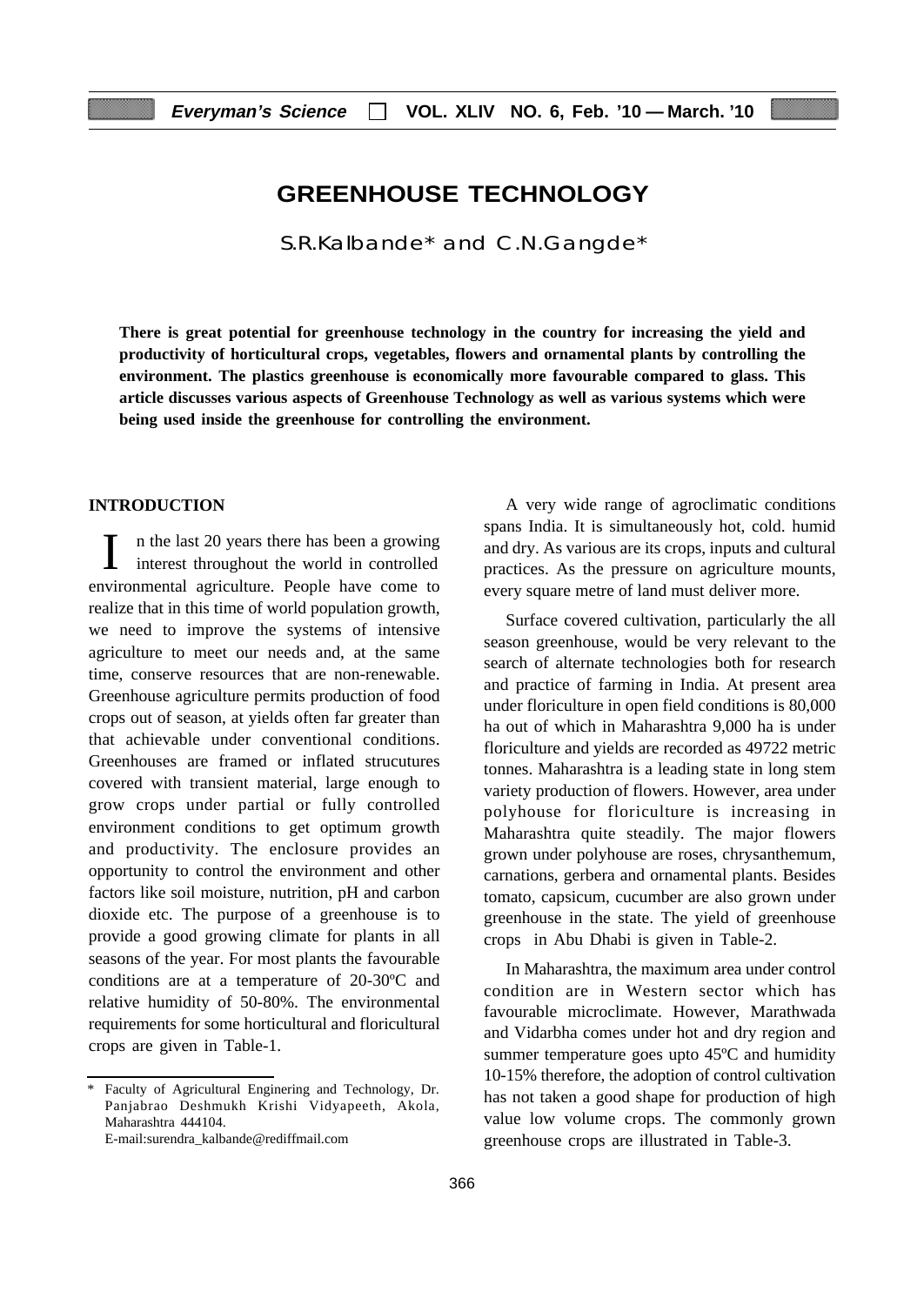| Sr.<br>No.       | <b>Crop</b>    | <b>Season</b>                | <b>Temperature</b>       | <b>Relative</b><br><b>Humidity</b><br>(%) | Light<br>(Klux)          | <b>Remark</b>            |
|------------------|----------------|------------------------------|--------------------------|-------------------------------------------|--------------------------|--------------------------|
|                  |                |                              |                          |                                           |                          |                          |
| 1.               | Potato         | Sprouting and initial growth | $20 - 24$                |                                           | $\equiv$                 | Above $30^{\circ}$ C no  |
|                  |                | Growth and tuberation        | 18-20                    |                                           | $\equiv$                 | tuber formation          |
| $\overline{2}$ . | Tomato         | Fruit setting Colour         | $21-13$                  |                                           | $\overline{\phantom{0}}$ | $CO2$ , 200 ppm          |
|                  |                | development (red and yellow) | $10-13$                  |                                           | $\overline{\phantom{0}}$ |                          |
| 3.               | Bell pepper    |                              | $21-23$                  | $\overline{\phantom{0}}$                  | —                        | $\overline{\phantom{0}}$ |
| $\overline{4}$ . | Onion          | <b>Bulb</b> formation        | $20 - 22$                | $\overline{\phantom{0}}$                  | $\equiv$                 | $\equiv$                 |
| 5.               | Carrot         | Root development             | $15 - 21$                |                                           |                          |                          |
|                  |                | Colour development           | $15 - 22$                |                                           |                          |                          |
| 6.               | Cauliflower    | Curd formation               | 17                       | $\equiv$                                  | $\overline{\phantom{0}}$ |                          |
| 7.               | Garlic Brinjil |                              | $\overline{\phantom{0}}$ |                                           | —                        | Cool temp.               |
| 8.               | Mango          | $\overline{\phantom{0}}$     | 24-27                    | > 80                                      | $\overline{\phantom{0}}$ |                          |
| 9.               | Citrus         | $\overline{\phantom{0}}$     | 25                       | $\qquad \qquad -$                         | $\overline{\phantom{0}}$ | $\overline{\phantom{0}}$ |
| 10.              | Banana         | $\overline{\phantom{0}}$     | 20-35                    | $\overline{\phantom{0}}$                  | $\overline{\phantom{0}}$ | $\overline{\phantom{0}}$ |
| 11.              | Passion fruits | $\overline{\phantom{0}}$     | $20 - 30$                | $\overline{\phantom{0}}$                  | $\overline{\phantom{0}}$ | $\overline{\phantom{0}}$ |
| 12.              | Rose           | $\overline{\phantom{0}}$     | $13.3 - 21$              | $\qquad \qquad -$                         | 64.6 to                  | $CO2$ , 1200 to          |
|                  |                |                              |                          |                                           | 86.1                     | 2000 ppm                 |
| 13.              | Orchids        | Day                          | $15.5 - 21$              | >30                                       | $25.8$ to                | $CO2$ , 500 ppm          |
|                  |                | Night                        | $10-15.5$                | >80                                       | 38.7                     |                          |
| 14.              | Gladiolus      | $\equiv$                     | $15 - 25$                | 15                                        | $=$                      | $\overline{\phantom{0}}$ |
| 15.              | Carnation      | $\overline{\phantom{0}}$     | $15.5 - 20$              | $60 - 70$                                 | $\overline{\phantom{0}}$ | $\overline{\phantom{0}}$ |
| 16.              | Chrysanthemum  |                              | $8 - 12$                 |                                           |                          |                          |

## **Table 1. Environmental Requirements for Some Horticultural and Floricultural Crops.**

|  |  |  | Table-2. Yields of Greenhouses Crops in Abu Dhabi |  |  |  |  |
|--|--|--|---------------------------------------------------|--|--|--|--|
|--|--|--|---------------------------------------------------|--|--|--|--|

| Crop            | Yield of<br><b>Single Crop</b><br>t/ha | Crop/year<br><b>Number</b> | Annual<br>yield t/ha |  |
|-----------------|----------------------------------------|----------------------------|----------------------|--|
| Tomato          | 135                                    | 2                          | 270                  |  |
| Cucumber        | 180                                    | 3                          | 540                  |  |
| <b>Beans</b>    | 10                                     | 4                          | 40                   |  |
| Cabbage         | 52                                     | $3$ to $4$                 | 156 to 208           |  |
| Chinese cabbage | 45                                     |                            | 180                  |  |
| Radish          | 20                                     |                            | 180                  |  |

This paper presents some general design criteria, environmental control systems, construction and management of polyhouse for production and propagation of horticultural crops grown in Maharashtra.

# **ADVANTAGES OF GREENHOUSE**

The general advantages are as follows :

- Crops can be grown all through the year.
- The yield and quality of produce impoves.

|          | Vegetables     |                 | <b>Fruits</b>       | <b>Ornamental Crops</b> | <b>Others</b>            |
|----------|----------------|-----------------|---------------------|-------------------------|--------------------------|
| Tomato   | Beans          | Squash          | <b>Strawberries</b> | Rosses                  | Tobacco                  |
| Cucumber | Peas           | <b>Chillies</b> | Grapes              | Poinsettias             | <b>Nurseries</b>         |
| Lettuce  | Spinach        | Okra            | Citrus fruits       | Chrysanthemums          |                          |
| Onion    | Egg plant      | Turnip          | <b>Melons</b>       | Potted plants           | $\overline{\phantom{0}}$ |
| Cabbage  | <b>Peppers</b> | Radish          |                     |                         |                          |

## **Table-3. Commonly Grown Greenhouse Crops**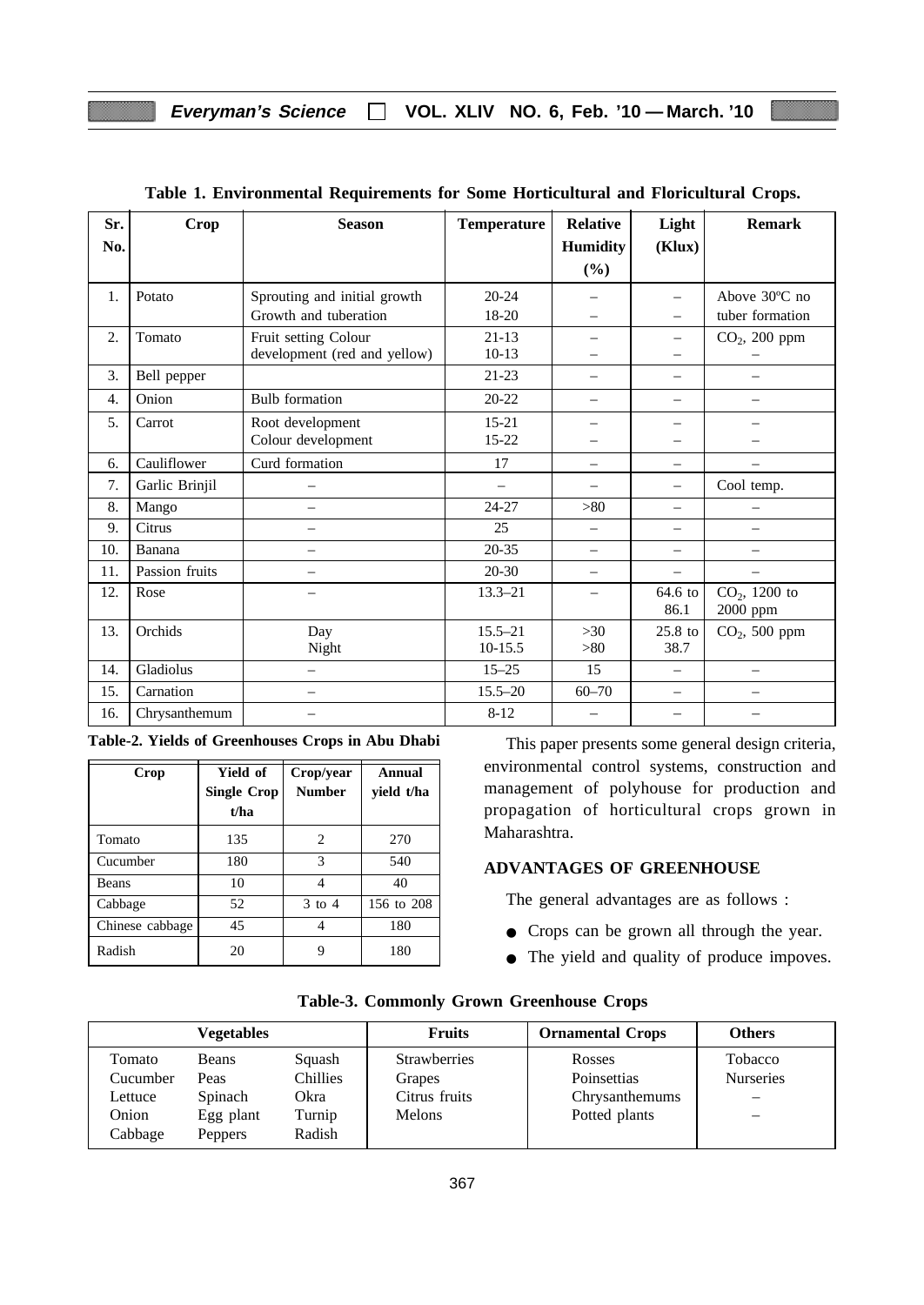- Plant moisture requirement is optimized.
- Good control on pests and diseases is achieved.
- There is less requirement of intercultivation practices.

However, greenhouse cultivation requires a complete chain of management practices, in order to prevent failures – which can prove very costly. Well managed greenhouses can provide excellent means of living for small holdings resulting in unusually high income per unit area, much higher than open field cultivation.

In India, a country with diverse and extreme of agro-climatic conditions, greenhouse technology can be exploited for :

- 1. Production of high value, low volume horticulture crops.
- 2. Production of planting material both for agriculture and horticulture.
- 3. Hardening of tissue cultured plants.
- 4. Cultivation in extreme climatic areas.
- 5. Production of hybrid seeds, ornamental plants and tissue cultured plants.
- 6. Cultivation and preservation of rare species of plants including medicinal, aromatic and ornamental species.

The choice of crops to be raised in a greenhouse depends on the physical site of the structure and the economics of crop production.

# **TYPES OF GREENHOUSES AND THEIR CLASSIFICATION**

Greenhouses can be broadly classified into fully environmental controlled, partially environmental controlled and naturally ventilated structures depending upon the size, area and cropping intensity. To check the suitability of a region for protected cultivation the climatic data should be compared with those of other regions and with the main requirements of the plants to be grown in the greenhouse. Vegetables and flowers have different climatic requirements.

#### **1. Based on shape**

(a) Lean type greenhouse, (b) Even span type of greenhouse, (c) Uneven span type of greenhouse, (d) Ridge and furrow type greenhouse, (e) Saw tooth type of greenhouse and (f) Quonset type of greenhouse.

#### **2. Based on utility**

(a) Greenhouse for active heating, (b) Greenhouse for active colling : (i) Fan-pad colling system, (ii) Fog cooling system.

#### **3. Based on construction**

(a) Wooden framed structures, (b) Pipe framed strucures and (c) Truss framed strucutres.

#### **4. Based on covering materials**

(a) Glass greenhouses, (b) Plastic film greenhouses and c) Rigid panel greenhouses.

#### **5. On the basis of utility**

(a) Retail (upto  $500 \text{ m}^2$ ) and (b) Wholesale (upto  $1000 \text{ m}^2$ )

#### **6. On the basis of control technology**

(a) Temperature based control system, (b) Humidity based control system, (c) Pressure based control system, (d) Timer based control system and (e) Light based control system.

# **GLAZING MATERIAL**

Greenhouse can be convered with any of the cladding material such as glass, plastics, film plastics includes polyethylene, polyvinyl, fluoride, polyster rigid panels viz. fiberglass reinforced panels, acrylic panels, polycarbonate panels. etc.

As regards the cladding material, one can use 200 micron (800 guage) UV stablizied LDPE film manufactured by Indian Petrochemicals Corporation Ltd., (IPCL) or M/s. Siltap Industries Ltd., Bombay which has the desirable characteristics for the purpose as per ISI standards. This will reduce cost. These films give a service life of 2 to 3 years and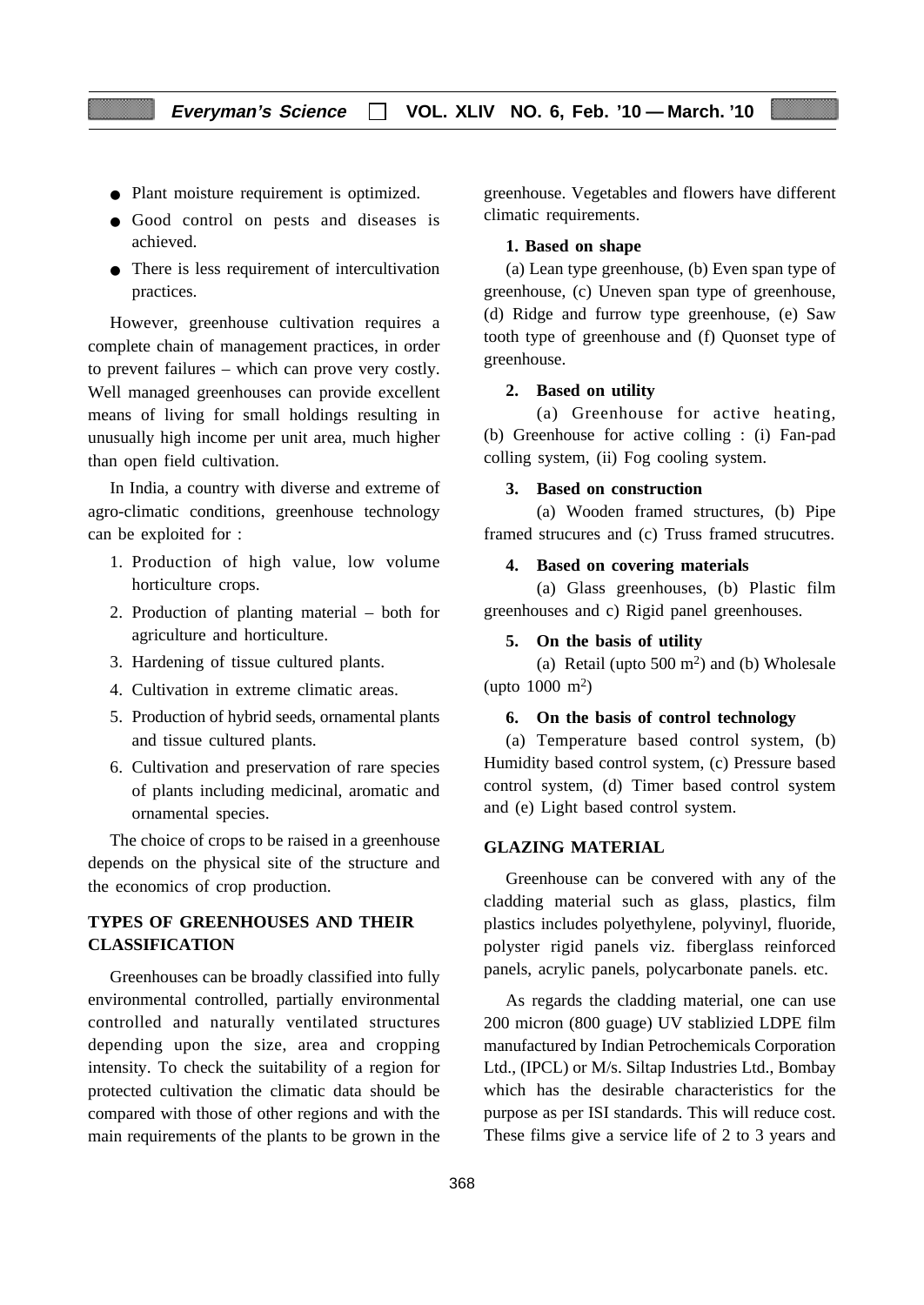approximate cost is  $Rs.30-35/m^2$  as against Rs. 300 to 500/m2 in case of fiber glass sheets/or polycarbonate sheets. The technical information on several glazing materials are given in Table-4 and the light transmission properties are given in Table-5.

# **GREENHOUSE ENVIRONMENT CONTROL**

Greenhouse plants live in an artificially created and controlled miniature environment or climate. The most important factors in the greenhouse environment are air, light, water and heat. One

| <b>Material</b>      | <b>Thickness</b><br>(Micron) | Weight<br>$Kg/m^2$ | <b>Heat Transfer</b><br>(U) $W/m2/°C$ | <b>Line Expansion</b><br>$CU/cm$ <sup>o</sup> $C$ | Life<br><b>Expectancy</b><br>(Year) |
|----------------------|------------------------------|--------------------|---------------------------------------|---------------------------------------------------|-------------------------------------|
| <b>Glass</b>         | 3,000                        | 5.9                | 6.5                                   |                                                   | $30+$                               |
| Double Polythyelene  | $2\times150$                 | 0.3                | 4.0                                   | $17\times10^{-5}$                                 | $1 - 1.5$                           |
| Acrylic SDP          | 16,000                       | 4.9                | 3.3                                   | $7.5 \times 10^{-5}$                              | $15+$                               |
| Polycarbonate SDP    | 16,000                       | 4.9                | 3.3                                   | $6.5\times10^{-5}$                                | $20+$                               |
| Polycarbonate qualex | 6.000                        | 1.2                | 3.5                                   | $4.1 \times 10^{-5}$                              | $5+$                                |
| Fibreglass GRP       | 1,000                        | 1.5                | 5.7                                   |                                                   | 15 (only on                         |
| filon SP-15          |                              |                    |                                       |                                                   | strength)                           |

**Table 4. Technical Information on Several Glazing Materials**

|  | Table 5. Lights Transmission of Different Glazing |  |  |
|--|---------------------------------------------------|--|--|
|  | Materials Light Transmission (%)                  |  |  |

| <b>Material</b>          | Single layer<br>Source I | Double layer<br>Source I |
|--------------------------|--------------------------|--------------------------|
| Glass (3mm)              | 88                       | 78                       |
|                          |                          |                          |
| Polythelene (100 micron) | 89                       | 79                       |
| Acrylic (SDP) (16mm)     |                          |                          |
| Polycarbonate (16 mm)    |                          |                          |
| (SDP)                    | 84                       | 73                       |
| Polycarbonate (6mm)      |                          |                          |
| (Oualex)                 | 84                       | 73                       |
| Polyvinyl Fluoride       | 91                       | 84                       |
| Polyester (Mylar)        | 86                       | 78                       |
| Fibreglass (1000 micron) |                          |                          |
| Corrugated               | 79                       | 62                       |

In a naturally ventilated greenhouse where no gadgets are provided, to reduce the temperature, sufficient ventilation (60-70%) with 40-60 mesh net all round the sides should be provided with a provision to cover with the rollable film whenever required.

However, in a medium cost greenhouse which is to be used for propagation of plant material besides natural ventilation, misting/fogging system has to be provided.

should regulate the amounts of each to suit the particular needs of the plants being grown.

**Light :** During the summer it is possible to shade greenhouse plants to protect them from scorching strong sunlight, and to prevent the temperature in the house from rising too high. The aim should be to provide just enough shading-not too little or too much. One can provide shade by using black or green PVC-woven covers of different densities to achieve different efficiencies of shading. The more usual methods of protecting greenhouse plants are to use blinds or shading plants.

Depending on the requirement of the crop, photo-period control can be provided, using overhead lighting of the requisite itensity, connected to automatic timers.

For specialty crops like potted chrysanthemums, specially designed benches with provision for total blackout using LDPE film can be provided.

**Water :** For most vegetable and fruit crops, two methods of automatic watering are particularly useful in greenhouses.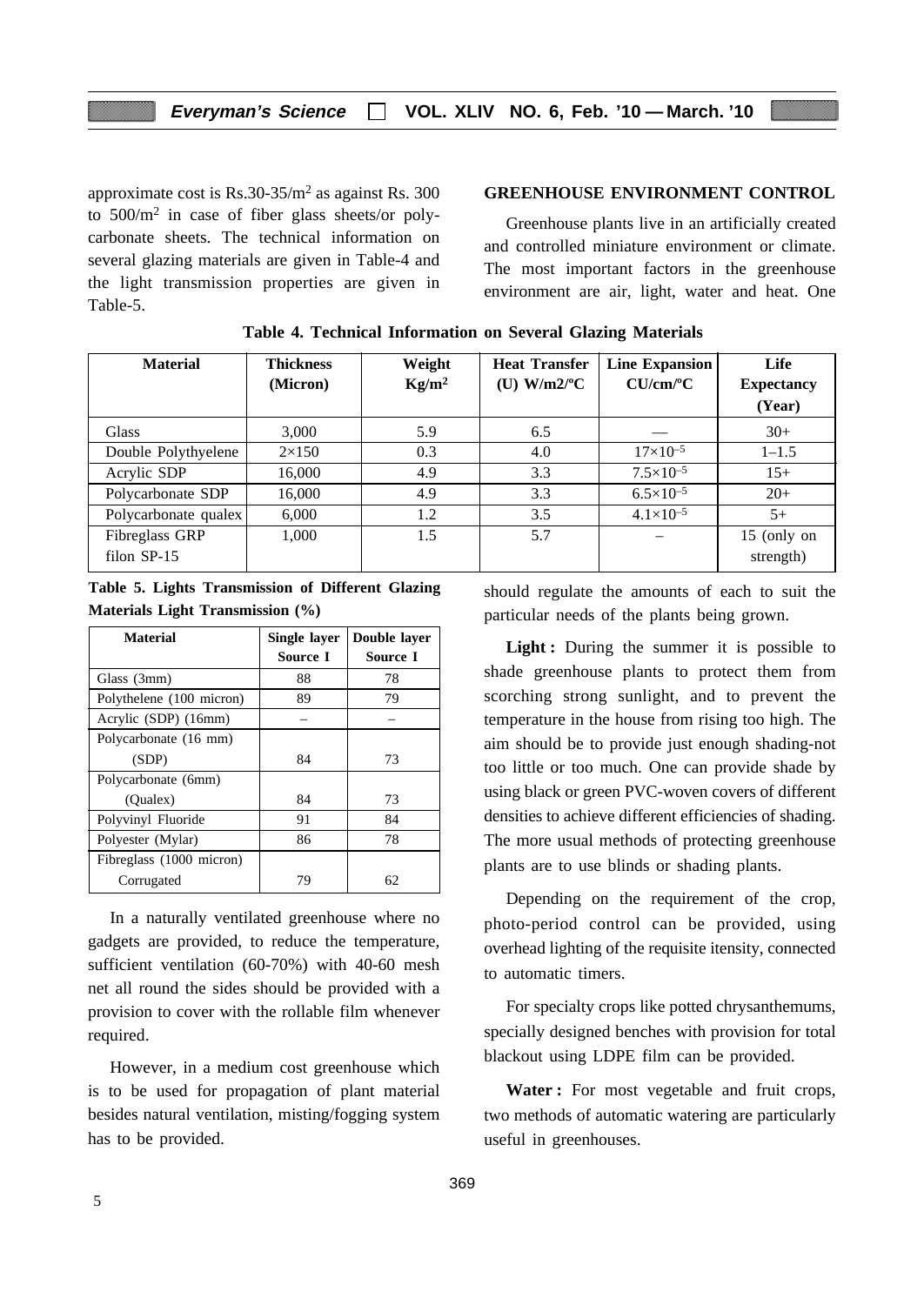**Drip Irrigation :** Drip irrigation is specially suitable for crops grown in rows, whether they are grown directly in the soil or in pots. The water is distributed to the plants through a pipeline fitted with nozzles or outlets at intervals and preferably designed to deliver the water to the immediate vicinity of each plant. Various methods can be used to send the water through the pipelines automatically as required.

**Capillary Watering :** This is based on the property of water, which causes it to move upward against gravity through porous or finely divided particles. Originally, sand was extensively used as a capillary material spread on polyethylene or plastic sheeting on the greenhouse floor.

**Overhead Misting :** This is done by HDPE pipes fitted with nozzles running along the length of the greenhouse. These are attached to a pressurising pump through an automatic timer.

During periods of bright sunlight, air temperature in a greenhouse will rise above outdoor ambient due to the non-heat influx and the reduced air movement. Plant temperature and that of greenhouse air must be lowered ; this is accomplished by both transpiration and mechanical means. Under optional conditions the plant temperature can be regulated by the rate of transpiration.

**Ventilation :** The conventional method of lowering the temperature is accomplished by drawing cooler outside air into the greenhouse. Different methods of ventilation are available and they vary primarily in the cooling capacity. When considering cooling for a greenhouse range it it important to appraise the requirements of different seasons. Ventilation must be considered a year round process ; of course, during the winter a reduced capacity is needed to avoid excessive chilling. Winter ventilation is often used to reduce the relative humidity.

**Forced Cooling System Using Electrical Exhaust Fans and Inlet Vents :** This is used primarily for cooling during periods of high temperature. Ventilation is provided by electrical exhaust fans which are set in the side or the wall, drawing fresh air into the house from open ventilators on the opposite side of the wall. With certain crops, notably those requiring cooler temperature during the summer, it is advisable to have an evaporative cooling system installed at the vent opening. The air is drawn through continuously wet fibrous pads. This sytem is referred to as fan and pad cooling. High-pressure misting systems are very popular in Europe. These are activated by time clocks and produce an extremely fine mist. The evaporation of fine water particles cools the surrounding air but should not create a condensation layer on the foliage.

**Relative Humidity :** One of the most neglected factors in controlling the greenhouse environment is the regulation of relative humidity. Several reasons may account for this, but the intricate combination of many factors affecting the relative humidity and difficulty in accurately measuring the relative humidity are considered the most important problems.

During the process of photosynthesis plants absorb carbon dioxide from the air to produce carbohydrates necessary for plant growth. This process takes place only during the time that sufficient visible radiation is received by the plant. As a consequence of plant uptake carbon dioxide levels in the greenhouse could drop below ambient levels, especially during periods when there is little air exchange with the outside. Hence carbon dioxide levels can be changed in the greenhouse.

**Heating :** From the engineering viewpoint, greenhouses are usually poorly insultated buildings. Large amounts of heat are required, especially during the winter to maintain temperatures optimal for plant growth. To provide a uniform temperature distribution throughout the greenhouse, the heating system needs to be carefully planned and designed. The type of heating system required depends on crops to be grown and the glazing material used.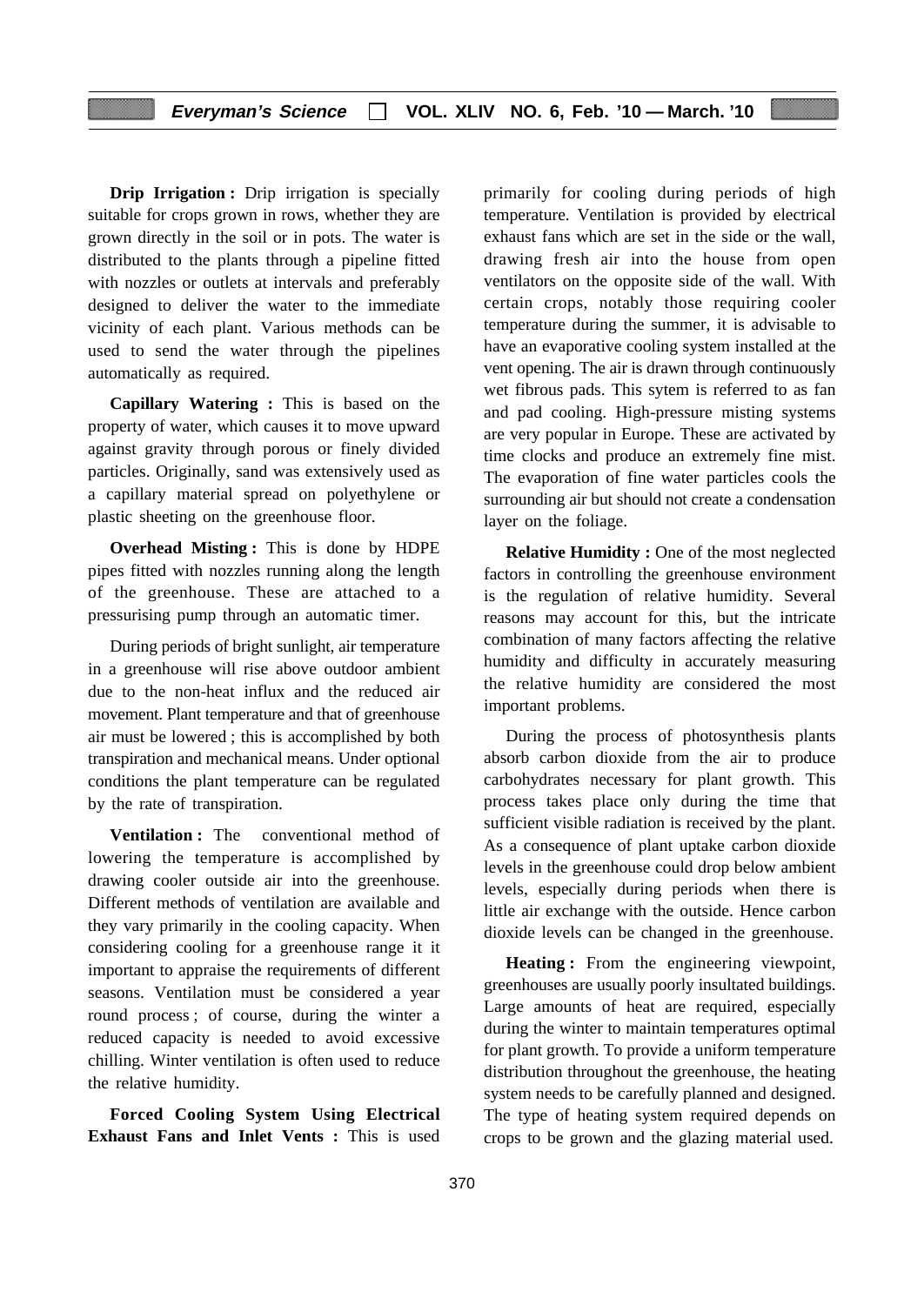Heat is provided in the form of steam or hot water from a centrally located boiler. Water is the heat-transfer medium and it is circulated through heating lines either as hot water or steam. In places where potted plants are grown on the ground, or where a crop requires a higher root temperature compared to the air temperature, heating lines are buried in the ground. In most greenhouse, heating lines are located near roof trusses where they are close to the area of greatest heat loss and not interfering with the cultural operation.

# **PLANNING AND DESIGNING FOR A GREENHOUSE**

Any technology cannot be made profitable until it is planned and designed to meet the requirements of the users. The size and shape of the greenhouse to be erected is the important consideration. It is believed that a 500m2 greenhouse unit for a single person retail business is sufficient. However, about 1000 m<sup>2</sup> unit is required for a whole-sale business.

Following points are considered for Planning of Greenhouse construction to run a horticulture project.

- Site selection–size and future expansion.
- Water supply-source-well, tank, pipeline, river etc.
- Electric supply  $-1f$  3f
- Fencing—Type, gate, cattle trap etc.
- Greenhouse—Design, plan, layout and working drawing.
- Plant system—Soil, pot, bags, platform or soil less media.
- Irrigation—Drip, sprinkler and Ridge-furrow.
- Cooling system—Fan-pad, Humidifier, foggers and misters.
- Ventilation—Natural, Forced or openings
- Water circulation—General use, cooling, irrigation and humidifier.
- Water filtration plant.
- Environmental factors—Temperature, Relative humidity,  $CO<sub>2</sub>$  and light.
- Root media—Natural or artificial.
- Cost Economics.

# **GENERAL DESIGN CONSIDERATIONS FOR GREENHOUSE**

- Labour requirements—8-10 persons per hectare for greenhouse as against 1 person in traditional farming.
- Light—Generally 21500 to 86100 lux for 8-14 hrs duration.
- Orientation—E-W for single span to receive more sunlight in winter and N-S for multispan.
- Ventilation—20 to 30% of the floor area and wind breaks on windward sides. Generally the air flow rate should be  $0.034 \text{ m}^3/\text{m}^2$  of floor area.
- Life—25 years for semi-permanent and 10 years for temporary construction.
- Load—Should be designed for 150 kg/m<sup>2</sup> with wind velocity of 100 to 150 kmph.
- Coverings—U.V. films (2.5-3 years) of 150-200 micron, Rs.25-30/m2. Shade net (4-5 years) with 25 to 80 per cent solar cut intensity. Poly carbonate sheet (25 years), FRP sheet–Rs.300-500m2.
- Cooling system—
	- (1) Natural (air vents)
	- (2) 50% shade net (6ºC drop)
	- (3) Water film on root
	- (4) Fan-pad system (3-12ºC drop)

(5) High pressure mist 2-4 lit/hr discharge at 60-70 kg/cm2 pressure gives temperature drop of 5-14ºC. Basic flow rate should be 2.44  $m^3/m^2$ /minute.

● CO2 Enrichment—General level 300–350 ppm, at 1200-1500 ppm plant gives good response. Above 5000 ppm in hazards to human being.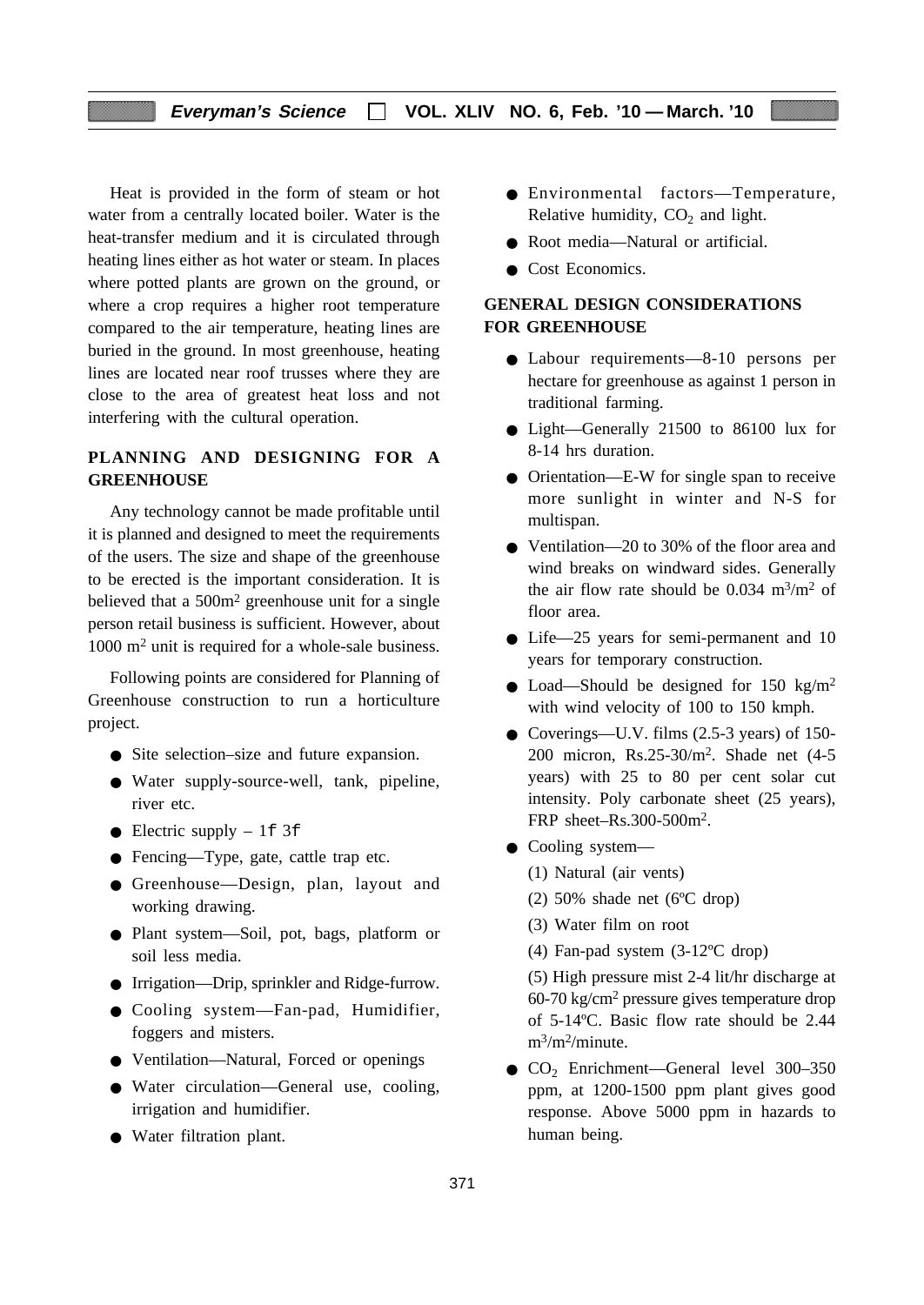● Irrigation—In general the water requirement for soil based substrates is at a rate of 20 L/  $m<sup>2</sup>$  of bench, 0.3 to 0.35 lit per 16.5 cm diameter pot. Generally, 200 L/day for 100 m2 is required. The pump capacity should be 10 times of water evaporation and tank capacity 4-5 times of pump capacity.

● Environmental conditions

Temperature range – 28ºC to 31ºC during day time.

|                                |             |  | $-15^{\circ}$ C to 18 <sup>o</sup> C during |
|--------------------------------|-------------|--|---------------------------------------------|
|                                | night time. |  |                                             |
| Relative humidity $-60$ to 70% |             |  |                                             |

- Light intensity  $-21500 86199$  lux
- Cost range

| Lost cow  | $-$ Rs.400-500/m <sup>2</sup>     |
|-----------|-----------------------------------|
| Medium    | $-$ Rs.600-1500/m <sup>2</sup>    |
| High cost | $-$ Rs.1600-3200/m <sup>2</sup> . |

# **CONSTRUCTION EQUIPMENT AND MATERIAL**

There is a wide range of construction material and equipment needed for a modern farm and material available in India under two categories : (i) facility equipments and (ii) progress equipments.

The former comprises of : 1. insultated soil sterilizing rooms, 2. propagating beds, 3. special ventilation system, 4. greenhouse cooling, heating and humidifying system, 5. control panels for environmental control system, 6. watchodog weather station, 7. diesel generator set, and 8. controlled nutrition system.

**The latter comprises of :** 1. misting system, 2. soil pasteurization equipment, 3. compost turners, 4. plant support systems, 5. irrigation systems and 6. fumigation equipment.

Crops can be generated, propagated and grown under protected cultivation for advantage in quantity, quality and off-seasons production. These can be divided under five heads; vegetables, fruits, flowers, foliage plants and seeds.

Generally speaking, plants require heat more in the juvenile stage than in the adult stage. The protection offered by plastic materials is, therefore, particularly valuable in the production of seedlings and for giving a good start to young crops. Climatecontrolled greenhouses have helped in producing hand-pollinated hybrid seeds of many varieties of flowers and vegetables. These seeds are highyielding and disease-resistant. In all countries fresh vegetables and fruits occupy an important place in the daily diet. The market for flowers has benefited both by the rise in the standard of living and concentration of housing. The common vegetables grown all over the world, under cover are : cucumbers, egg plants, red pepper, tomatoes, french beans, asparagus and strawberries. Flowers such as roses, carnations and foliage plants also grow very well under cover.

# **PROBLEMS IN LARGE-SCALE COMMERCIALIZATION**

The major problems which are visualized in the commercialization on a large scale of greenhouses in India are the following :

**Plastics :** The quality of plastics, specially in relation to its ability to withstand UV radiation is very much below the required standard and therefore is the major cause of breakdown and probably the single main reason of the concept not becoming popular.

Lack of Knowledge : Inadequate training facilities on the use of greenhouses is another hurdle. Because of this lack of research done with particular emphasis on India and the corresponding lack of knowledge, specialized products like shading, irrigation and structure have not been developed, keeping in mind our special situation of having cheap labour and high light intensities.

**Facilities :** Adequate transportation and storage facilities for produce are not presently available.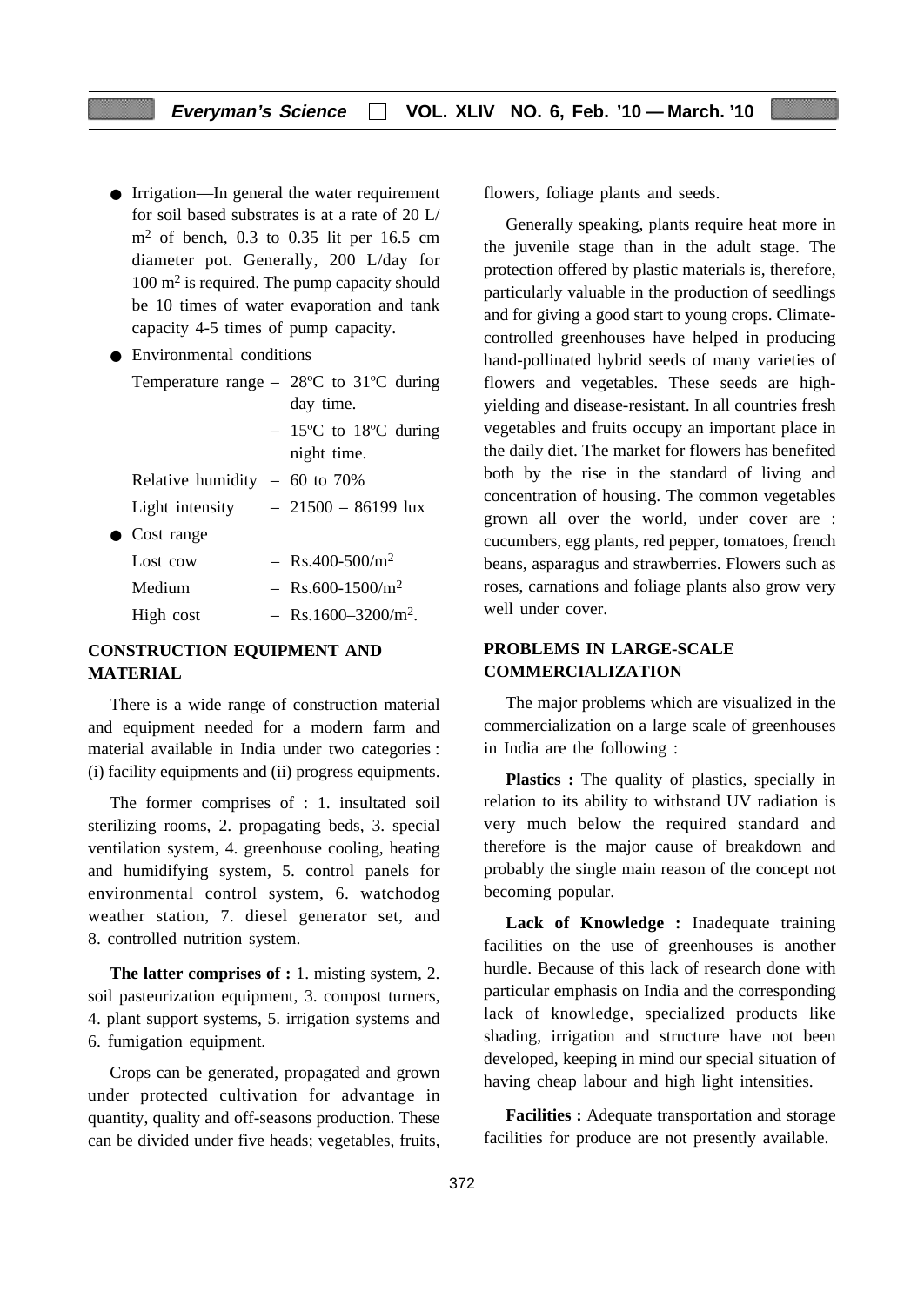**Strategies :** Greenhouse projects are capital intensive and therefore, adequate insurance cover for both the facility and the plant material should be made available.

Efficient management of polyhouse in a hot and dry climate requires the following consideration :

- Uncontrolled or lowcost polyhouses do not maintain the microclimate in summer, whereas in rainy and winter season when the temperature and relative humidity is relatively higher than ambient, it may be used for nursery management, propagation of some horticultural crops and raising of seed bed nursery.
- Semicontrolled type polyhouse with fan-pad system can effectively work in hot and dry climate. After standardization of operation

of fan-pad system, it is possible to maintain the desired level of temperature and relative humidity inside the polyhouse.

- To provide the confortable microclimate to the plants inside the polyhouse during hot summer, it is recommended that the polyhouse system should be equipped with
	- (a) Fan-Pad cooling system
	- (b) Fogging or Misting cooling system
	- (c) 50% shednet at gutter height.
	- (d) Covering about 50-80% rooftop depending on solar intensity with 20 to 50% shednets.
	- (e) 15 to 25% natural ventilation on both sides.
	- (f) Ridge ventilation at leeward side ranging from 0.5 to 1.0m width (high).

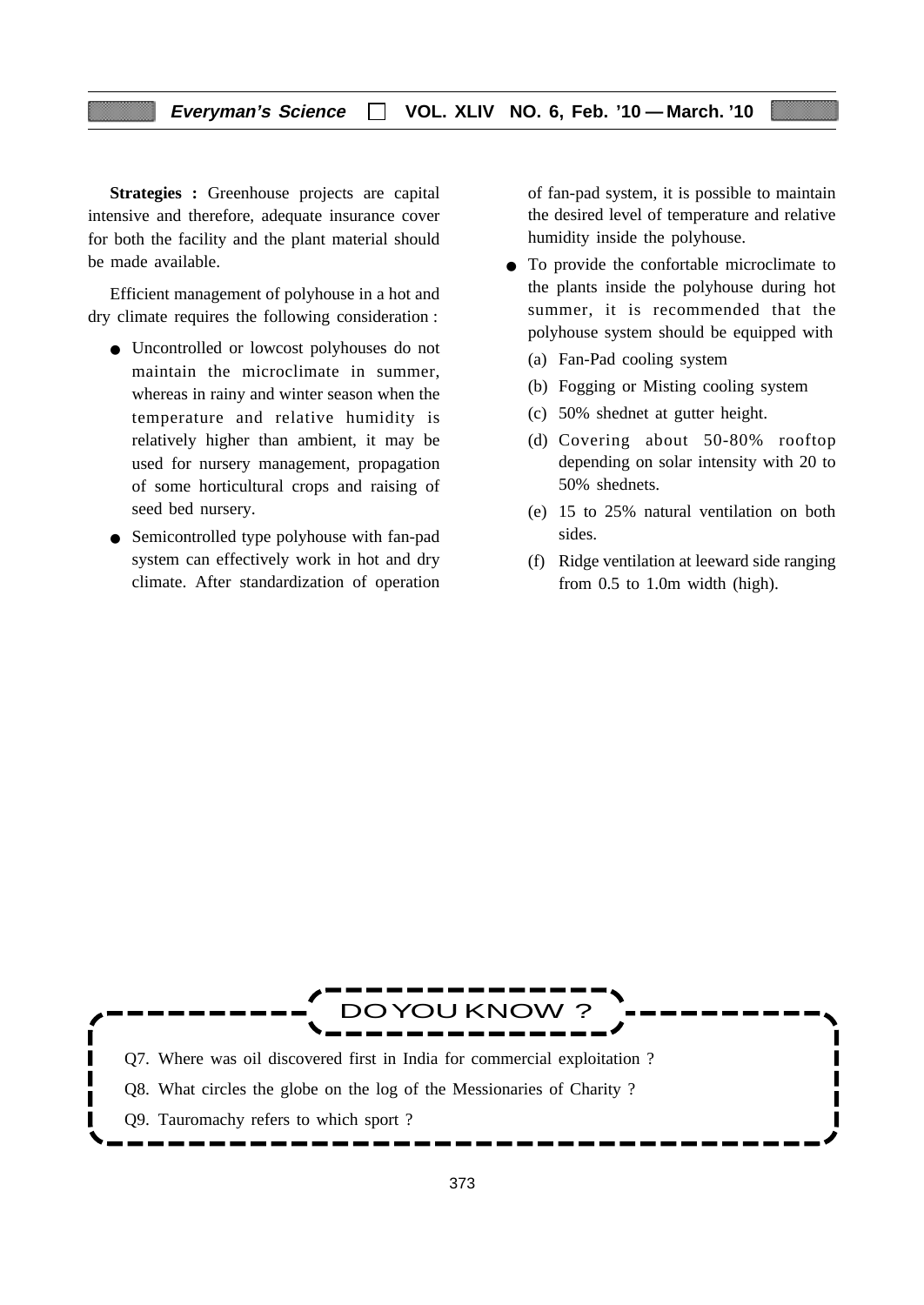# **THE FLAP OF A BUTTERFLY'S WINGS IN BRAZIL SETS OFF A TORNADO IN TEXAS**

Sumita Singh\*, Asutosh Kumar\*\* and Swetamber Das\*\*

**The study of chaos has provided us with new conceptual and theoretical tools enabling to categorize and understand complex behavior and propound new theories. Chaotic behavior shows qualitative and quantitative universal features which are independent of the details of the particular system. Nonlinearity plays a central role in the evolution of chaos. This article introduces some basic concepts of chaos.**

# **INTRODUCTION**

 $\bar{J}$  e live in a nonlinear world. We can say that the effect of stimulus is not directly or linearly related to its cause. The evolution of all real-life systems is inherently nonlinear. Therefore a linear system is an ideal concept.

The lack of periodicity and certainty are common in natural phenomena. They are often unpredictable despite their simplicity. Thus the analysis of nonlinear systems is an uphill task. These systems can be called disordered. They may exhibit chaotic behavior.

But what is this 'chaos'? How does it arise ? The dictionary meaning of word chaos is a 'a state of complete confusion and disorder'2. It is primarily associated with motion or dynamics. By chaos we mean an irregular, seemingly random change in motion which is too complex to predict in detail or rather compute with any given precision in the long run. We say 'seemingly' random because the physical laws and the forces that govern the motion are all perfectly deterministic and given. Chaos is

the transient state between the regular or periodic solutions and complete randomness of a dynamical system.

The phenomenon of chaos was known to physicist **Henry J. Poincare**, a French mathematician, in late 19th century. Poincare extended Newton's two-body problem and worked on the three-body problem in classical mechanics<sup>3</sup>. But the development of modern chaos can be attributed to **Edward N. Lorenz**, a meteorologist at Massachusetts Institute of Technology (MIT), USA in 1960's. Lorenz was working on the problem of weather prediction. He had a computer program with a set of equations to model the weather. One day, in order to save time, he started in the middle of the sequence instead of the beginning. Those days computers ran slow so he fed the number of his earlier printout and left it to run. After some time, he found that the sequence had evolved differently. Thus a system evolves differently with slightly different initial conditions of the system. This hypersensitivity to initial conditions came to be known as the **Butterfly's effect**. Conceiving this idea, Lorenz stated that it is impossible to predict the weather accurately.<sup>1</sup> Many new aspects have been discovered in chaos thereafter and it is an active area of research today. Chaos is an

<sup>\*</sup> Department of Physics, Patna University

<sup>\*\*</sup> Undergraduate Student, Patna Science College, Patna, Bihar-800 008, Email : sumitasingh2001@yahoo.com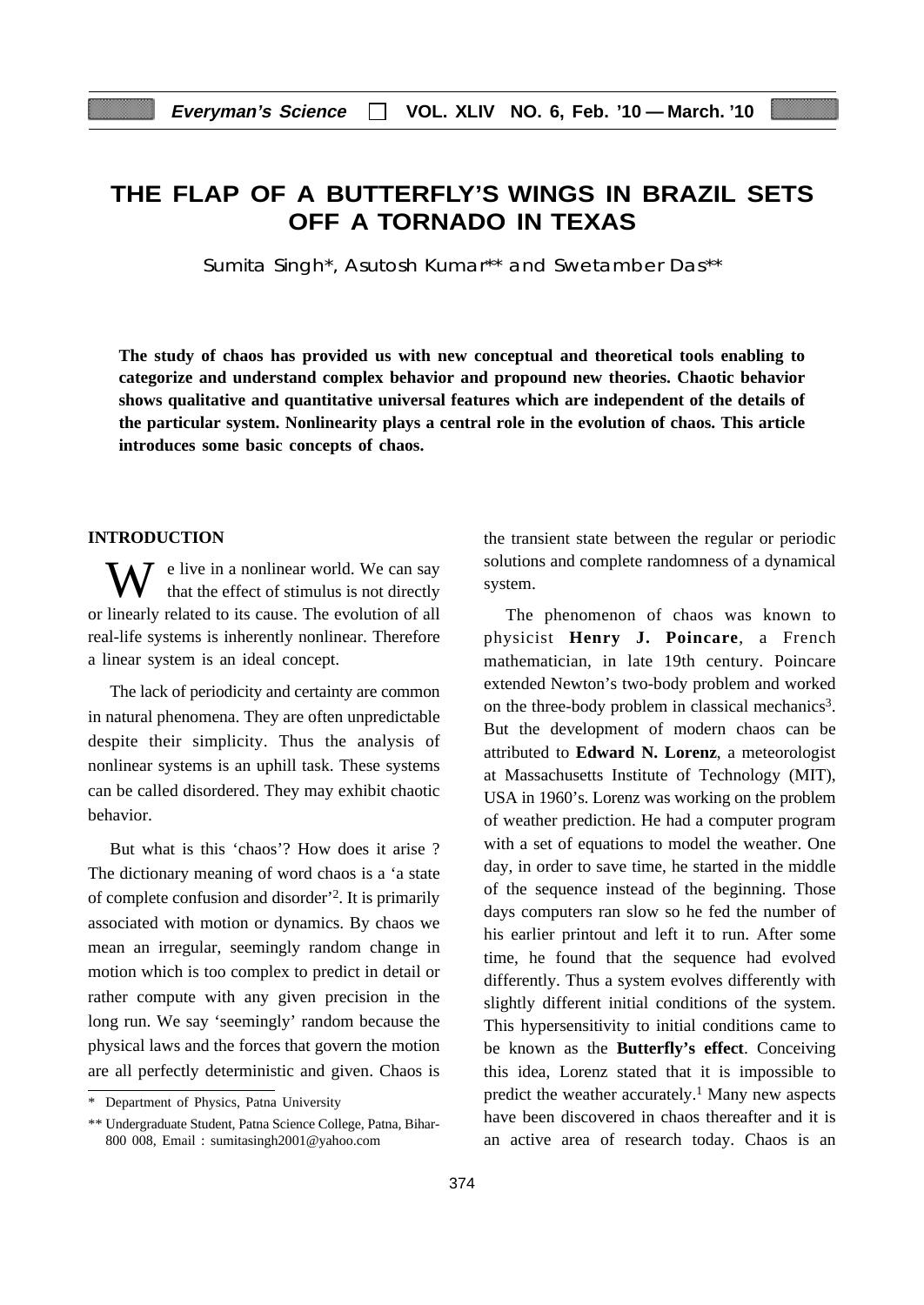interdisciplinary phenomenon, pervading almost all the disciplines of scientific study, viz., basic science, medical science, mathematics, engineering and environment.

A few examples of chaos from daily life are erratic weather, the rising column of cigarette smoke, leaking faucet, turbulence, convection in fluids, shedding of leaves of trees etc. Modestly speaking, chaos describes nature and unravels its mystery.

There is a tremendous interest today with chaos and fractals<sup>4</sup>. A fractal is a geometrical object selfsimilar at different scales, with usually a fractional or non-integral dimension. By self-similarity we mean that if we magnify a tiny part of the fractal, we will see features reminiscent of the whole. They are a great interest because of their exquisite combination of beauty, complexity, endless structure and strange propeties. For example, the *von Koch curve* has an infinite length in a small area. Natural objects like mountains, clouds, coastlines/seashores, cracks in earth, surface of *kadamb* fruit, leaves of thorny plants, structure of lizard and chameleon, blood vessel networks, etc. are manifestations of the fractals. Picture books like 'The Beauty of Fractals' by Peitgen and Richter (1986) can be found on coffee tables in living rooms everywhere.

It seems that even nonmathematical people are captivated by the infinite patterns found in fractals. One can turn on a home computer and create complex mathematical images that appeal to the eyes.

#### **NONLINEAR DYNAMICS AND CHAOS**

A study of nonlinear dynamics has revealed that *determinism*, *nonlinearity* and *sensitivity* are three essential elements of chaos<sup>5</sup>. Any system having these conditions will behave in chaotic manner for given initial conditions at certain threshold values of control parameter. It is to be noted that all complex, nonlinear systems are not chaotic but all chaotic systems are, indeed, complex and nonlinear. The Kolmogorov-Arnold-Moser (KAM) theorem provides the condition of breakdown of regularity<sup>6</sup>. This theorem states that 'If the bounded motion of an integrable Hamiltonian  $H<sub>0</sub>$  is disturbed by a small perturbation, DH, that makes the total Hamiltonian,  $H = H_0 + DH$ , nonintegrable and if the following two conditions are satisfied :

(i) the perturbation DH is small, and

(ii) the frequencies  $w_i$  of  $H_0$  are incommensurate, then the motion remains confined to an N-torus, except for a negligible set of initial conditions that result in a meandering trajectory on the energy surface'. Chaos can occur when KAM theorem does not hold.

Nonlinear equations describing chaotic systems, in general, do not have analytic or closed form solutions, that is, we do not obtain a formula in which we substitute values of different parameters and variables and get the result. Also it is much more confusing and cumbersome to interpret the formulae physically, even if we could find them. Should we abandon the study of chaos ? No, there is an alternative ! We do graphical analysis. We are able to extract all the important qualitative features of a given system without invoking any difficult formula. After all, we are more interested in knowing its nature—how does a system evolve in time. This is really welcome news for nonmathematical people. It is said that all living systems live at the 'edge of chaos'.

Systems having bounded (or constrained), nonperiodic solutions are ordinarily unstable with small modifications, so that slightly differing initial states can evolve into considerably different states. They are said to be sensitive to the initial conditions of the system. Solutions of these systems can be best visualized with trajectories in phase space (phase space is the hypothetical mathematical space defined by the variables needed to specify dynamical states of a system. The phase space for a single particle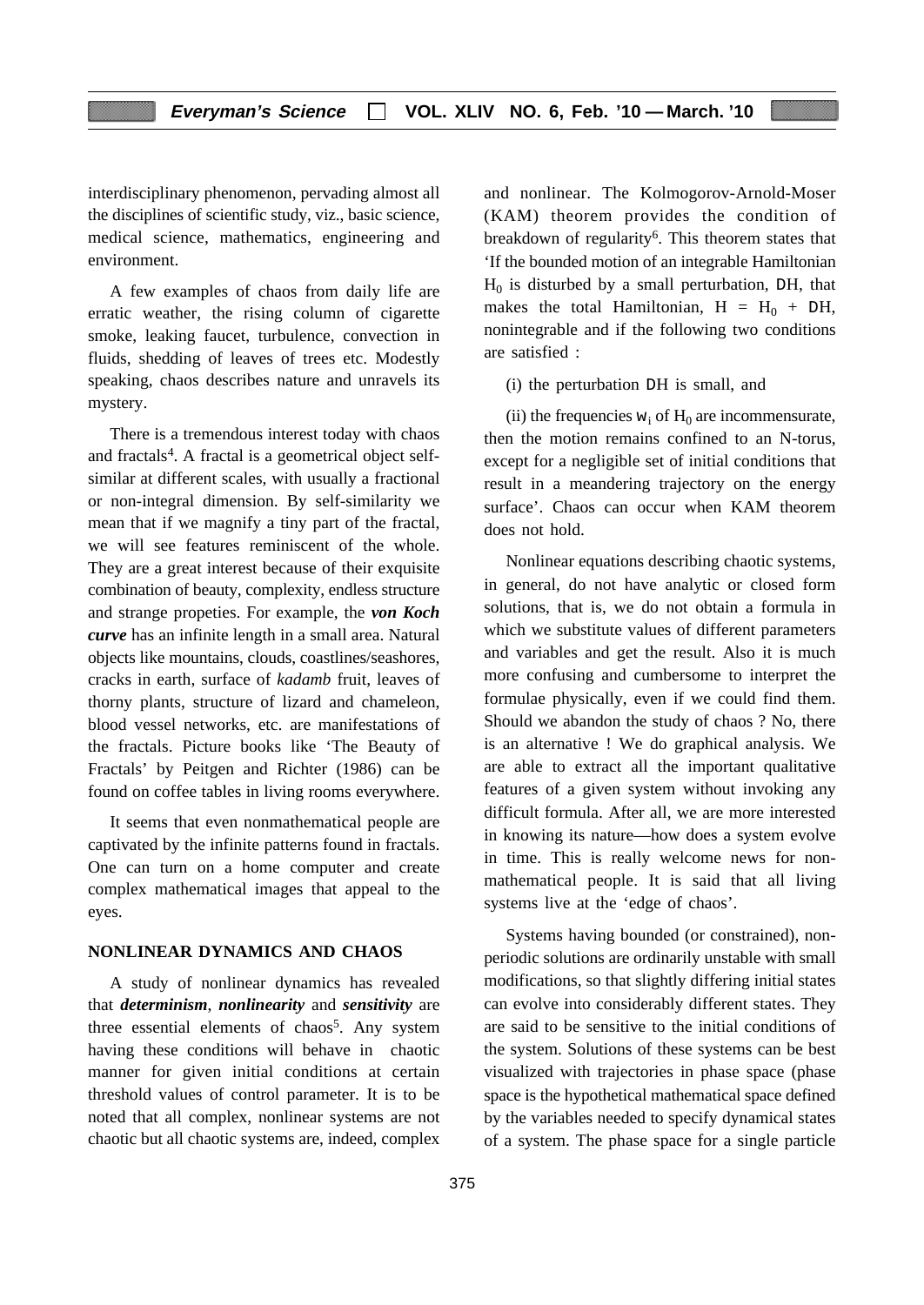is six-dimensional ; three coordinates are needed to specify its location and another three to specify its velocity or momentum). Though the phase space is filled with trajectories, they do not intersect one another.

# **FINDING ORDER IN DISORDER**

By now, a person might have conceived a mental picture of chaos that it is all about disorder and unpredictability or uncertainty. Well, to be sure, CHAOS is not an acronym for *"Can't Have An Orderly System"*. The study of chaos aims at finding order in the disordered systems and finding its applications to the real world. Chaotic systems, indeed, have some amount of order. The physicist **Feigenbaum** discovered that there are certain universal laws governing the transition from regular to chaotic behavior, roughly speaking, completely different states can go chaotic in the same way. His work established a link between chaos and phase transitions. The **Lyapunov exponent** l, which is a measure of the rate of divergence of nearby trajectories, is a useful coefficient which quantifies chaos. Mathematically, it is the average of the natural logarithm of the absolute value of the derivatives of the map function evaluated at the trajectory points. If  $1$  for a given system for a particular parameter value is positive, the system evolves chaotically in time and the nearby trajectories diverge exponentially.

## **IMPORTANCE OF CHAOS**

Chaos exists in nature

It is a rule rather than the exception. In fact, all motions in physics and reactions in chemistry turn chaotic for some initial conditions when driven hard enough, far from equilibrium, to the non-linear regime when more becomes different.

- Chaos provides novel, non-Newtonian world view where chance emerges out of the very necessity of the deterministic laws. It provides an insight to think meaningfully about many old as well as new phenomena such as turbulence.
- While chaos is all about complexity, it itself is rather easy to get acquainted with. And what is more encouraging is that here one can go a long way without much formal training. Also, some of the most important and powerful methods developed for the study of chaos are mostly qualitative in nature and are best visualized through graphs—a kind of visual mathematics. Also, availability of a programmable calculator and PC greatly simplifies the study of chaos.

#### **REFERENCES**

- 1. N Kumar, Deterministic Chaos Complex Chance Out Of Simple Necessity, p-4, University Press, 1996.
- 2. Oxford Dictionary, Oxford University Press.
- 3. Hans J. Weber and George B. Arfken, Essential Mathematical Methods For Physicists, 867-904, Academic Press-An Imprint of Elsevier CA, USA, 2005.
- 4. Steven H. Strogatz, Nonlinear Dynamics And Chaos, 398-422, Levant Books, Kolkata, India, 2007.
- 5. Leonard A. Smith, CHAOS : A Very Short Introduction, Preface xii, Oxford University Press, 2007.
- 6. Herbert Goldstein, Charles L. Poole and John L. Safko, Classical Mechanics, 483-525, Pearson Education.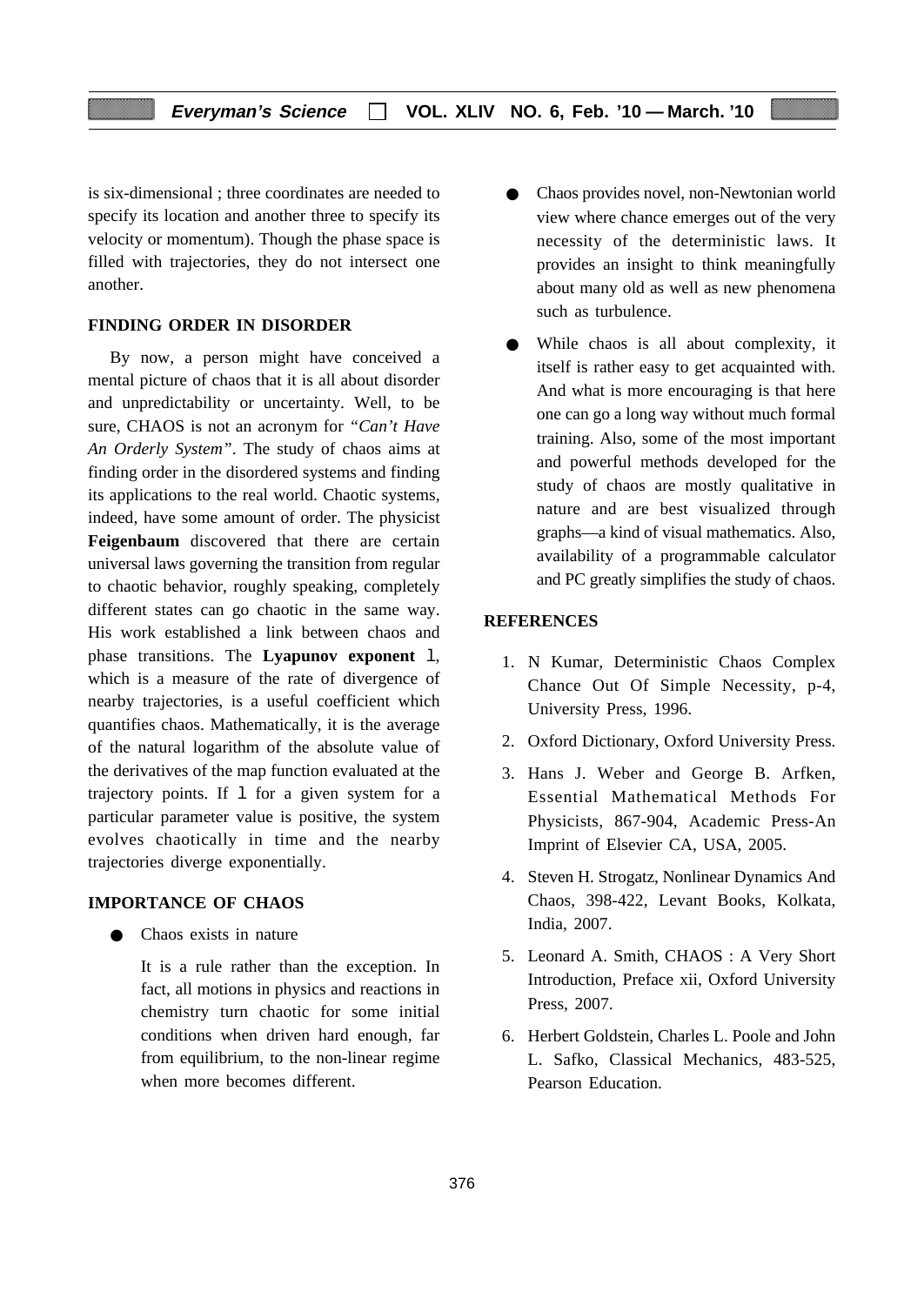# **FAILURES ARE THE FEELERS OF SUCCESS**

(An Innovator's Perception)

Subrata Ghosh\*

**Innovation is the key to success of any organization specially in this world of competition. All innovations cannot be successful. Failure is inherently intermingled with the game of innovation. In fact many a time failure acts as a great teacher. The role failure plays has been explained with examples. Without worshipping failure, it has been emphasized that organization and leadership can create ambience for individuals to be innovative.**

D o you not repent for not being aware of the following advice in your college days when you had to receive severe scolding from your father for miserable performances in your semesters? If you were aware, you could conveniently take refuge under them.

- 1. *If you want to succeed, double your failure* rates (IBM's Tom Watson).<sup>1</sup>
- 2. *Fail often to succeed sooner.* (mantra of IDEO–the world-renowned consultancy firm for innovation).<sup>2</sup>
- 3. *A successful innovator fails early* (S.C.Lundin–coauthor of bestselling book FISH.)

These are the utterances of a few stalwarts who have guided some of the most successful organizations of the world with their innovative capability.

Yes. Our topic of discussion is innovation–the term which quite often we use rather indiscriminately. We start by first defining the terms which are often used in any discussion on innovation.

**Idea :** A concept or notion that has its origin in the human brain.

**Novel idea :** An original or unusual concept or notion.

**Creativity :** The act of generating a novel idea.

**Prototype :** A mock-up of an idea.

**Invention :** A new idea that is often turned into a tangible outcome, such as a product or a system.

**Innovation :** Fashioning something new and of potential value from a novel idea. It does not have to be new to the world. Schumpeter (1928) defined successful innovation as "a task *sui generis*," a feat not of intellect but of will.3

Someone writes Innovation  $=$  Invention X Enterprise.4

Jeff Immelt CEO, General Electric was curt in saying "Innovation without a customer is nonsense; it's not even innovation". An idea that looks great in the lab and fails in the market is not an innovation; it is at best a curiosity.

If we agree with the above, we should not feel shy to accept the following :

- a) invention is needed for innovation to take place–but invention is not innovation.
- b) an organization cannot be called "innovative" just because it has an appreciable number of patents in its kitty.

<sup>\*</sup> Indian Association for Productivity, Quality & Reliability AD-276, Salt Lake, Kolkata-700 064. *e-mail : subrata.ghosh123@gmail.com*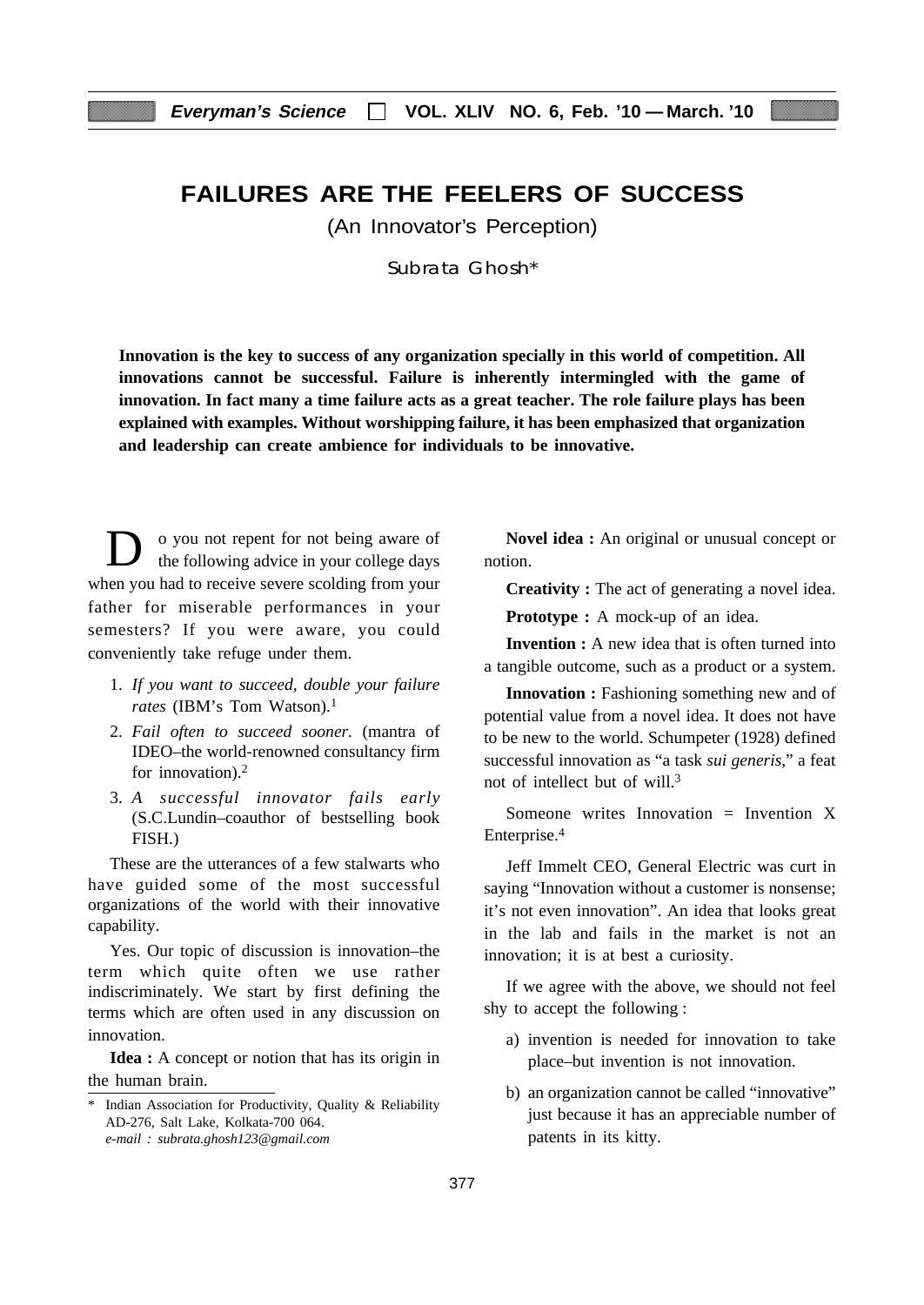c) there is no correlation between the number of corporate patents and financial success.

There are several pleasing truths about innovation that may inject enthusiasm among the readers. A few are listed.

- 1. all human beings have the capacity to innovate. It comes with our membership in the human race.
- 2. we all commit acts of innovation. We may not think much about them because they happen naturally.
- 3. the human brain is an associative mechanism that constantly builds associative networks. The strong networks are called *routines, habits,* and *paradigms.*
- 4. innovation brings vitality, meaning, and novelty into our lives.
- 5. an organization does not innovate its people do.
- 6. all innovation is personal–personal innovation produces the natural energy of life.

The following myths about innovation are equally educative.

- (i) it is all about new products
- (ii) innovation is for geniuses.
- (iii) innovation can be effected only in large firms.

A natural derivative is that a company which waits for "eureka" moments sees the doomsday very soon.

# **ABOUT HABITS, ROUTINES AND BEING NORMAL**

In order to lead a healthy, social life we all follow certain norms, we develop a few habits. These are nothing but normal. Innovation needs getting outside the norms which is really very difficult and a challenge to an innovator. The intensity of the challenge can be gauged from the convictions expressed by quite a few who have otherwise proved themselves to be the real game changers. Some selected statements given here illustrate how sometimes even the best of innovators were unable to see the future.

**"640K ought to be enough for anybody"—** Bill Gates, Founder of Microsoft, 1981.

**"I think there is a world market for may be five computers"**—Thomas Watson, Jr., Chairman, IBM, 1943.

**"There is no need for any individual to have a computer in his home"—**Ken Olson, President, Digital Equipment, 1977.

**".... and I can assure you that data processing is a fad that won't last out this year"—**Editor-incharge, Business Books for Prentice-Hall, 1957.

**"Who the hell wants to hear actors talk?"**— H.M. Warner, Warner Brothers, 1927.

**"Everything that can be invented has been invented"**—Charles H. Duell, Commissioner of the US Office of Patents. 1899.

## **IS INNOVATION A RISKY GAME?**

Of course it is  $-$  which is why many people try to avoid the game. It is safe for them to buy or borrow innovation which has the proven record of success in its true definition. Financial risk is better understood. Currency and commodity risk can be hedged. No such advantage is available with innovation. This risky nature keeps innovation away from venturing into it, not to speak of, accepting it as a carrier. It is in the core of any risk-ridden activity that those who dare and succeed reap rich harvest. If we see innovation as a venture then knowing when to stop or terminate a venture may be as important as knowing when to start.<sup>5</sup>

#### **A FAILURE IS A FAILURE**

The above statement holds water in every walk of life-whether it is in a college semester or in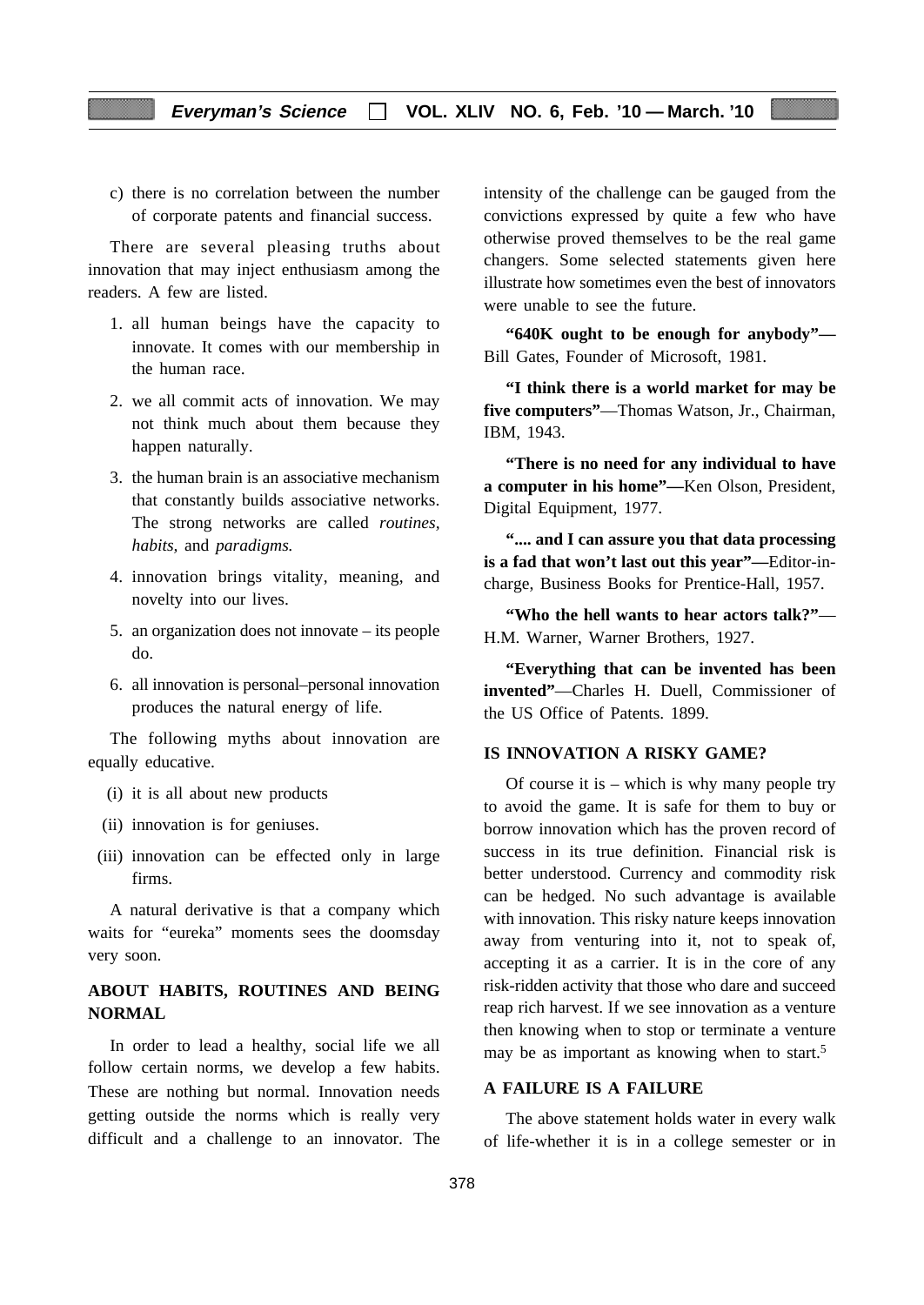design of Nano car. However, we need to understand the value of a failure.

In our day-to-day life we dislike to taste failure– whatever is our activity. We exhaust our store of vocabulary and use words like flubs, flops, glitches, stumbles, guffaws, fumbles, snags, screw-ups, dropped balls, mess-ups, nicks etc. Why do we prefer to resort to such tongue-twisting jugglery? Simply because we earnestly try to avoid even uttering the word 'failure'.

To know what a failure is we should know what a success is. Success is defined as the achievement of something desired, planned, or attempted. If we revert back to our definition of innovation-which is the product of invention and enterprise, the multiplication sign demands that for an innovation to be successful there has to be success both in invention and as well as financial or  $S=s_1 x s_2$ . If invention  $(s_1)$  is for a product or process the success we stress upon is for the product or process. Generally by  $s_2$  most experts mean either marketing or financial return.

Financial return is the most important quantifiable yardstick of success in industry. But it is not the only one. On the other hand a technology award winning product (for technological excellence) may fail to bring smile in the face of the CEO – if customers betray him fair and square. The history of product and process innovations is littered with examples of apprarently good ideas which failed – in some cases with spectacular consequences.6

#### **A FAILURE IS NOT A FAILURE**

It is hard to check the temptation of restating Tony Buzan, originator of "Mind Map", author of 82 books published in 100 countries and in 30 languages.

*a kid in trying to stand and walk falls on the ground how many times even his mummy does not*

*know. Mummy might be knowing how many times the kid had cuts, swelling or bleeding in the attempts to stand and walk. But has the baby even after so many falls ever took a decision that he would spend the whole life lying on the floor?*

Now let us read the following two stories.<sup>7</sup>

**Story 1 :** For several years Marine Technology (MT) developed and marketed a commercial and military navigation system with reasonable success. With the appearance of microprocessors in 1970, MT, in order to design a compact, light-weight, small system, embarked upon with a well-knit team and came out with flying colours resulting in MT-1. Over 7,000 units were sold at a price of \$25,000 per unit and the margin exceeded 50%. This remarkable success of MT-1 encouraged the company to take up the development of MT-2. It was a marvelous technical success–reducing the size to one sixth of MT-1. But three and half years of R&D & \$3.5 million went to drain. MT-2 was a total market flop.

This failure was followed by another attempt to bring out MT-3 targetting consumer market. It took two years to launch the new product. Immediately after its launching it repeated the performance of MT-1-over 1500 was sold and a backlog of 600 orders.

**Story 2 :** International Instruments, a large electronics firm floated a new product (diode arrays) without having much past experience both in its use and the market. Few were sold and obviously it was a failure. But diode array technology helped them developing other product families which struck the market with booming success.

Moral of the above two (and many other) stories are :

(i) *Success/failure should not be measured by the sale of a product. The product family is a far superior unit of analysis.*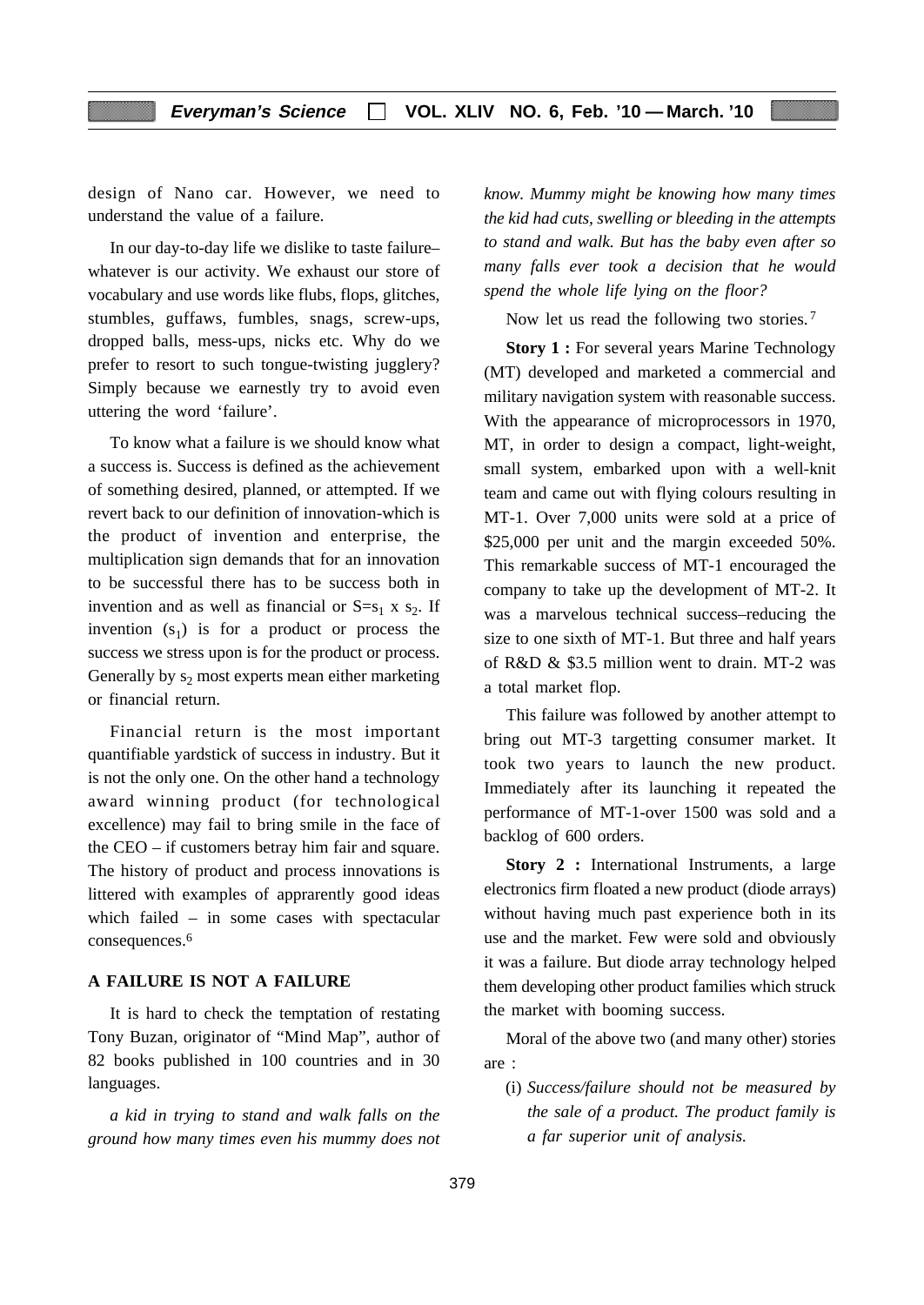- *(ii) New product 'failures' can result in other important by-products : organizational, technological and market development.*
- *(iii) full measure of a product's impact can be determined by viewing it in the context of both the products that preceded it and those that followed.*

Story 1 of Marine Technology reveals a general character of new product development – recurrent cycle of success and failure (Fig.1). This does not necessarily mean that a success is always followed by a failure. But the unsavory truth was told by the general manager of 'Automatrix', a test equipment manufacturer – "It's hard, very hard to learn from your successes". In the simplest terms, failure is the ultimate teacher.





 As innovation is risky, success in new product launching is never assured and its behaviour is

stochastic. Even statistics of countries who have strong technological and market research base reveal this stochastic nature. About 40-50 percent of new venture-capital backed ventures bring reasonable returns of which 10-15 are outstanding. However, when we take stock of results of combined investments, we find a return of 25-30 percent.

Failure being the ultimate teacher, innovators, in attempts to glorify failure, add various adjectives and call 'smart failure', 'glaring failure', 'failure that works', 'failing well', 'favourite mistake' etc. It is realized that 'productive failure' is better than 'unproductive success'. Productive failure enriches the fund of knowledge as it adds to the 'knowwhy' part. And unproductive success can at best highlights 'know-how'.

## **LEARNING TO LEARN**

Rycroft and Kash8 while discussing network learning have spoken of six types (i) learning by doing, (ii) learning by using, (iii) learning from advances in S&T, (iv) learning from spillovers (v) learning by interaction and (vi) learning from formalized inquiry.

As in network learning, the game of innovation also embodies *learning by doing* which is associated with manufacturing. Some branding it as *learning from experience* brings into its fold improvement in production process, management system, distribution, sales, advertisement, worker training, and motivation. While *learning by doing* results in lower labour cost, the later reduces full cost. This enhanced learning process can best be understood by what is known as 'experience curve'. In the ultimate analysis these are all *learning by doing.*

Whatever nomenclature we use, while the whole process (*learning by doing*) is internal with reference to the production process, *learning by using* is external. And the latter is gained after a product is used for a prolonged period. External learning may be **embodied** which leads to design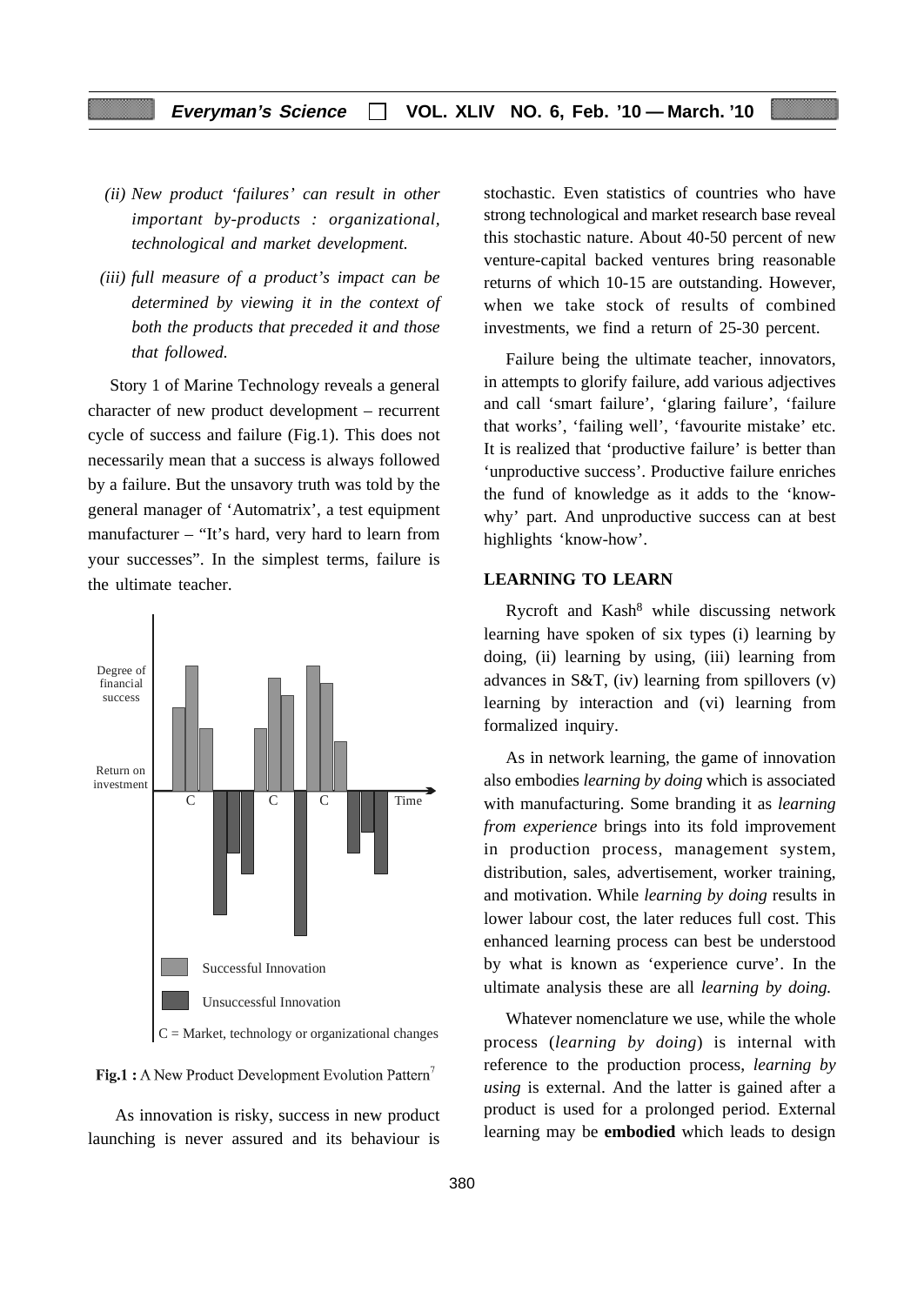modification resulting in improved usability and reliability or may be **disembodied** causing improved operation of the original or the modified product.

A different type viz. *learning by failure* is of special importance for our present discussion. This leads to development of **new** market approaches, **new** product concepts and **new** technological alternatives.

Another dimension of this type of learning relates to organizational development.

Its difference with former two types is quite obvious and which is why its importance in innovation is so over-riding. Fig.2 below is selfexplicit.



**Fig.2 :** A Model of External and Internal Learning<sup>7</sup>

It sounds unbelievable that there exists a Museum in Ithaca, New York for failed products. Its curator Robert McMath has a collection of thirty five thousand such failed products (failed in markets) from peanut butter to deodorants collected through forty years.

## **NO FAILURE-WORSHIPPING**

No one, however, innovates to fail. We neither pray for failure to occur nor extend a red-carpet reception to it. We do not begin our day with a plan to commit a certain number of mistakes.

The submission is that a low-tolerance organization is not the propitious ground for fructification of innovations. A successful organization will not go for hanging the staff who has failed in his/her attempt to innovate. A true leader never calls his staff and says—"I want a 30% increase in your creativity in next three months. Otherwise I will ask you to put in your papers." A successful leader is who can balance IQ and EQ. A great leader of innovation is able to talk openly about an innovation failure.

Starbucks is a famous brand in publishing. In an endeavour to extend the brand, *Joe* magazine was published and it failed–failed miserably. Starbuck's founder and CEO, Howard Schultz keeps a copy of the ill-fated *Joe* in his office for display.

Jeff Immelt, published 'My Favourite Mistake' in 'Business Week'–the mistake which cost his company \$20 million.

A.G.Lafley, CEO of Procter & Gamble also published his 11 'Biggest Innovation Failures' which is reproduced in the next page :

#### **INVENTING THE WHEEL**

We end this article by mentioning a successful invention which is Indian. Time is not yet ripe to call it an innovation as we are glued to our definition of innovation stated in early part of the article.

The story is of 27-year old Myshkin Ingawale, an electrical engineer, a NITan (Bhopal) and now a Ph.D scholar at IIMC. He invented what is already named as **Copenhagen Wheel** as this was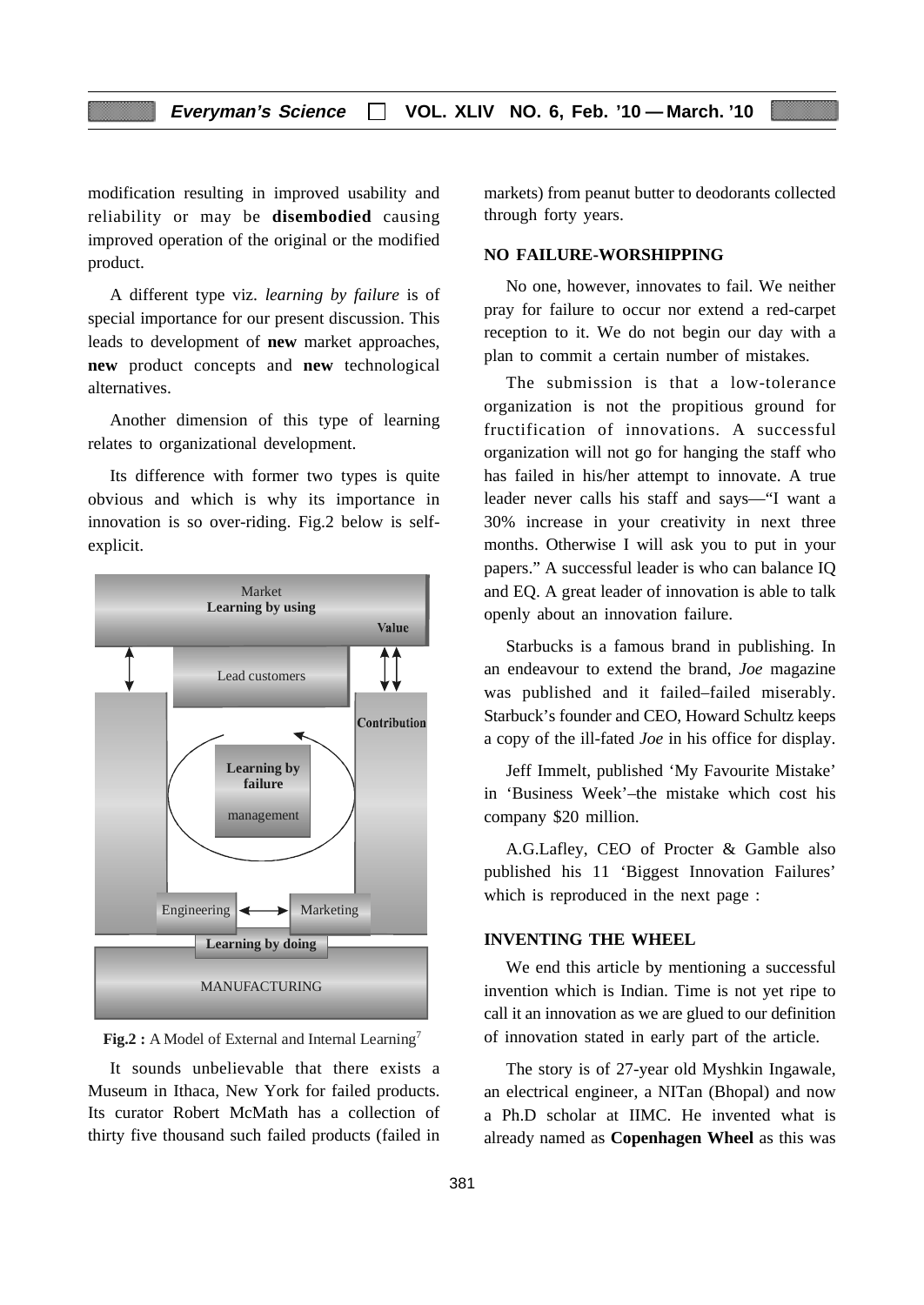| <b>Brand</b>                         | <b>In-Market</b><br><b>Experience</b>                                                | <b>Key Learning</b>                                     |
|--------------------------------------|--------------------------------------------------------------------------------------|---------------------------------------------------------|
| 1. Frit Fruit and Vegetable<br>Wash  | Still in market, owned by<br>another company.                                        | Required significant<br>consumer habit change           |
| 2. Dryel At-Home<br>Dry-cleaning Kit | Still in market, owned by another<br>company (for niche audience)                    | Required significant<br>consumer habit change.          |
| Oxydol Laundry Detergent<br>3.       | Still in market, owned by another company.                                           | Bad/small idea                                          |
| 4. Lemon Dash Laundry<br>Detergent   | $$75 + million in retail sales$<br>for P&G, discontinued                             | Good idea. No difference<br>vs. other detergents        |
| 5. Bold 3 Laundry Detergent          | Discontinued.                                                                        | Small idea                                              |
| 6. Solo Laundry Detergents           | Discontinued                                                                         | Small idea                                              |
| 7. Olay Cosmetics                    | \$100 million in retail sales, discontinued.                                         | Didn't do the right consumer<br>testing before launch   |
| 8. Physique Hair Care                | \$100 million in Year 1 retail<br>sales, discontinued.                               | Didn't sustain brand<br>differentiation vs. competition |
| 9. Vidal Sassoon Hair Care           | \$50+ million in retail sales, discontinued<br>in US, business still strong in Asia. | Didn't do the right<br>consumer testing before launch.  |
| 10. Torengo's Salted Snacks          | Discontinued                                                                         | Competitive walled city                                 |
| 11. Tempo Tissues                    | Discontinued                                                                         | Small idea                                              |

#### **A.G.LAFLEY'S 11 BIGGEST INNOVATION FAILURES**

unveiled during the recent (December 2009) climate conference in Copenhagen.8

Ingawale while studying in NIT felt the urge to bring out a viable, economical, eco-friendly and comfortable option to make Indian cities remain navigable and livable. He had originally thought of an electric bike.

But ultimately he landed with a modified bicycle. A smart disc can be retrofitted on any bicycle that can boost the cycle's power and can keep track of friends, fitness, smog and traffic. If anybody tries to steal the bicycle in its owner's absence the device sends an alert message. For those who cannot cycle there is an electric motor to the **Copenhagen Wheel**. Working with MIT's (USA) SENEable City Laboratory acted as a booster to Ingawale's idea. Claus Johl, CEO of Copenhagen has already assured to place the first order for this green 'wheel'. It is a coincidence that Copenhagen is set to get the laurel of being the first carbonneutral capital by 2025. Ingawale is already in dialogue with a few Indian industries for commercialization.

We have to wait a little for **Copenhagen Wheel** to satisfy our definition of innovation.

We conclude with two sayings that truly set the tune of any disccussion on innovation :

- ✓ *an organization does not innovate–its people do.*
- ✓ *to innovate we must understand and at times even embrace failure. After all failure is not the opposite of success in all circumstances.*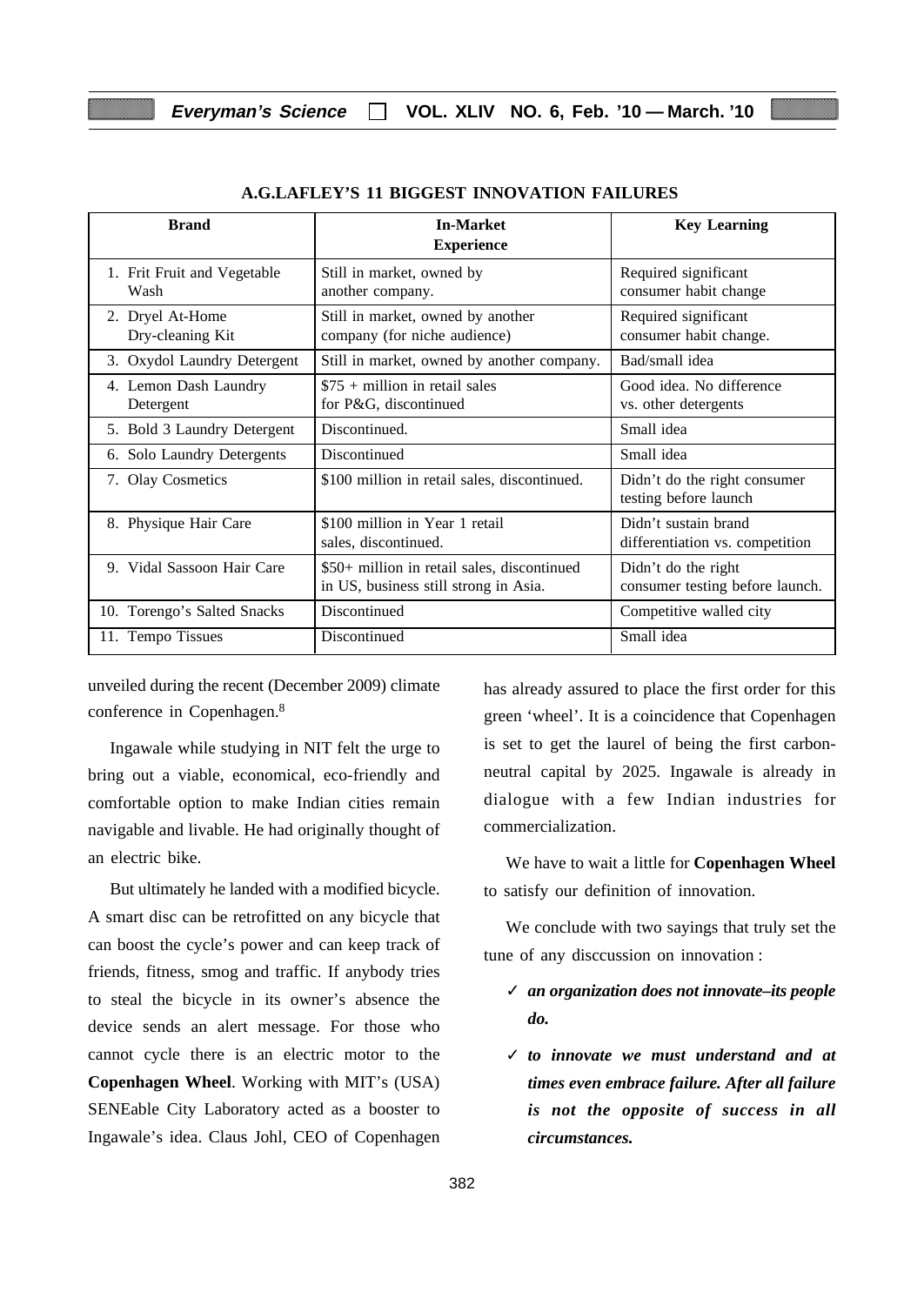#### **REFERENCES**

- 1. A. G. Lafley & Ram Charan–*The Game Changer,* Penguin Group, India.
- 2. C. S. Lundin CATS-*The Nine Lives of Innovation,* McGraw Hill.
- 3. K. Tarek., *Management of Technology–* McGRaw-Hill International Editions
- 4. S. P. Mukherjee, H.S. Ray, and H.S. Maiti, (Chief Editors), *Proceeding of International Conference on Innovation and Technology Management organized at Calcutta in February 2006,* published by Macmillan India.
- 5. R. C. Dorf., *Technology Ventures,* McGraw-Hill International Series.
- 6. J. Tidd, J. Bessant, K. Pavitt–*Managing Innovation–*Wiley India
- 7. R. A. Burgelman, C. M. Christensen , S. C. Wheelwright–*Strategic Management of Technology and Innovation*, McGraw-Hill International Edition.
- 8. W. R. Rycroft and D.E. Kash, *The Complexity Challenge-Technological Innovation for the 21st Century,* PINTER, London.
- 9. A news item in The Economic Times, Kolkata edition dated 5 February 2010.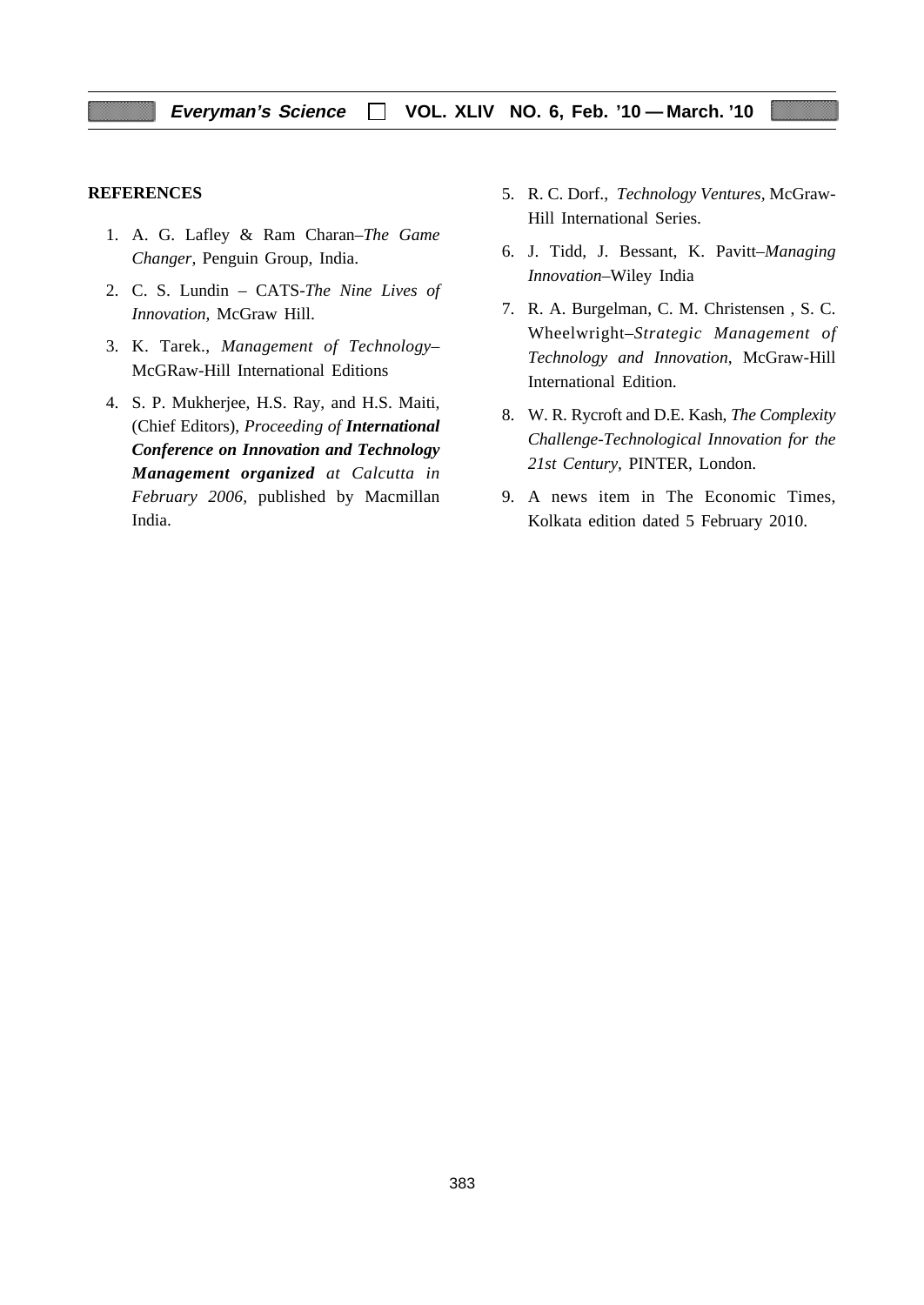# **DRUGS FROM PLANTS : GLOBAL RESURGENCE OPENS NEW OPPORTUNITIES**

S. P. Singh\*

**Plants and plant products find extensive application for their therapeutic properties and for providing lead molecules for the development of new and better drugs. Global resurgence requires exploration of traditional Indian medicinal plants using modern scientific tools. Also, rapid steps are to be taken to save them from piracy.**

D iscovery of a new drug is a time consuming and very expensive business. It has been estimated that it takes 8-10 years of sustained efforts of chemists, pharmacologists and physicians to bring a new product into the market as a drug. Broadly, the process consists of (a) synthesis (or isolation from a natural product) (b) efficacy in biological systems (c) animal toxicology and (d) human clinical testing consisting of phase 1,2 and 3 trials. Each step takes about two years and the cost involved in these steps may be about a billion US\$(Rs.5000 crores). This exhorbitant cost is primarily due to the failure rate of the candidate molecules. Only one out of 5000 compounds may have a chance to be placed on the shelf of a chemist. Despite the high cost, efforts are being continuously made to develop new drugs as the annual global sale of drugs crosses US \$500 billion. In USA alone, there is sale of drugs worth US \$250 billion followed by European Union with its share of US \$120 billion. Rest of the countries consume drugs worth US \$130 billion.

The potential compound to be tested as a drug molecule is often synthesized following a lead which is often a natural product or obtained through molecular modeling. However, plants continue to remain a primary source for providing a drug or a lead molecule for further development.

The reason for greater acceptability of plant products in human body can be traced to the 'biological friendliness' between the animal and plant kingdoms. A synthetic compound, on the other hand, is a 'foreign body' in the human system which may cause toxic side effects. It is therefore not surprising that out of about 1000 new drugs introduced in the last 25 years, more than half are natural products or derived from them or are mimics. Nearly one third sale of anticancer drugs is from taxenes and camptothecin which are derived from plants. The use of pure plant products as drugs began with the isolation of morphine from opium in the early  $10<sup>th</sup>$  century. Subsequently many drugs such as cocaine, codeine, digitoxin and quinine were isolated from different plants.

How do we proceed with a plant which is being used in folk medicine or in traditional system of medicine? The particular portion (root, bark, leaves, flowers or fruits) is powdered and dried, preferably in shade. The powder is normally extracted with aqueous ethanol and the extract evaluated for bioactivity. In case the extract has bioactivity, it is

Department of Chemistry, Kurukshetra University, Kurukshetra-136119.

Email : shivpsingh@rediffmail.com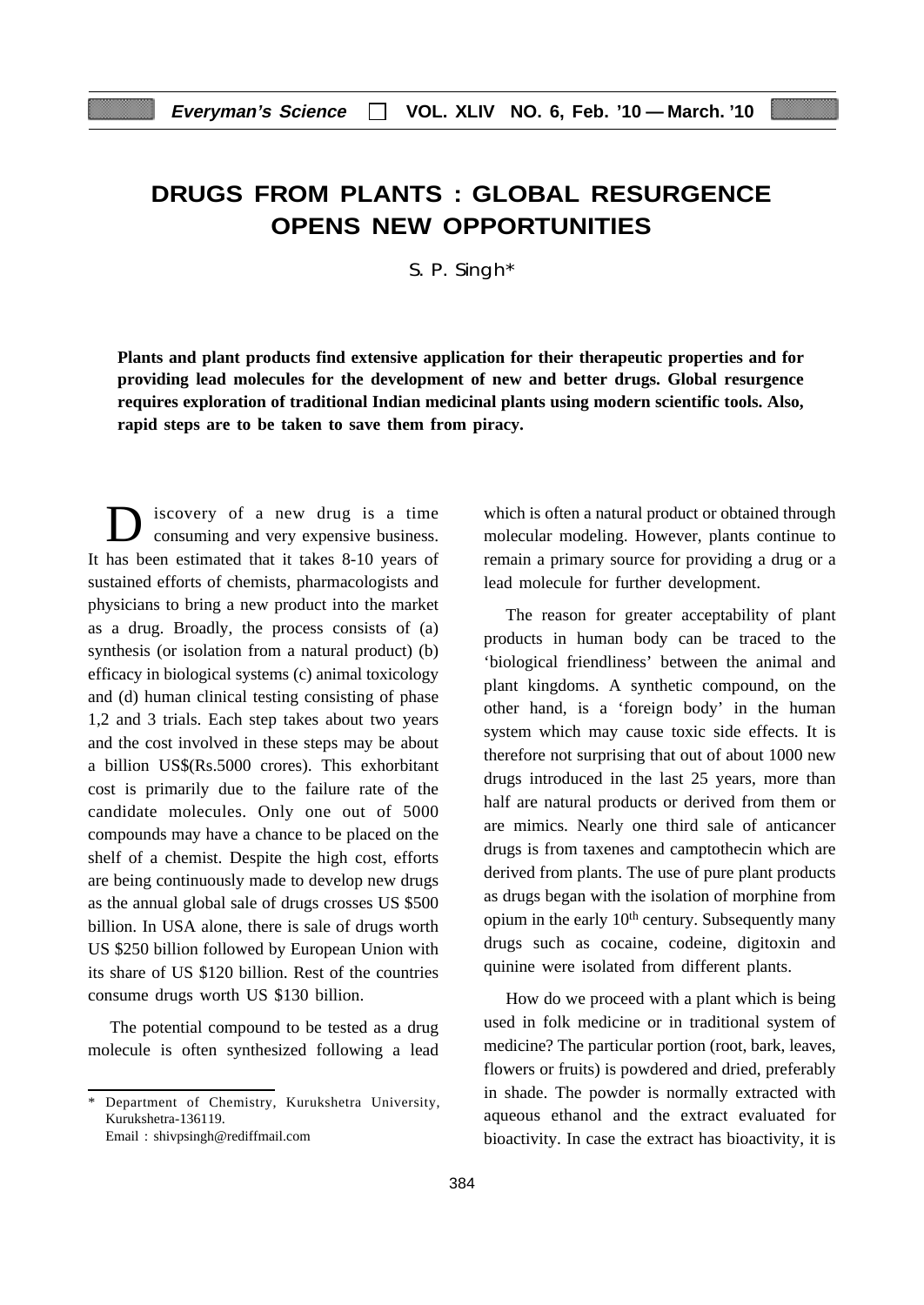subjected to further bioactivity-guided fractionation. Only the fractions that retain activity are further subfractionated. The active subfractions are further purified, using traditional and chromatographic methods to the stage of pure compounds. The compound(s) that has bioactivity is then used as a prototype to develop new drugs having more activity and less toxicity. In many cases, during fractionation process, the activity gets distributed in several fractions. In such a situation, the extract itself is considered for development in herbal mode. It is also desirable that in cases, extract of bark or root is found to be active, evaluation of leaves, twigs, flowers and fruits must be done in order to ensure sustainable utilization of the plant. A case in point is that of taxol, a widely used anticancer drug, which was isolated from the bark of *Taxus* trees which are 50-100 years old thus creating danger for the survival as bark of three trees is required to cure a single patient. With great efforts, it could be established that leaves or twigs of the plant provide substances which could be transformed into taxol in the laboratory with relatively simple chemical manipulations.

Obtaining drugs from plants has been a traditional way in the Indian system of medicine. It is rightly said that ancient wisdom has been and will remain the basis of modern medicine. The Ayurvedic system which is very well documented in ancient scriptures such as Atherveda (1200 BC), Charak Samhita and Sushruta Samhita (1000 BC) is being still practices in India. Ayurvedic system is of great significance due to the rich biodiversity obained in our country. There is wide variation in climatic conditions when one travels from Kanyakumari to Kashmir and from the deserts of Rajasthan to the rain forests of Assam. This rich biodiversity has placed India among the 16 megadiverse countries, where 70% of the world's species occur collectively. Eastern Himalayas and Western Ghats are among the 18 hotspots of plant biodiversity in world. Such a great biodiversity had allowed Ayurvedic practitioners to do experimentation with plants which were thought to possess therapeutic properties. Ayurvedic system should not be confused with folk medicines as it is based on sound scientific principles developed over hundreds of years of experimentation, careful observation of medicinal properties and the side effects associated with their use. Many compounds including reserpine (Sarpgandha, *Rauwolfia serpentina*) and psoralene (Babchi, *Psorylia corylifolia*) have indeed been isolated using modern methodology of isolation and have been shown in display the same medicinal properties as described for the plant extract thousands of years before.

Recognizing the need to revalidate the traditional system of medicine, many National Laboratories have joined hands together to collect, extract and fractionate Indian medicinal plants and evaluate their biological activity. Council of Scientific and Industrial Research (CSIR) has undertaken an extensive programme where public and private sectors are working together to revalidate some of the traditional medicines which are commonly used to manage chronic disorders like diabetes, asthma, arthritis, ulcers and fatigue. In addition to the CSIR, Department of Science and Technology (DST), Department of Biotechnology (DBT) and Indian Council of Medical Reserach (ICMR) are also generously funding the R&D programmes related to traditional medicinals and bioactives from natural resources. Department of Ocean Development (DoD) has been liberally supporting an all India coordinated R&D programme on 'Drugs from Ocean'. As a result of these sustained efforts, a few leads developed in India are : bacoside (memory enhancer) from *Bacopa monnieri*, picroliv (hepatoprotective) from *Picrorhiza kurrora*, curcumin (anti-inflammatory) from *Curcuma domestica* and contraceptive cream from *Sapindus mukorossi*.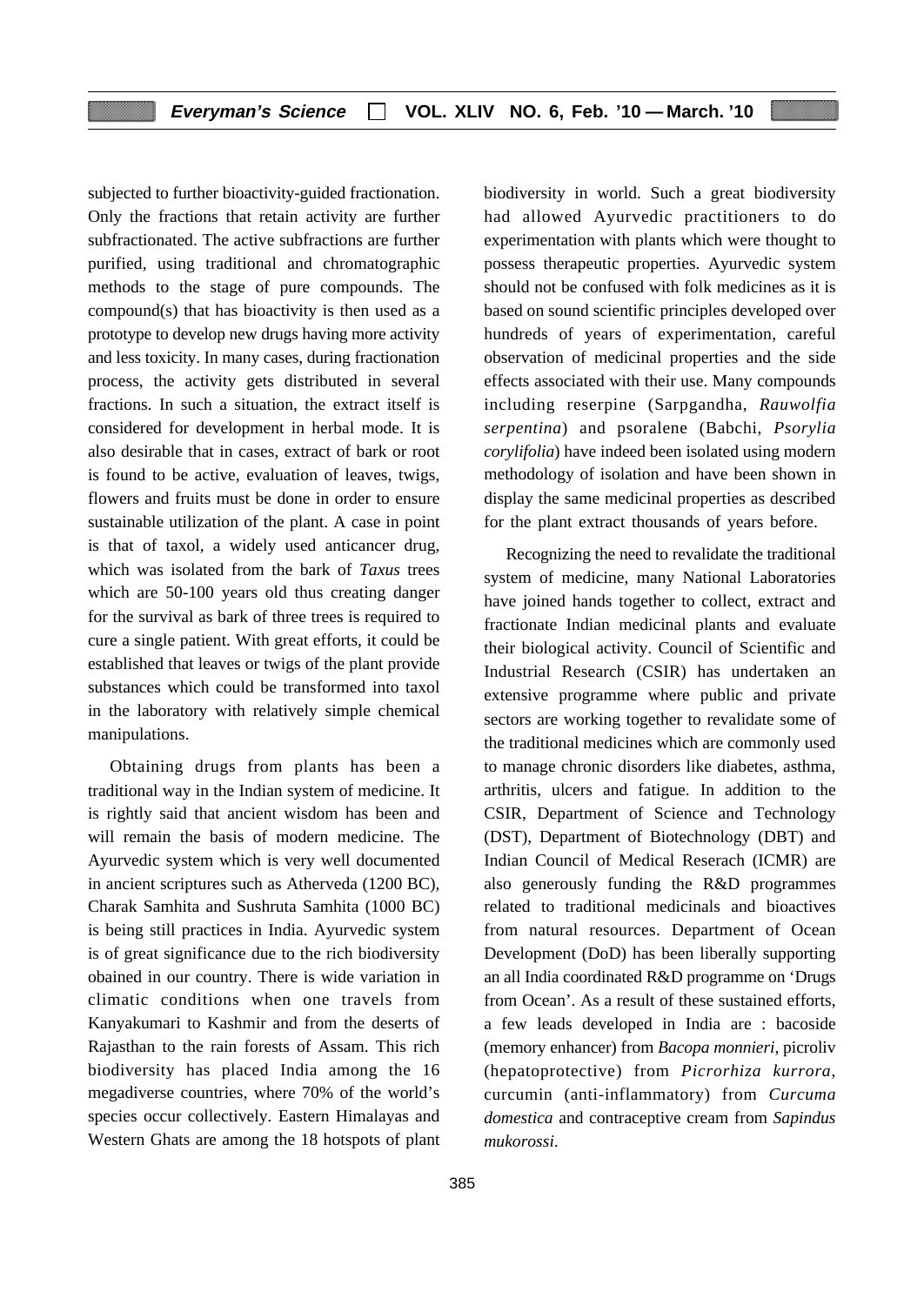India's traditional system of medicines, primarily based on Ayurveda, has been exploited by companies in the West by filling patents. It was found that a majority of the patents granted by the US Patent and Trademark Office (US PTO) on medicinal plants were plants of Indian origin. European Patent Office (EPO) has also granted patents on the use of many Indian medicinal plants such as methi, amla, jira, kali tulsi, papaya and pudina. It is estimated that till now, India has lost over 15,000 patents of medicinal plants to the West. Some recent examples include granting a patent on the wound healing properties of haldi (turmeric) by US PTO and the anti-fungal properties of neem by EPO even though the plants were being used for centuries in India for such benefits. India contested these patents and they were revoked in 1997 and 2005, respectively.

Since contesting and revoking the patents is a time-consuming and expensive process, the CSIR has recently prepared the world's first Traditional Knowledge Digital Library (TKDL). TKDL documents over two lakh medical formulations of Ayurveda, Siddha and Unani systems to save them from piracy. This library which is available in five languages English, French, German, Japanese and Spanish has millions of pages of information about the application of plant products (and other traditional sources) being used for medicinal purposes.

Like India, Chinese system of traditional medicines is also very much developed. The first compound obtained from traditional Chinese system was ephedrine from *Ephedra sinica*. It is still used as a decongestant and for treatment of bronchial asthma. The Chinese system came into global focus in 1970s when artemisinin was isolated from *Artemisia annua,* a plant which was traditionally used in China for curing fever. Artemisinin is the first effective anti-malarial drug which was discovered after chloroquin in 1940s. It has been

found to be very effective for the treatment of drug resistant malaria and a lot of work is being done throughout the world to modify the structure of artemisinin. Some of its effective derivatives are : dihydroartemisinin, artemether and arteether.

Recently, the Chinese have developed another compound, Kanglaite, derived from a herbal medicine traditionally used for the treatment of cancer. The compound has been found to possess unique anticancer properties with very less toxic effect and has been approved by United States Food and Drug Administration (US FDA) for clinical trials. Chinese have also obtained a process patent and use patent for Kanglaite injections rectifying their mistake in not obtaining such patents for artemisinin. Policy makers in China believe that screening herbal remedies is a way for them to catch up with Western countries in developing new drugs. China, Hong Kong and Taiwan are spending huge amount of money in R&D for getting drug leads from herbal remedies.

Apart from India and China, there has been recent worldwide interest in finding new drugs or leads from plants. As a result of these efforts, many new drugs such as galantamine (reminyl), a drug for Alzheimer's disease obtained from *Galanthus wornowii ;* nitisinone (orfadin), a drug for tyrosinaemia obtained by the structural modification of mesotrione, a constituent of *Callistemon citrinvs ;* and tiotropium (spiriva), a drug for pulmonary disease, obtained by strucutral modification of ipartropium, a constituent of *Atropa belladona* could be developed.

A major breakthrough in the chemotherapy of cancer was the introduction of taxol (taxanes) in 1990s which was obtained from the bark of *Taxus brevifolia*. Camptothecin, isolated from *Camptotheca acuminata,* is also a very effective anti-cancer compound. Taxanes and campothecin account for nearly one third of the global anticancer market in 2006. Vinca alkaloids-vimblastin and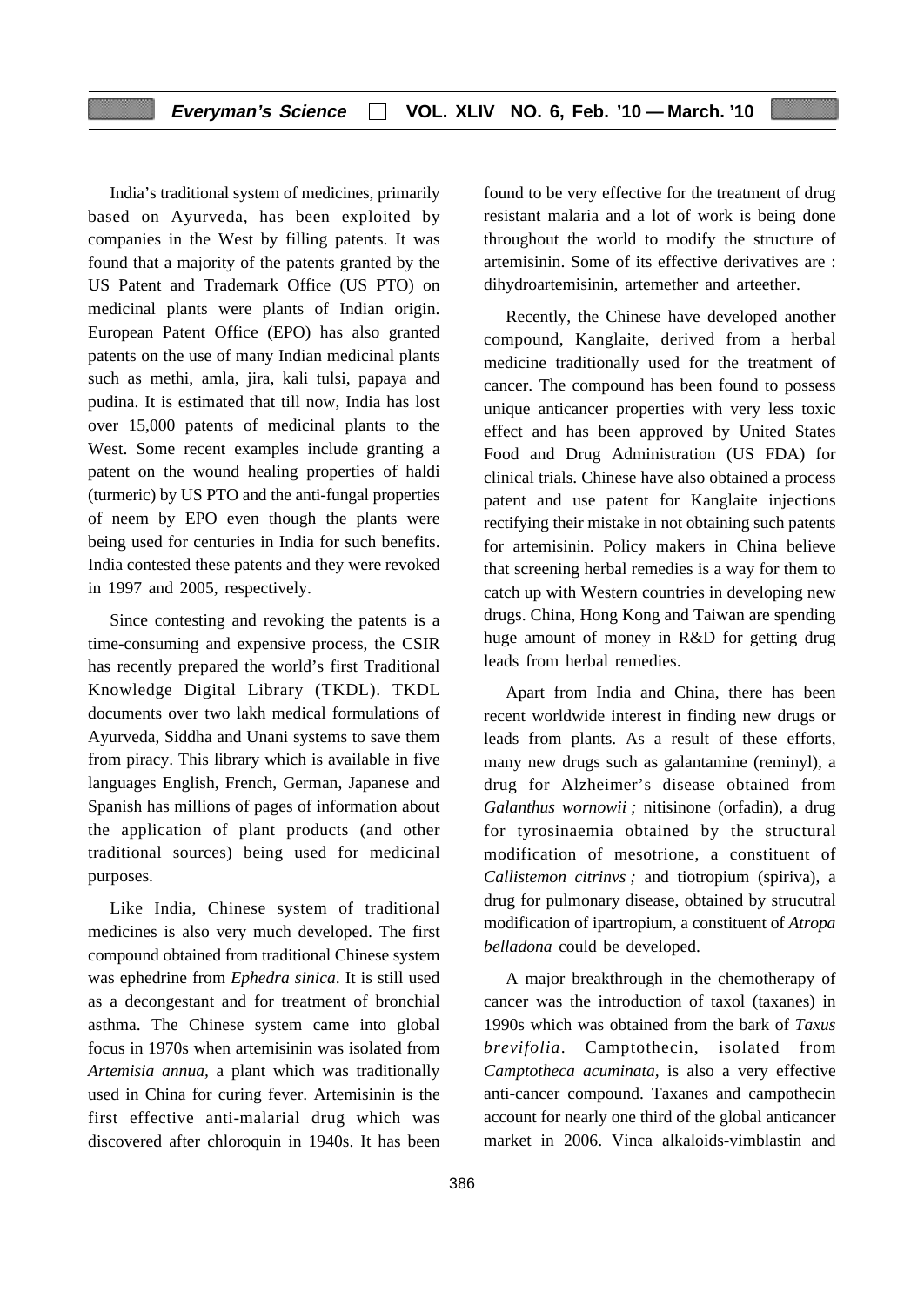vincristin, isolated from *Cantharanthus rosevus* (formerly vinca rosea) and epipodophyllotoxin, obtained from the resin of *Podophyllum peltatum* are other compounds widely used in the chemotherapy of cancer. It has been estimated that 40% of the current anticancer drugs are plant products with another 8% considered natural product mimics.

It has recently been found that many plant products are effective in cancer chemoprevention. Broadly speaking, chemoprevention is a strategy of cancer control by administration of synthetic or natural products to reverse or suppress the process of carcinogenesis. It has been established that transformation of a normal cell into a cancerous cell invloves : initiation (DNA damaging agents), promotion (cell proliferation is increased) and progression (additional genetic alteration). Chemoprevention strategies target each of these steps : anti-initiation (DNA repair), anti-promotion/ anti-progression (free radical scavenging, proliferation suppression and immunity enhancement).

Researches have indicated that many herbal medicines, edible plants and plant products play significant role in cancer chemoprevention due to their long history of human consumption. Many such products and the compounds isolated from plants which are currently under chemical traials are : curcumin (phase 1, colon cancer), genistein (phase 1, breast cancer), green tea (phase 2, breast cancer), resveratrol (phase 2, cancer of the bladder), soya isoflavanones (phase 2, prostate cancer) and indole-3-carbinal (phase 1, breast cancer).

Use of drugs-whether synthetic or from natural sources-has played pivotal role in fighting diseases and improving the quality and span of human life. However, there is a downside and that is the side effects associated with their use, particularly of the prolonged use. It has been estimated that about a hundred thousand people die every year in US

alone due to the side effects of the drugs. Alarmed with such a situation, US Congress passed Dietary Supplement Health and Education Act (DSHEA) in 1994 allowing the sale of herbal preparations without the expensive and time-intensive clinical trials, thereby getting products to the store shelf more quickly and cheaply. It was also stipulated in DSHEA that such products (dietary supplements) can only claim to prevent disease's symptom and not cure the disease! DSHEA puts the onus of the FDA to prove that a supplement pose risk or harm rather than on the manufacturer to prove the supplement's safety.

European Parliament has passed adequate legislature in 2003 making easy marketing of traditional medicines with a rider that the marketing companies will have to demonstrate safe use of herbal products for 15 years within Europe and at least 30 years in its country of origin. Canada also allowed entry of herbal products if traditional references like translated Sanskrit texts or anthropologically validated tranditions can prove that it has been safely used for at least 50 years. *Thus we are witnessing an era of world-wide interest in plant products being used as drugs.*

Increasing popularity of herbal preparation in management of chronic disorders at global level may be attributed to lesser side effects. Herbal preparations are particularly used for the management of chronic disorders at a global level. It has been estimated that some of diseases where these products have found wide application are : breast cancer (12%), liver diseases (21%), HIV (22%), asthma (24%) and rheumatological disorders (26%). The preparation commonly consist of leaves, stems, flowers, roots and seeds. They may contain a simple herb or several herbs. The chemical constituents commonly include fatty acids, sterols alkaloids, flavonoids, glycosides, saponins, terpenes and tannins. It may be noted that heating or boiling of these products (extracts) may alter the pharmacological activity of the organic constituents.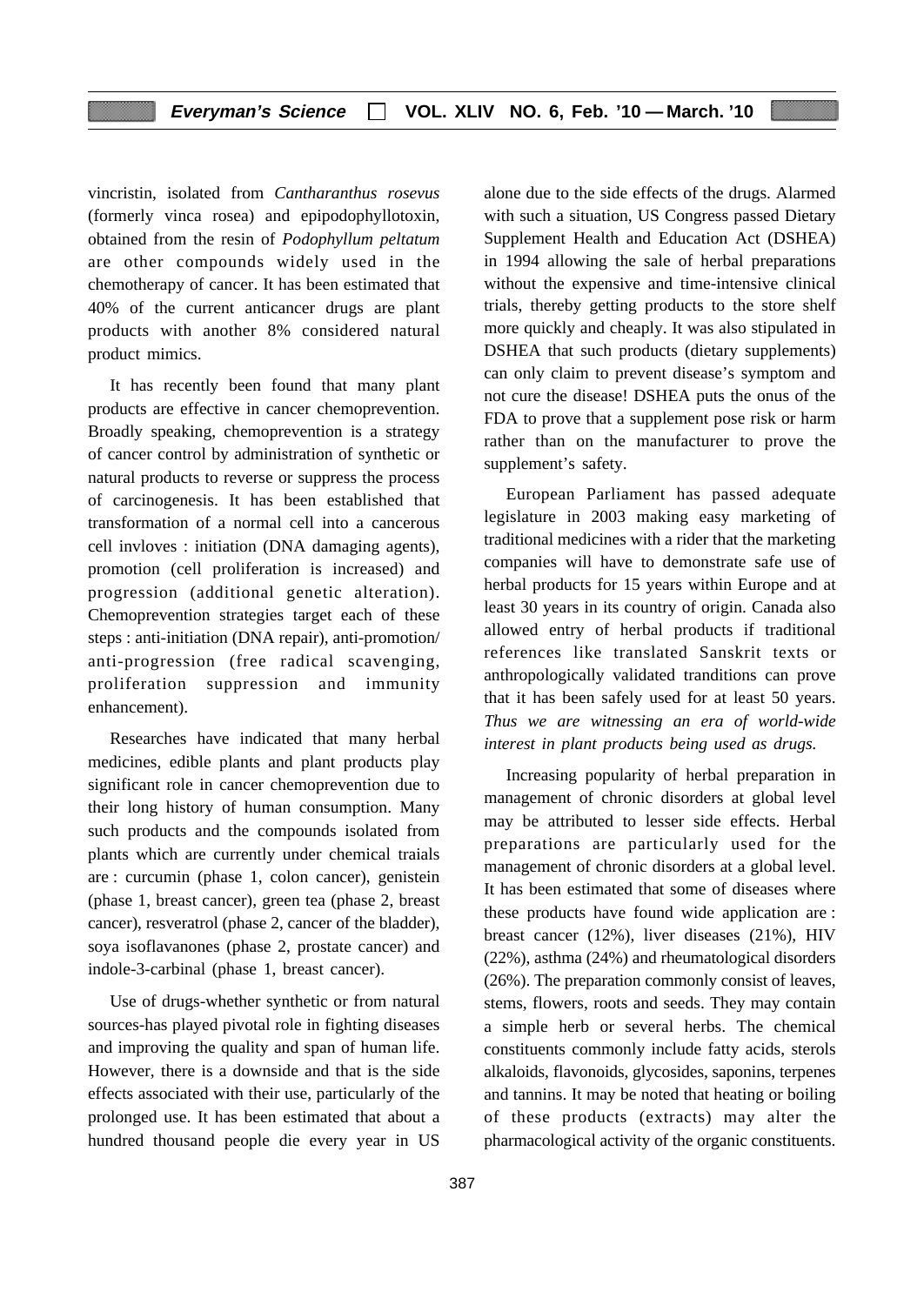Standardization of herbal preparations constitutes a signicicant step to maintain their efficacy. It is well established that chemical composition of plant products largely depends upon soil, altitude and seasonal variation in temperature, humidity, rainfall, dew and frost conditions. This simply means that herbal preparations collected from different places, seasons, altitudes and periods may not have similar pharmacological properties needed for providing relief for a particular disease. For example, analysis of Ginseng products (a Chinese herbal preparation used as energy booster) found a 15 to 200 fold variation in the concentration of two important biological ingredients. Gineosides and Elevthreosides!

Standardization process of herbal preparations usually involves identifying the biologically active compound(s) termed as the Marker. Uniformity in the concentration of the Marker is then obtained by blending several batches of the preparations collected from different places in different seasons, at different altitudes and from different soil conditions. In certain cases, purified Marker may be added to an extract, but the final product will not have original balance of organic ingredients found in the extract.

Efficacy of herbal preparation in providing cure for a disease has been widely investigated. In many cases therapeutic properties of such substances have been established beyond doubt. A few typical examples are : garlic has been found to decrease total cholesterol level by 4-6% as allicin, a component of garlic, inhibits cholesterol synthesis; extract of Ginko biloba is equally effective as the drug Tacrine for the treatment of Alzheimer's disease; extract of saw palmetto has been shown to improve urinary track symptoms and flow rates and extract of St. John's wart has been shown to be more potent than the drug Imiprimine in the treatment of depression with fewer side effects.

In addition to higher plants, micro-organisms continue to remain a rich source of getting new antibiotics even since the discovery of penicillins. Many antibacterial agents including cephalosporins, aminoglycosides, tetracyclins and polypeptides have been obtained from micro-organisms. These organisms have also been traditional source for immunosuppressive agents (cyclospoins and rapamycine), cholesterol lowering agents (lovastatin and mevastatin) and anticancer agents (peplomycin and epirubicin).

It thus emerges that in order to provide strong scientific base, Indian traditional medicinal plants need to be explored using modern scientific tools. Also, rapid steps are to be taken for the export of herbal medicines to a global market of US \$60 billion.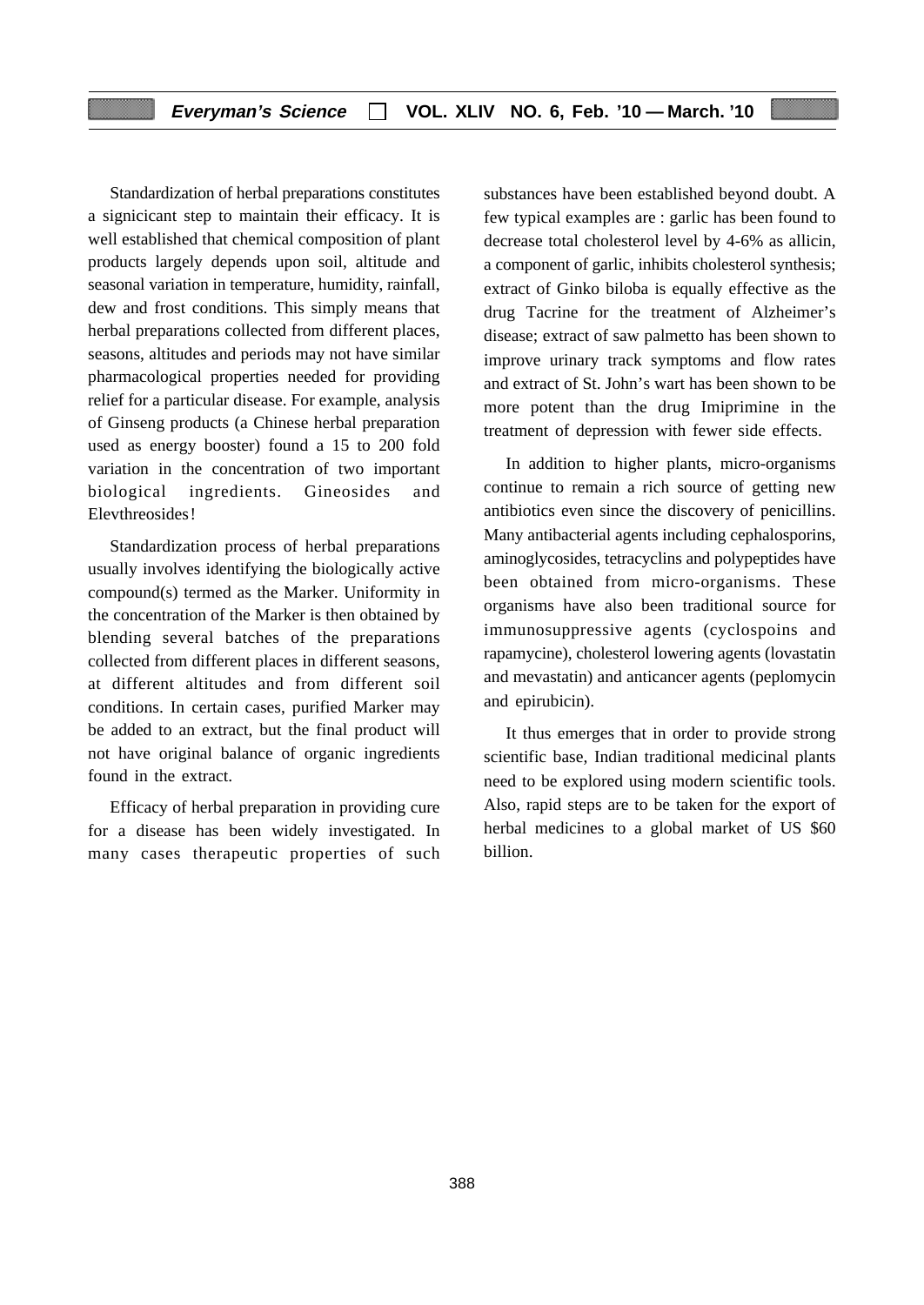# **SOMETHING TO THINK ABOUT**

# **IN HUMAN EVOLUTION WHAT WAS MORE IMPORTANT– THE HEAT FROM FIRE OR THE LIGHT ?**

Hem Shanker Ray

his interesting question and possible answers have been discussed by Andreas Koller in a recent article in Science (24 July, 2009, p. 204) which is a review of the following recent books published on the subject.

- (a) Catching fire, By Richard Rangham, Basic Books, New York 2009 (ISBN 9780465013623).
- (b) Fire : The spark that ignited human civilization, By Frances D Burton, University of New Mexico Press, Alburquerque, 2009 (ISBN 9780826346469).

The present write up is mainly based on the views summarized by Koller.

We generally give more importance to the heat of fire because that made humans 'cooking apes', the word used by Koller. Yet, light must have played on equally important role.

It is well accepted that biological and cultural changes that helped early men to leave other apes behind in evolution were largely driver by opposable thumbs that gave dexterity, walking upright on land that freed the hands, language for communication and trade that created social units. Yet all these were possible because of safety, security and comfort provided by fire.

The knowledge to light a fire, control it and use it accelerated genetic changes and cultural accomplishments by, as Koller says, reshaping selective forces. He emphasizes the argument that learning to ignite and control fire a few million years ago ignited human civilization as well. Consider the following arguments.

- Light from campfires extended the day for our ancestors and provided a sense of security in surrounding darkness. More light meant decrease in melatonin levels and positive effect on cognitive abilities, reproduction and other physiological processes. Lengthening of the day thus had beneficial genetic effects.
- Light from fire helped create a sense of togetherness and safety from wild animals. The togetherness helped in cultural progress and language for communication.

Koller says that there is a positive feedback between genes that propel cognitive abilities and behaviour and cultural progress.

- Heat was important because it allowed cooking which is a kind of outsourcing of chewing and digestion. Since less angry was required in eating cooked food, the energy saved shifted to the brain to make the brain bigger and superior.
- It is well known that dietary changes bring anatomical changes. Darwin had noted that flinches of different Galapogas islands had different shapes of beaks due to differences in the available diets.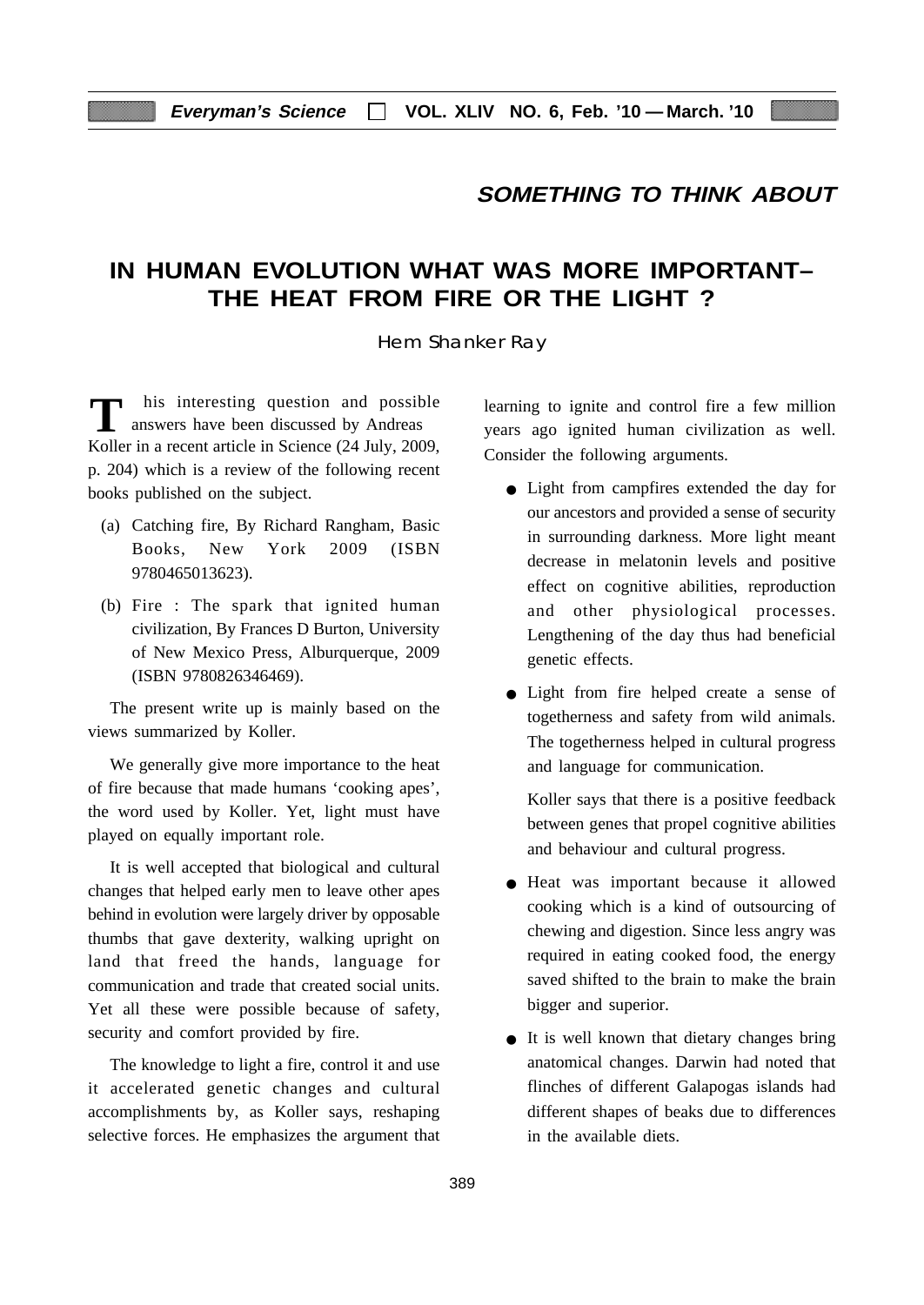Koller says that the celebrated female gorilla named Koko, who has learned some 300 English words and can write a poem or two, likes her vegetables cooked. Even cows are said to produce more milk when given cooked food to eat.

No doubt cooking destroys vitamins and some other food values but on the whole cooked food provides more energy. One would certainly lose weight if one ate only fruits, nuts, milk and raw vegetables. With loss of carries eating raw flesh was no longer a better option.

- The heat of fire provided additional protection from predators. Sleeping on ground around campfire facilitated anatomical changes.
- If men and women ate cooked food gathering around a campfire talking, singing and dancing then evolutionary progress was bound to come. And then with light and warmth in the cave dwellings some went for artistic pursuits by painting the cave walls, fashioning tools, artifacts and clothing. Settlements allowed domistication of animals and agriculture too.

We need not chose between light of fire and the heat because they come together anyway.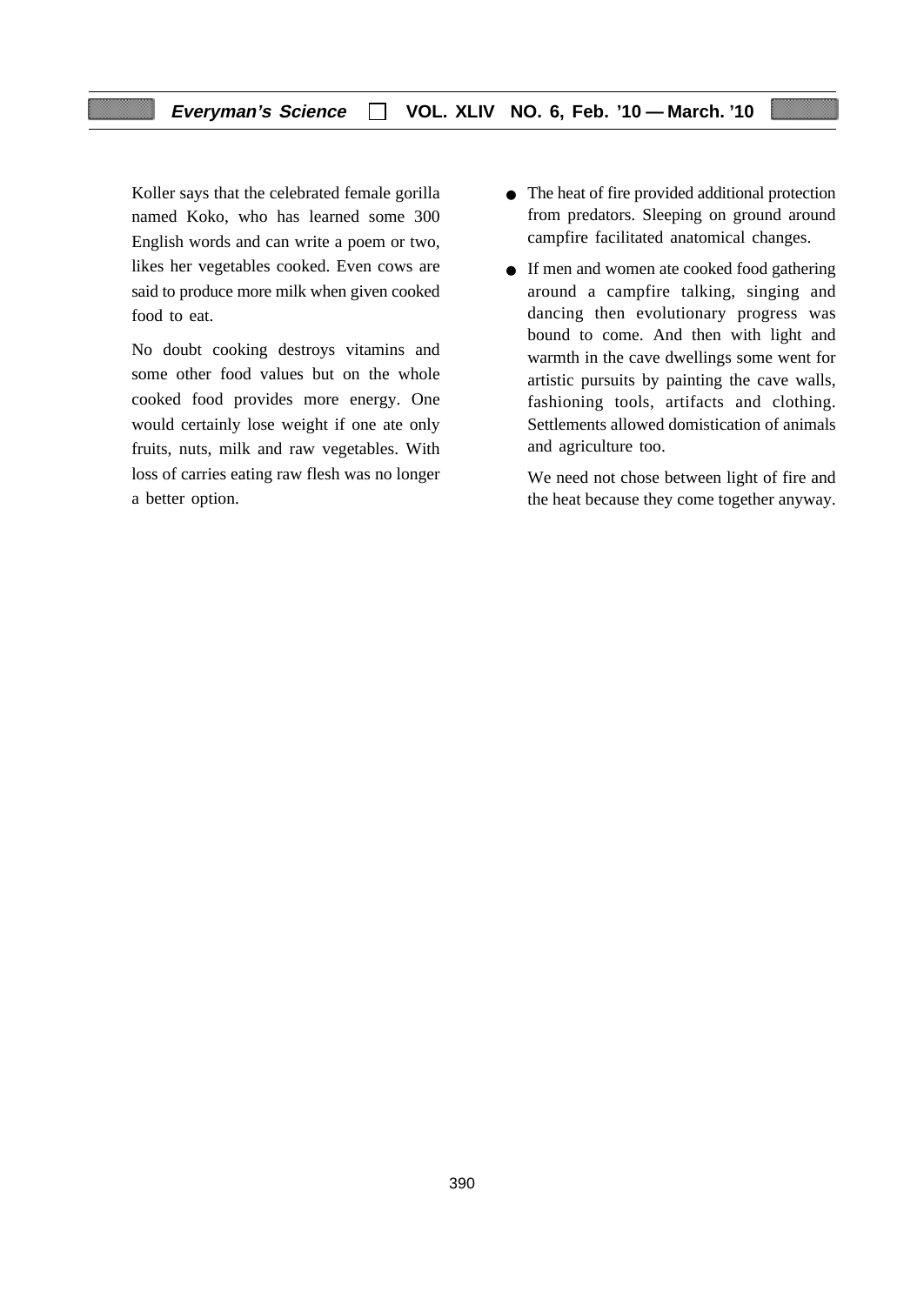| Everyman's Science |  |  | VOL. XLIV NO. 6, Feb. '10 - March. '10 |
|--------------------|--|--|----------------------------------------|
|--------------------|--|--|----------------------------------------|

# KNOW THY INSTITUTIONS



# **INTERNATIONAL ADVANCED RESEARCH CENTRE FOR POWDER METALLURGY AND NEW MATERIALS, HYDERABAD**

International Advanced Research Centre for Powder Metallurgy and New Materials (ARCI <http://www.arci.res.in/>) is a state-of-the-art facility for research & development in advanced materials and associated processing technologies. Having its origin in the Integrated Long Term Programme on Cooperation in Science & Technology (ILTP) signed by the erstwhile USSR and India in the late 1980s, ARCI became operational in April 1995. Today, ARCI functions as a grants-in-aid institution of the Government of India's Department of Science & Technology.

Translating Research to Technology has been ARCI's motto and the Centre has set for itself the task of striving to bridge the gap between conventional research institutes & laboratories and the high-technology industries. Consistent with this

overall goal, ARCI has dedicated its efforts toward achieving the following objectives:

- Development of high performance materials and processes for niche market.
- Demonstration of technologies at prototype scale.
- Transfer of technologies to the Indian industry.

In order to achieve the above, ARCI has been taking up technologies while they are in their embryonic stages from laboratories/institutions of CIS countries or Indian laboratories, and jointly developing them to the levels of pilot plants/ demonstration centers. The pilot plants/ demonstration centers are then primarily utilized to sensitize the Indian industry to the advantages and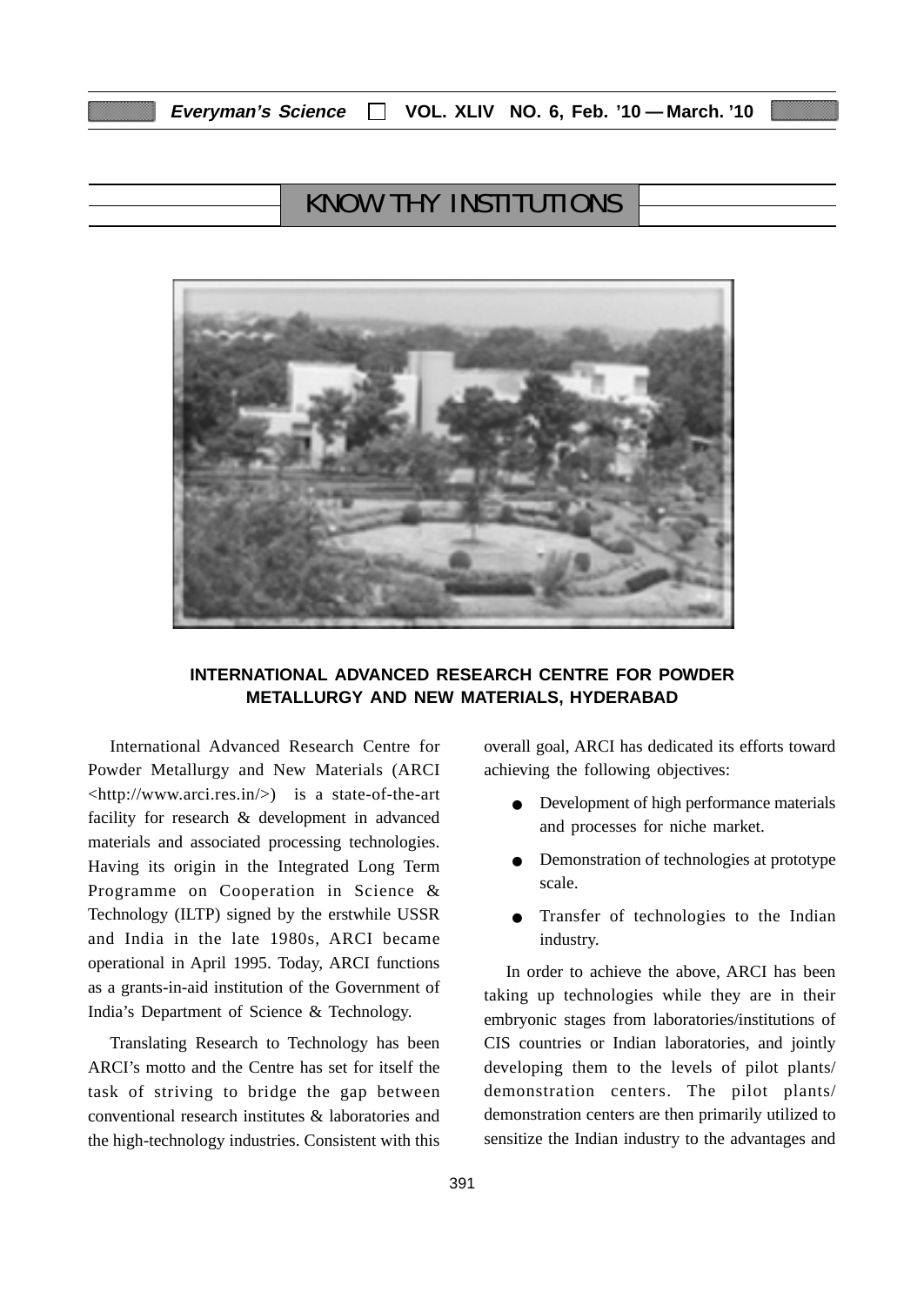cost-effectiveness of the technology under Indian conditions and thereby aid in the smooth transfer of such technologies to the industries. Such conscious efforts to direct research to fuel growth and evolution has resulted in development of technologies, which are ready for adoption by the Indian industries. The Center's efforts to effect technology transfers have been fortified by the attractive schemes set up by the Indian Government under which the Indian industry can obtain very soft loans for implementing technologies developed by the Indian laboratories and R&D institutions. This has enormously increased the 'salability' of technologies developed by institutions like ARCI.

Surface Engineering, Ceramics, Powder Metallurgy and Laser Processing of materials constitute the four major thrust areas at ARCI. The Powder Metallurgy programmes are largely aimed at developing value-added products and exotic materials for the Indian industry. There is also significant focus on transformation of the otherwise mine burden to useful P/M products, energy conservation and development of permeable materials for varied applications. The activities in the field of Ceramics have been initiated to create new and advanced materials for high-tech applications. The programmes are primarily oriented towards developing alternative materials for better performance, substituting the import market for high temperature materials and recycling of scrap to produce engineering ceramic powders. In Surface Engineering, ARCI has been judiciously building up facilities to complement and enhance existing

national capabilities in the field. The Centre has been continuously striving to provide most costeffective solutions to combat surface degradation problems in the industry. This is being achieved through indigenization of coating equipment as well as by offering some of the institute's unique coating facilities for jobbing activities to permit the industry access to technologies not available elsewhere in the country.

ARCI Advanced Technology Incubator (AAMTI) is being established adjacent to ARCI R&D Campus. Three companies , all technology received from ARCI, have already set up their production facilities in the incubator.

Objectives of establishing AAMTI are

- to minimise the risks involved in commercialisation of ARCI technologies.
- to promote and support small scale entrepreneurs in their effort to innovate and commercially exploit ARCI technologies.
- to deliver the benefits of ARCI networking to members.

**Contact :** The Director International Advanced Research Centre for Powder Metallurgy and New Materials

Balapur Po, Hyderabad 500 005, Andhra Pradesh, India Phone: 91-40-24441075/76, 24457104/5/6 Fax: 91-40-24442699/24443168 Email : info@arci.res.in Website : http://www.arci.res.in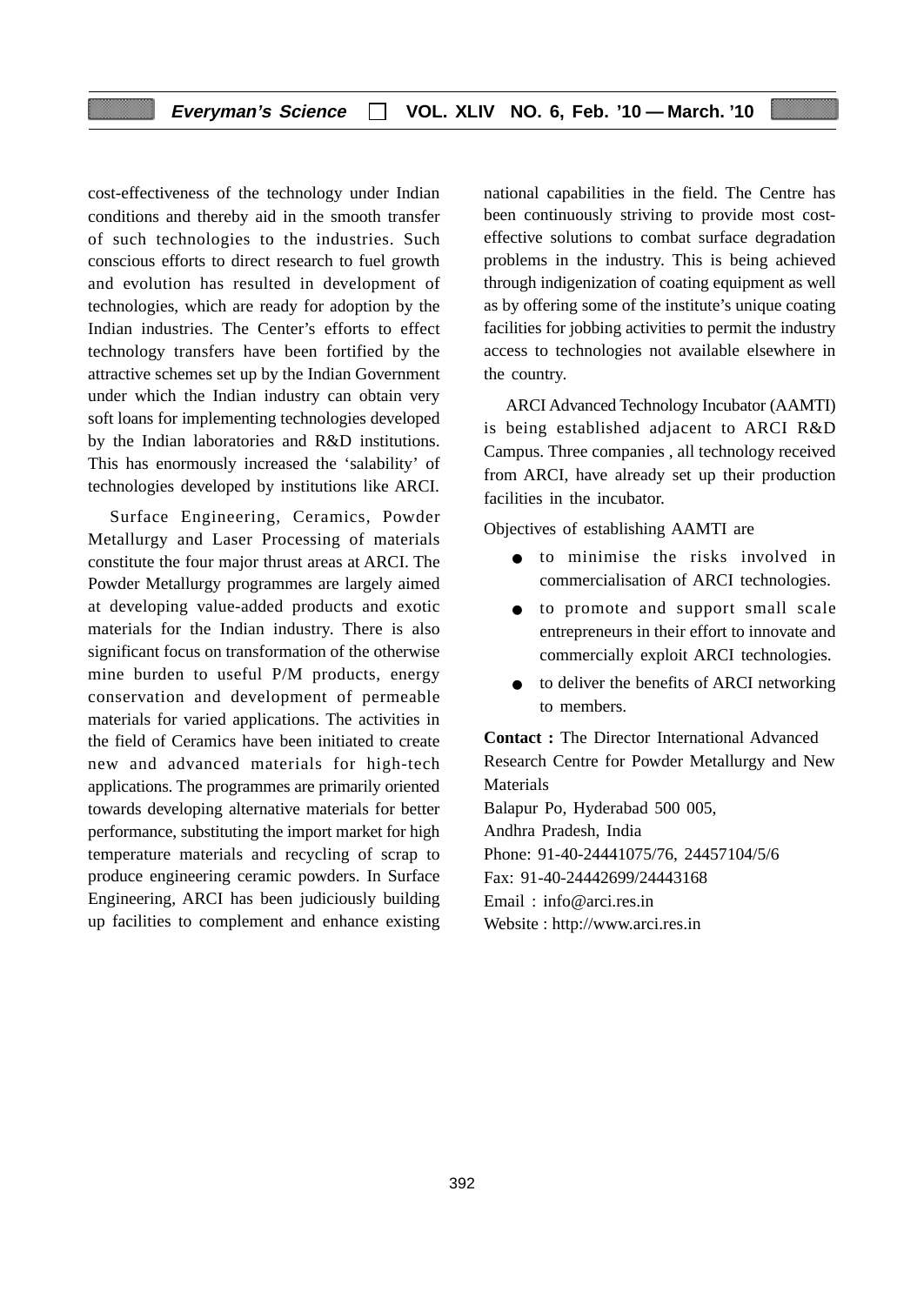# **Conferences / Meetings / Symposia / Seminars**

# **Fourth International Conference on Plants & Environmental Pollution (ICPEP-4), 8-11 December 2010, NBRI, Lucknow, India.**

# **Areas/disciplines of the Conference :**

- 1. Bio-indication & Bioremediation
- 2. Environmental biotechnology
- 3. Environmental education, Mass awareness and Legislation
- 4. Environmental Impact Assessment and Eco-auditing
- 5. Environment and Biodiversity
- 6. Plant Responses to Environmental Pollution
- 7. Climate change
	- Impacts on Forest Health and Ecosystems-in collaboration with International Union of Forest Research Organizations, (IUFRO) Vienna, Austria.
	- Agriculture & Food Production.
	- Aquatic Ecosystems.
	- Human health.
	- Role of botanic gardens in climate change research
- 8. Contemporary environmental issues
	- Palaeo-Environment
	- Environmental impact on cultural heritage
	- Environmental systems and Disaster management
	- Bio-pollutants
	- Indoor pollutants
	- Bio-pollutants
	- Bio-energy
	- Sustainable agriculture
	- Human settlements
	- Alien Plant Invasion
- 9. Biotechnology, GM Food & Environmental Safety (Special Session)

**Last date for submission of abstract is 31st July 2010.**

**Contact : Dr. K.J. Ahmad / Dr. R.D. Tripath,** Organizing Secretaries, ICPEP-4, National Botanical Research Institute, Rana Pratap Marg, Lucknow 226001, India. **Tel :** +91-522-2297821 (Direct) / +91-522- 2205831 to 2205835(PBX) Extn. 821 **Fax :** +91-522-2205836/2205839, **E-mail :** isebnbrilko@sify.com/ isebmail@gmail.com **Website :** http://isebindia.com.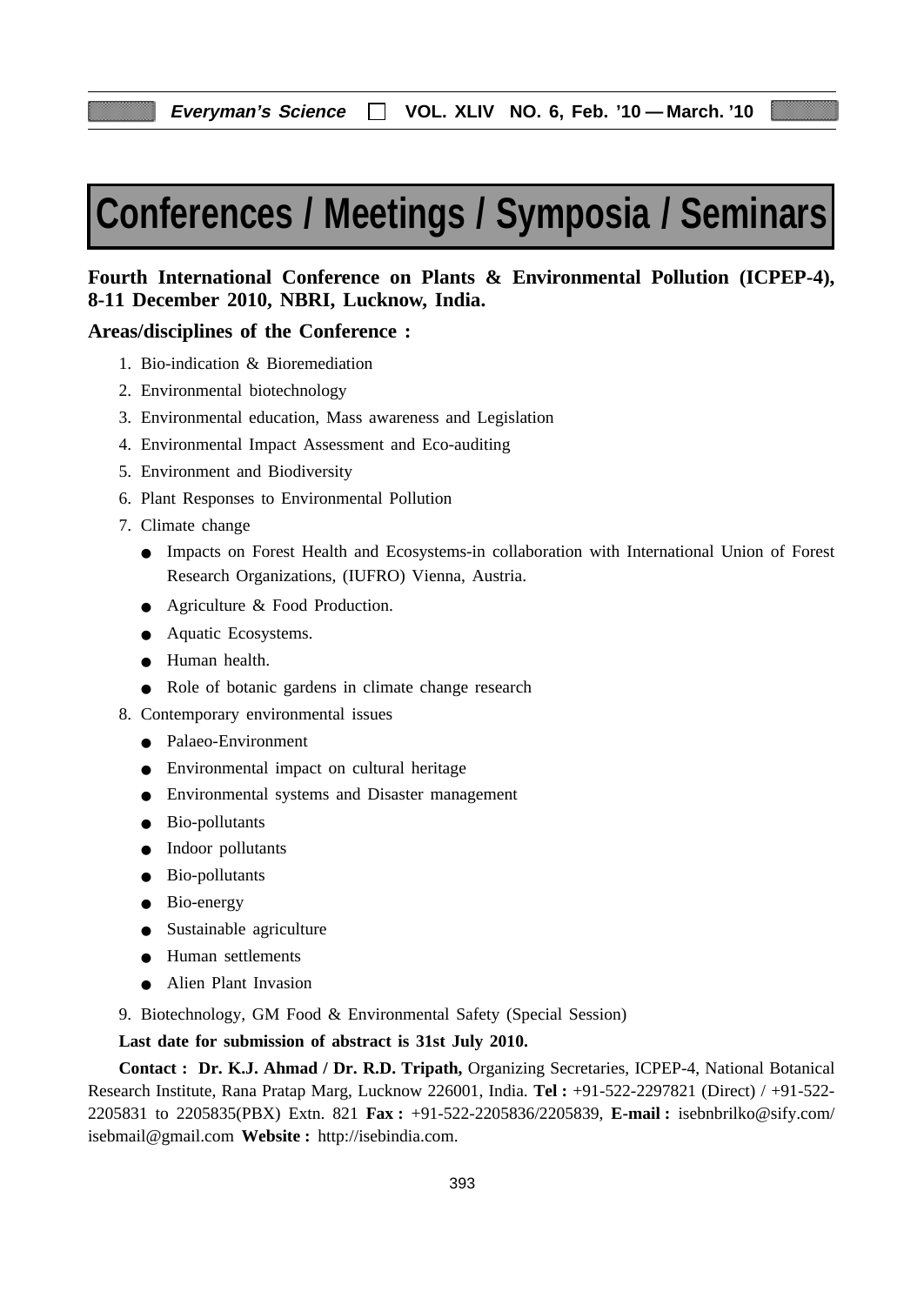# **1st National Conference on Animal, Microbial, Plant Toxins & Snakebite Management, December 11-12, Kolkata, West Bengal.**

This conference aims to provide a common platform for all researchers (clinicians and non clinicians) working on different aspects of natural toxins from animal, microbial and plant, snakebite management and environmental issues related to natural toxins, to discuss their research findings. The conference will consist of plenary sessions, orations, invited lectures, oral and poster presentations.

**OBJECTIVES** : To create awarness and understanding of issues related to natural toxins (animal, microbial, plant) and snakebite management.

- To identify scientists working on natural toxins
- To establish state-of-the-art research on natural toxins
- Snakebite management current status, problems and future
- Application of toxins in medicine and biotechnology
- Environmental issues related to natural toxins

## **SCIENTIFIC AREAS TO BE COVERED**

- Animal Toxins
- Microbial Toxins
- Plant Toxins
- Toxin Miscellaneous
- Snakebite Management
- Antivenom/Antidotes
- Environmental Issues & Natural Toxins

**Contact :** Dr. Aparna Gomes, Organising Secretary AMPTOX2010, Drug Development Diagnostics and Biotechnology Division, Indian Institute of Chemical Biology 4, Raja S.C.Mullick Road, Kolkata-700032, India. Contact e-mail : amptox2010@gmail.com, Phone : +91-98311 85589 & +91-94331 39031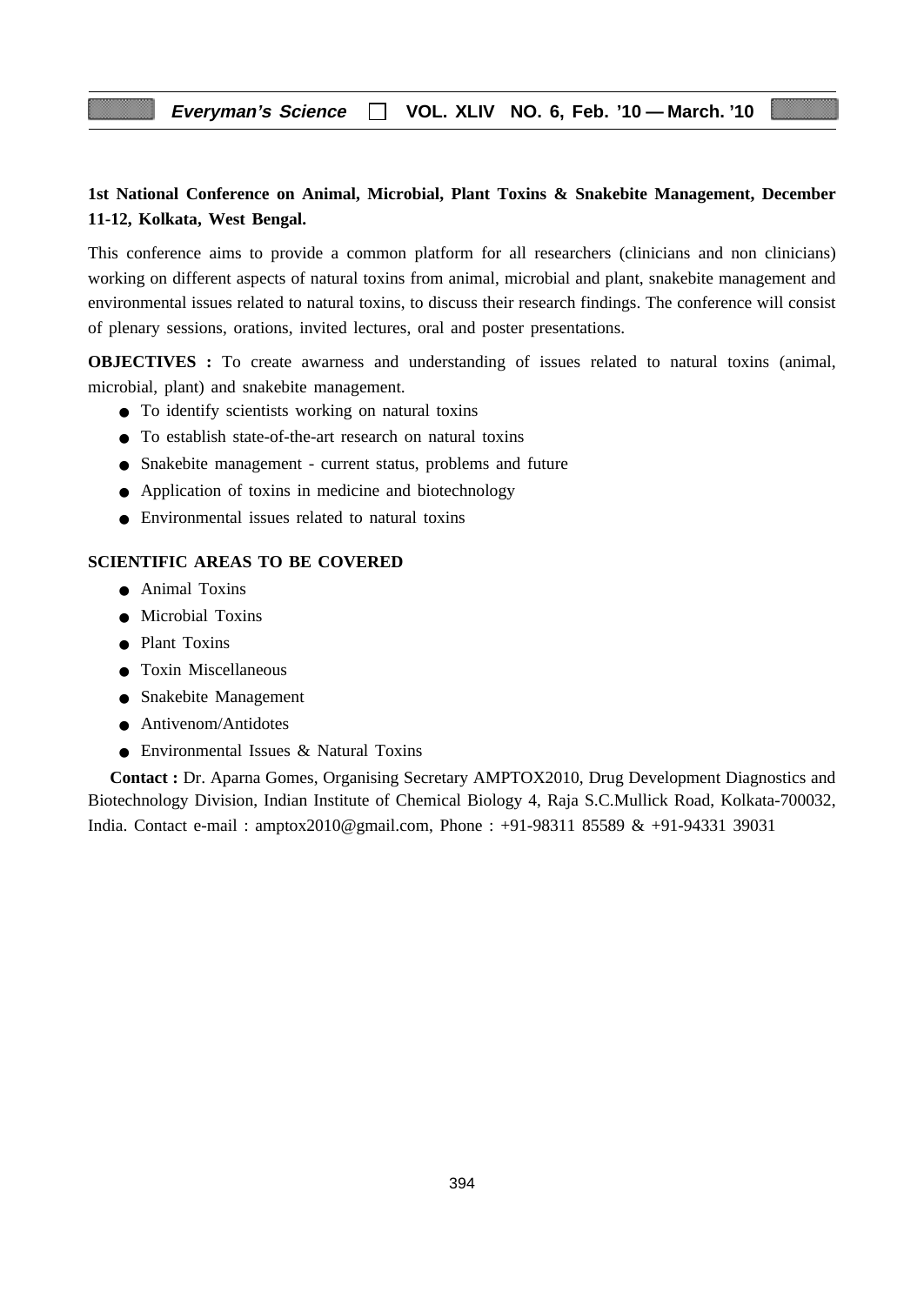# **S & T ACROSS THE WORLD**

#### **FORMULATING TECHNOLOGY ROADMAP**

The Technology Information Forecasting and Assessment Council (TIFAC), along with the Indian Chemical Council (ICC), are planning to commission a study for formulating a technology roadmap for the invited proposals from competent consultancies for undertaking the study, titled "Indian chemical industry : Technology imperatives and business opportunities." Based on the findings of the study, TIFAC will prepare a report. The objectives of the study include :

(i) Identification of technology gaps and recommendation of methodologies for catching up with global benchmarks.

(ii) Determination of roles of the national laboratories, along with academia, towards strengthening of the Indian chemical industry.

(iii) Identification of the opportunities for making India a global chemical hub.

(iv) Recommendation of ways to promote India as a global research and development destination.

(v) Identification of the obsolete environmentally polluting technologies in the country vis-a`-vis the prevailing global environmentally friendly technologies.

(vi) Fostering new entrepreneurs to undertake new start-up ventures.

(vii) Formulation of a technology roadmap for the country with short as well as along-term perspectives.

# *(TIFAC, Sep 2009)*

# **PREVENTING OF BLOOD CLOTH**

Scientists at the Banaras Hindu University (BHU) claim to have discovered a new potential alternative to aspirin and other anti-platelet agents used widely to prevent blood clots in coronary artery disease and stroke. The scientists said that the lab testing of silver noanoparticles seemed to keep platelets in an inactive state. Nanosilver is already know to have antibacterial property. Research showed that noanoparticles of silver strongly inhibit formation of platelet aggregates and keep the silver noanoparticles in an inactive state.

The scientists through their research have also highlighated that the silver nanoparticles are more effective than traditional ways to treat clot. Traditional drugs used to prevent platelet aggregate formation in case of stroke and heart attack individually block the specific pathways of platelet aggregation. None of these drugs completely prevent platelet activation, as an element of redundancy in their functions always remains. In contrast, nanosilver prevents platelet aggregate formation at the final common point. Thus nanosilver, it is believed, is more effective technically than any of these drugs in preventing platelet aggregation. The researchers further point out that nanoparticles also hold immense potential in managing heart disease.

#### *(BHU, Jul 2009)*

#### **UNMANNED SURVEILLANCE PLANE**

US company Aurora Flight Sciences have developed the unmanned aircraft under a programme called 'Vulture' with the support of BAE Systems, CS Draper Laboratory, and the Sierra Nevada Corporation. It has a Z-wing configuration that spans almost 500 ft (150 metres) so that the aircraft's shape can be adjusted when in sunlight to absorb as much solar power as possible. When it is in darkness, it flies flat in a straight line for aerodynamic efficiency with the energy collected stored in onboard batteries used to drive the aircraft's electric motors.

The aircraft is designed to fly at altitudes of 60,000-90,000ft so that it could be used for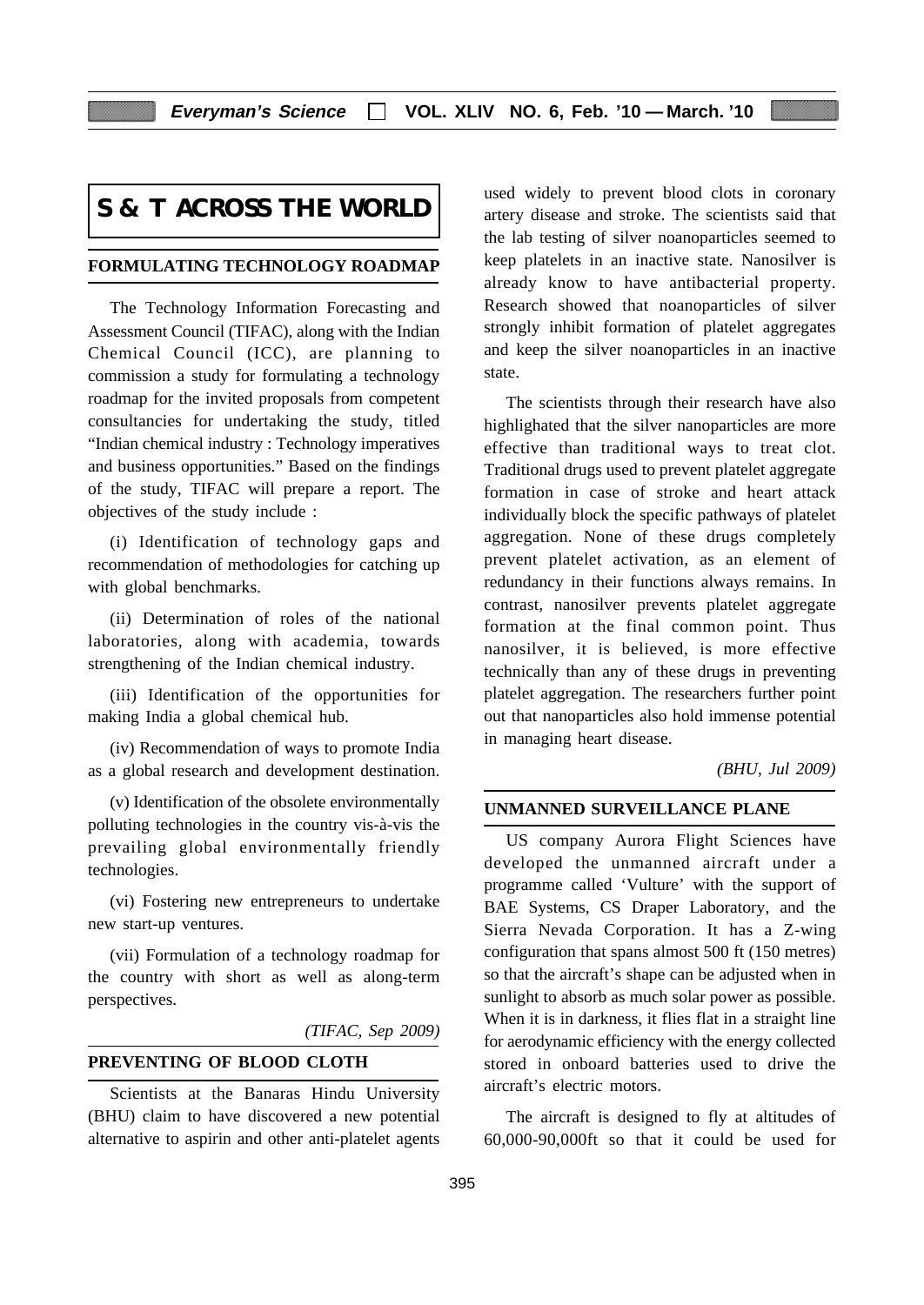surveillance, communications and environmental monitoring such as climate change research.

It is a solar-powered aircraft that aims to be able to stay in the air for over five years continuously. Design of the aircraft has now been revealed. Full-scale prototype is expected to be ready within the next five years.

*(Mail Online, Aug 2009)*

# **MICROORGANISMS REVOLUTIONISE PRODUCTION**

In many industrial sectors, biotechnological processes have become an inherent part in the repertoire of production processes. Biotechnological processes can keep up with "conventional" processes in many cases : in pharmaceutical production, food manufacturing, in the chemical industry or in the production of energy sources. Besides the classical fields of application like specialty and fine chemicals, new application, e.g. in the use of renewable resources, are emerging. Worldwide production volumes of biomaterials and bioenergy are expected to be in the range of Euro 300 bn by 2030, accounting for around a third of total industrial production.

Examples of biotech products include ethanol, organic acids, amino acids, biopolymers, specialty and fine chemicals and enzymes which play a major role in biocatalyst synthesis. Intensive development work continues on other industrial biotechnology products which can be used as catalysts, process materials and additives in a number of different industries.

*(Chemical Weekly, Jun 9, 2009)*

## **E-WASTE MEDICINE**

University of York's Green Chemistry of Excellence has found highly innovative potential use for e-waste. They have found a way to recover a chemical that is widely used in LCD displays and put it to use in medicine. Polyvinyl alcohol (PVA), when recovered from displays that would otherwise

be landfilled or incinerated, can be transformed into a substance that doctors use to make "tissue scaffolds" that help parts of the body regenerate. Researchers also say the chemical could be used in pills and dressings to deliver drugs to specific parts of the body.

Because PVA does not provoke a response from the human immune system, it is a suitable chemical for these types of internal medicine uses. And with untold millions of tons of electronic waste disposed of very year, there is no shortage of supply of the chemical.

*(Greener Computing, Jul 14, 2009)*

#### **OPTICAL TRANSISTOR**

ETH Zurich researchers have successfully created an optical transistor from a single molecule. This has brought them one step closer to an optical computer. Scientists have been trying for some time to fine ways to produce integrated circuits that operate on the basis of photons instead of electrons. The reason is that photons do not only generate much less heat than electrons, but they also enable considerably higher data transfer rates. They have now achieved a decisive breakthrough by successfully creating an optical transistor with a single molecule. For this, they have made use of the fact that a molecule's energy is quantized : when laser light strikes a molecule, that is in its ground state, the light is absorbed. As a result, the laser beam is quenched. Conversely, it is possible to release the absorbed energy again in a targeted way with a second light beam. This occurs because the beam changes the molecule's quantum state, with the result that the light beam is amplified. New single molecule transistor may ultimately pave the way for a quantum computer.

*(Science Daily, Jul 3, 2009)*

#### **WIRELESS POWER SYSTEM**

A system based on the work by physicist Marin Soljacic the Massachusetts Institute of Technology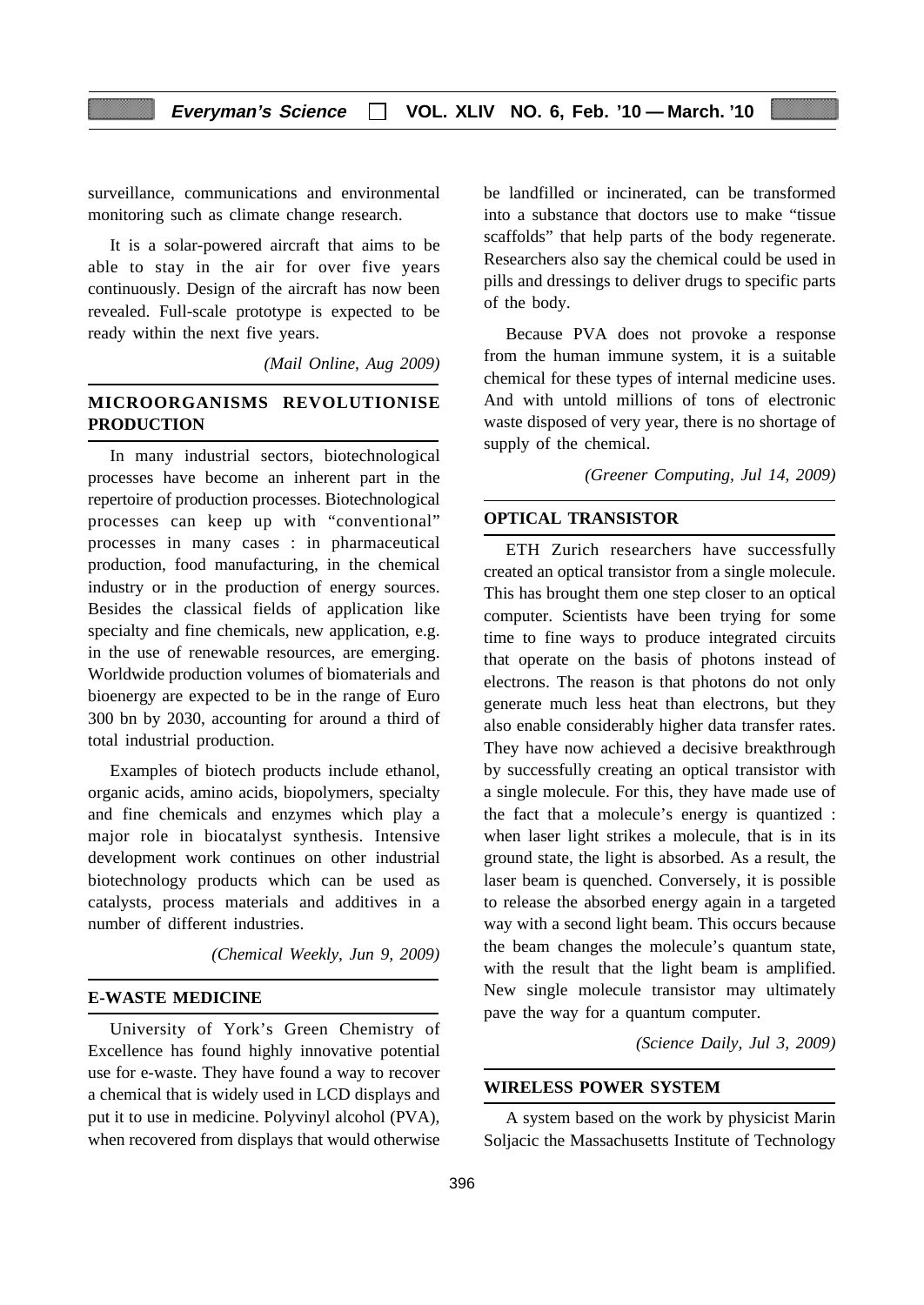(MIT), can deliver power to devices without the need for wires. The technique exploits simple physics and can be used to charge a range of electronic devices over many metres. It could thus replace the miles of expensive power cables and billions of disposable batteries. It exploits 'resonance' whereby energy transfer is markedly more efficient when a certain frequency is applied. When two objects have the same resonant frequency, they exchange energy strongly without having an effect on other surrounding objects. The system uses two coils, one plugged into the mains and the other bedded or attached to the gadget. Devices using the system would automatically begin to charge as soon as they are within the range.

*(BBC News, Jul 23, 2009)*

# **REDUCING CO<sub>2</sub> EMISSIONS**

Security of supply and climate change are high on the global energy agenda, and the transport sector is no exception as virtually every means of transport by land, air and sea uses fossil fuels and

thus emits  $CO<sub>2</sub>$ . Energy consumption for transport purposes represents 20% of the world's total energy consumption. The most important thing is to introduce renewable energy in the transport sector and have the sector integrate in the energy system. By land, air and sea there are plenty of opportunities to reduce CO<sub>2</sub> emissions.

In short term it is possible to make the cars far more fuel efficient. In the longer term electric cars charged by wind turbines seem to be a fine solution for the global energy system. A good alternative for vans and trucks could be gas instead of diesel. To reduce  $CO<sub>2</sub>$  emissions in international shipping, ships can be constructed with better propellers and hulls with less water resistance. Wind and solar power can also be used together with better engine technology. Passenger air transport could also become much more fuel efficient by using lighter construction materials, reduction of air drag from planes, replacing hydraulics with electric engines and also by using solar energy.

*(Chemical Weekly, Aug 18, 2009)*

Π



- A1. The colour of the skin depends on availability of ultra violet ray. The western people are exposed to less UV ray which results in white skin. Near the equator and in the south, people are darker because of more melanin present to block UV rays. UV B rays produce vitamin D in the skin and this helps to fight many diseases if not present in excessive amounts.
- A2. Ante Meridien.
- A3. The level from one edge to the alter has only a difference of  $1/2$ ".
- A4. Hallux Big toe in the hind foot of vertebrates.
- A5. This gorilla female has command over 2000 words in English. When she had a toothache. She simple asked for a dentist and indicated the level of pain by pointing to 9 in the pain chart with maximum 10.12 Specialists rushed to her enclosure and extracted a tooth after a check up ; koko sat through everything patienly.
- A6. A variety of swift has been known to go upto 3 years in sky.
- A7. Digboi, Assam.
- A8. A Rosary.
- A9. Bull Fighting.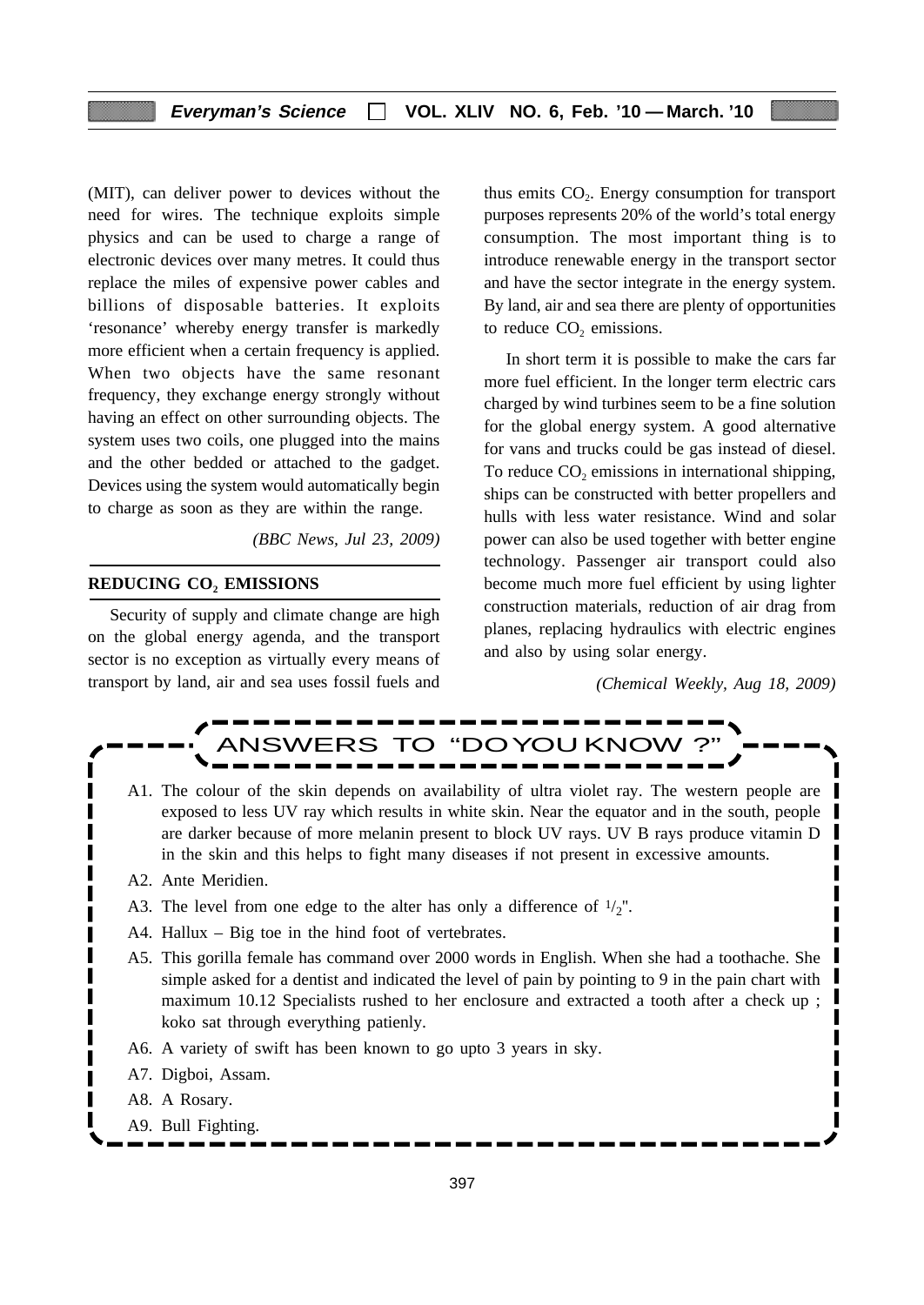

# Cth;eg **AJOttl futkl**{m mk}: t  $14$ , ztp  $\lambda$  chink dumt ôx[ex, ftluj ftl; t - 700 017, Cth;

**THE INDIAN SCIENCE CONGRESS ASSOCIATION**

14, Dr. Biresh Guha Street, Kolkata-700 017, INDIA

|  | $\therefore$ th/Telegram $\therefore$ SCICONG $\therefore$ CALCUTTA |  | $VU/m/Fax$ : 91-33-2287-2551            |
|--|---------------------------------------------------------------------|--|-----------------------------------------|
|  | $=\n\frac{1}{2}$ CtM/Telephone : (033) 2287-4530, 2281-5323         |  | $R\theta$ bij /E-mail: iscacal@vsnl.net |
|  | $JcmłRx/Website$ : http://sciencecongress.nic.in                    |  | iscacal_2004@yahoo.com                  |

# **m=ôg;t fUe N;uø ytih m=ôgtü fUe ÂJNuMtÂ"fUth/Terms of Membership and Privileges of Members :**

 $m$ b:t fue m=ôg;t WI mCe jtudtü fu Âj Y Fuju nî stu ôlt;fu gt Wmfu mbtl ô;h vh NiGÂKfu gtueg;t ysd fih arfli nî yth Âsànü Cth; Âfli ÂJùttl fii ; h¢fli bü ÁÂa nî>

Membership of the Association is open to person with *Graduate or equivalent academic qualification* and interested in the advancement of science in India.

1. **JtÂMøfU m=ôg &** stu ÔgÂÿU lgu Áv mu JtÂMøfU m=ôg;t d{nK fUhlt atn;t ni Wmu JtÂMøfU m=ôg;t NwÖf Á 200/- fümt: C;eo Nöf Á 50/-\* (ÂJ=åNgtü fü Âj Y\*\*  $U.S.S.$  70) bt<sup>o</sup>t =ulu v $\nabla$ udu+ JtÂMofu m=ôg;t Nif ŒAgifU JMo fiJ 01 yŒij fUtu=¤ ntu stYdt> stu Ce 15 swjtRo fiJ Ce;h yvle m=ôg;t Nif I nek y=t füh vtYdt Jn Wm mtj fü $\hat{A}$ jY yvle Jtux =ulu fül Gb;t mu J $\hat{A}a$ ; ntu stYdt yth/gt Jn Wm JMo fü Âj Y mbi:t fü füqtojq füu Ce ÂlgktK I né füh vtYdt> Yfü m=ôg stu JtÂMofü m=ôg Nöf ydju mtj fülbta $\delta$  fülyk; ; fülné =u vtYdt WmfWe m=ôg;t mbtË; ntu stYde>

m=ôgdK yvlt vwh füldin m°t fülmbg vin füh mfü;unî> Wànü JtÂMofü ÂJÒttl füldin m°t füe fügiÅJhK ful Yfu Ch; Acltbig bü Cti; ntu mfl; e ni> Rmfu mt: Ju mb:t fu htusltbat IIYJhebilm mtRkmOO Ce  $\hat{A}$ cltb $\hat{q}$ g Wvj $\hat{c}$ " f $\hat{b}$ h mf $\hat{b}$ u nî >

1. **Annual Member :** A person willing to be enrolled as new Annual Member has to pay an annual subscription of Rs. 200/- along with an admission fee of Rs. 50/-\* (for foreign\*\* U.S.\$ 70) only. The annual subscription of a Member shall become due on the 1st April of each year. Anyone who fails to pay the subcription on or before the *15th July* in any year shall lose the right of voting and/ or holding any office of the Association for that year. A member failing to pay the annual subscription by the end of March of the following year shall cease to be a Member.

Members may contribute papers for presentation at the Science Congress. They will receive, free of cost, reprints of the Proceedings of the Session of any one section of their interest and also the bi-monthly journal of the Association "Everyman's Science".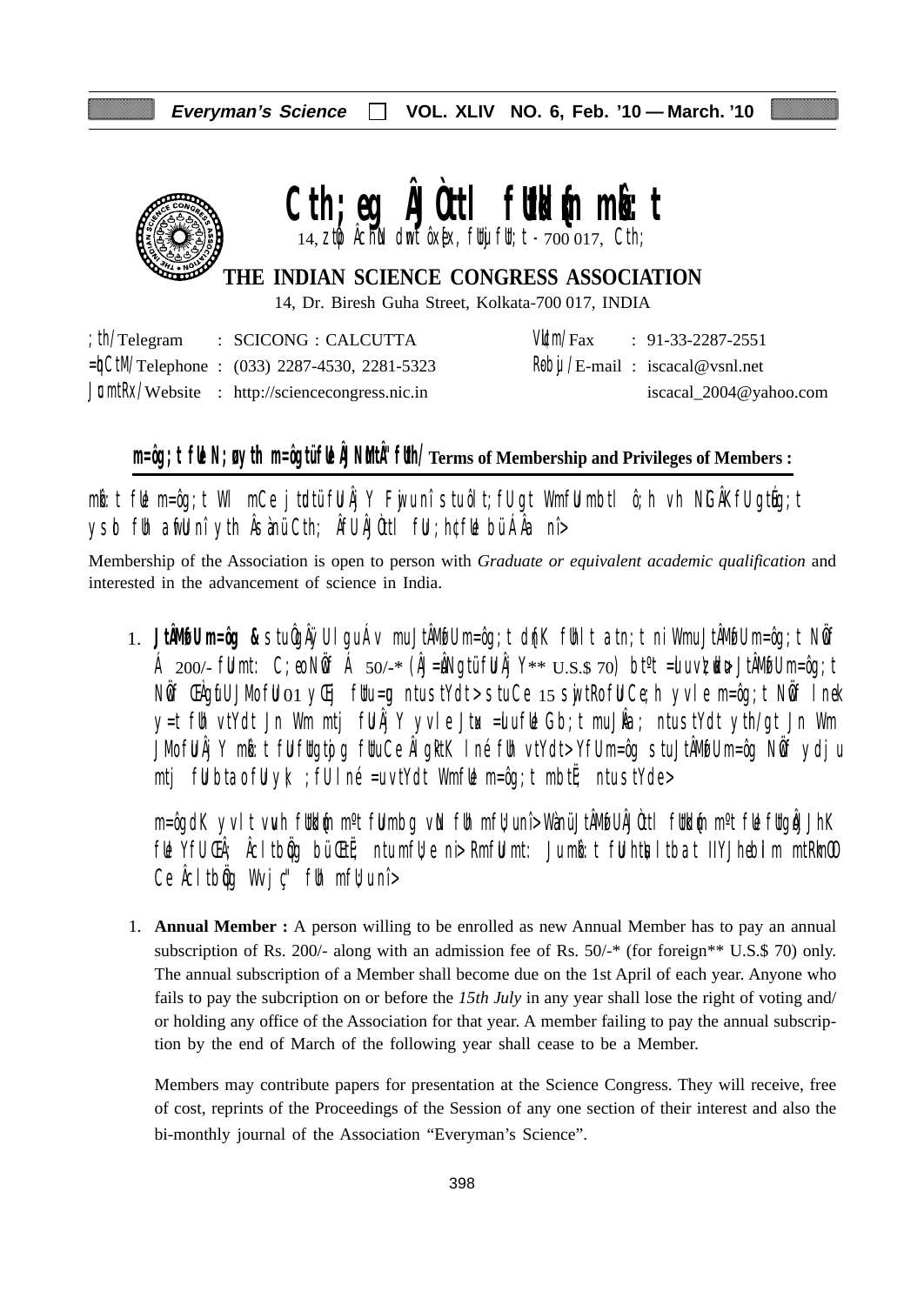- 2. **m<sup>o</sup>t m=ôg &** gÅ= fWA fUthKtümu JtÅMwfU m=ôg yvle m=ôg;t Wm JMo fU 15 swjtRo fU yk=h =tunhtlt Cg stYâ;tu WlfUe m=ôg;t m<sup>o</sup>t m=ôg;t fU Áv buk Âclt Jtux ztjlu fUe Gb;t bü meÂb; fUn Â=gt stYdt>JtÂM@Um=ôg yvle m=ôg;t =tœtht ydjumtj Åclt C;eo NÖf Å=Y yvle m=ôg;t NÖf fUu XefU mbg vh =  $\mathbf{f}$ U vwl &  $\mathbf{E}$ t $\ddot{\mathbf{f}}$ ; fUh mfU; t ni
- 2. **Sessional Member :** If for some reasons, Annual Members fail to renew their Membership by remitting subscription prior to 15th July each year, their Membership for the year would be restricted to Sessional Membership without voting right. Annual members can renew their Membership without paying the admission fee in the next year by remitting subscriptions in time.
- 3. **Atºt m=ôg &** stu ÔgÂÿU ôlt;fU ô;h fuU leau v\ZtRo fUh hnt ni Jn JtÂMøfU m=ôg;t NwÖf Á 100/- btºt  $=$ uvzül $\triangleright$  yvlt ltb At<sup>o</sup>t m=ôg fü Áv bü Âj FJt mfU;t ni cN;u Wmfü ytJ $\pm$ l v<sup>o</sup>t vh Wmfü Ctatgø ÂJCtdtÆgG/mkô:tl fuU Œ"tl fuU nô;tGh ntü> YfU Atºt m=ôg fUtu gn yÂ"fUth Â=gt stYdt ÂfU Jn yvlt vwh futkum m<sup>o</sup>t fulmbg vin fuh mfut cN;u Jn vwh Jn Âfume JtÂMofu m=ôg gt mbit ful futro yJi;ÂlfU m=ôg fümt: vin fühü> Wmu Jtux fühlu füt gt fütgtojg fütu ÂlgktK fühlu füt yÂ"füth ŒtË;  $\ln$ é ntudt > At<sup>o</sup>t m=ôg futu $\hat{A}$ JCtdtü fu $\hat{Q}$ Jmtg c $X$ futü yth mt"thK c $X$ futü bü Ctd julu fue gtúg;t Œtë; lné ni>
- 3. **Student Member :** A person studying at the under-graduate level may be enrolled as a Student Member by paying an annual subscription of Rs. 100/- only provided his/her application duly certified by the Principal/Head of the Institution/Department. A student member shall have the right to submit papers for presentation at the Session of the Congress of which he/she is a member, provided such papers be communicated through a Member, or an Honorary Member of the Association. He/she shall not have the right to vote or to hold any office. A student member shall not be eligible to participate in the Business meetings of the Sections and the General Body.
- 4. **ytseJl m=ôg &** YfU m=ôg yvlu CÂJíg fUe mthe ctÂMøfU m=ôg;t NwÖf YfU cth bü Áv 2000/- (ÂJ=uÂNgtü  $f \llbracket \mathbf{U} \rrbracket$   $\llbracket \mathbf{Y} \rrbracket$   $\cup$   $\llbracket \mathbf{S} \rrbracket$   $\llbracket \mathbf{S} \rrbracket$  bt<sup>o</sup>t  $\lor$   $\llbracket \mathbf{U} \rrbracket$   $\llbracket \mathbf{U} \rrbracket$   $\llbracket \mathbf{U} \rrbracket$   $\llbracket \mathbf{U} \rrbracket$   $\llbracket \mathbf{U} \rrbracket$   $\llbracket \mathbf{U} \rrbracket$   $\llbracket \mathbf{U} \rrbracket$   $\llbracket \mathbf{U} \rrbracket$ Áv mu m=ôg;t ŒtË; fUh aqfut ni, Wmu WmfLe mkgnivU m=ôg;t NÖff fU W $\vee$ h ŒÂ;JMo Á 50/- fLe Aqx =e stYde, cN;  $\mathfrak a$  ÂfU WmfUe mku vull N $\mathfrak b$ f Á 1,200/- mu leau l ntü (ÂJ=ÂNgtü fU Âj Y  $\mathop{\rm U.S.}\nolimits$  12.50 yth  $U.S.S.$  300 f $|bN\&>$  YfU ytseJI m=ôg fUtu WmfU vhu seJI fUtj bü m=ôg;t fUe mthe ÅJNMtÅ''fUth ŒtË; ntüdu>
- 4. **Life Member :** A Member may compound all future annual subscriptions by paying a single sum of Rs. 2000/- (for foreign\*\* U.S.\$ 500) only. Any person who has been continuously a member for 10 years or more, shall be allowed a reduction in the compounding fee of Rs. 50/- for every year of such membership, provided that the compounding fee shall not be less than Rs. 1,200/- (for foreign\*\* U.S.\$ 12.50 and U.S.\$. 300 respectively). A life Member shall have all the privileges of a member during his/her lifetime.

-----------------------------------------------------------------------------------------------------------------------

 $*$  C;eo NÖf Á 50/- ÂmVLO YfU I gu JtÂMufU m=ôg fU Âj Y  $\mathfrak{S}$ Áhe ni > gn m $\mathfrak{m}$  m=ôg/ytseJl m=ôg/  $m\ddot{\bm{\delta}}$ :tl m=ôg/At<sup>o</sup>t m=ôg/=t;t fül Âj Y \sáhe Iné ni>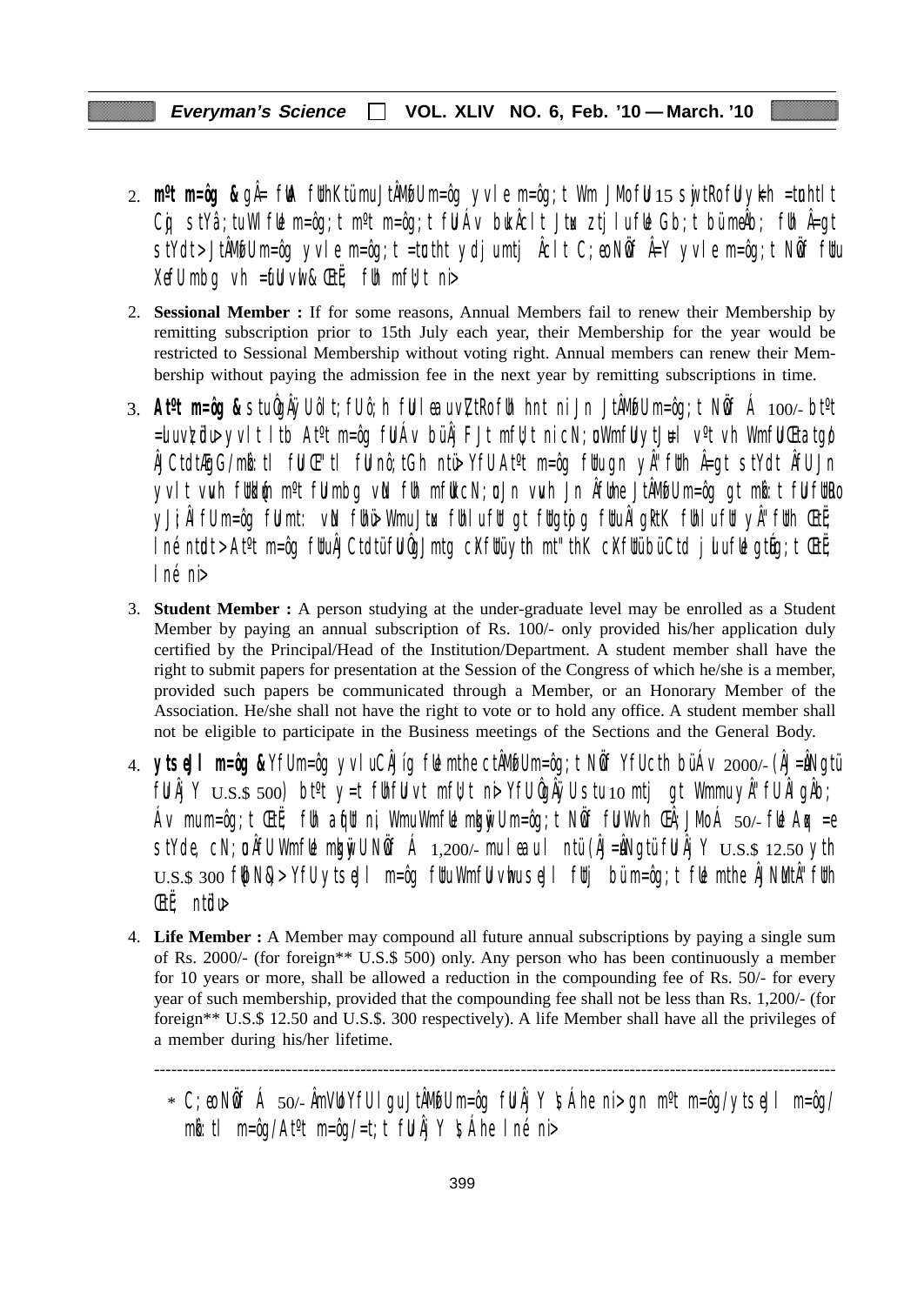- \* Admission fee of Rs. 50/- is needed only for becoming a new Annual Member and not for Sessional Member/Life Member/Institutional Member/Student Member/Donor.
- $**$  (YfU ÅJ=Ne m=ôg fUt y:o ni stu Cth;JMo fU ctnh fUt ItdÄhfU ntu $>$
- \*\* (A Foreign Member means one who is normally resident outside India).
- 5. **mkô:tl m=ôg &** Yf mkô:tl stu Á 5,000/- m=ôg;t NwÖf fuU Áv bü =u Jne mkô:t fuU mkô:tl m=ôg cl  $mf$ u;t ni (ÂJ=ÂNgtü fu Âj Y  $_{\rm U.S.S.}$   $_{\rm 2,500}$ )> Rmbü Jn Âcùttl futkum fu JtÂMofu m°t bü yvlu Yfu ÔgÂÿu fut ltb ltbtkÎfu); fuh mfujt ni stu Wlfut Chi; ÂlÂ'' ntë Yfu mbi:tl m=ôg futu JtÂMøfu ÂJÒttl futklýn m<sup>o</sup>t fl**e** fltgåJJhK fle YfU vKoCh; Åcltbig bü Ctt; ntumfl;e ni> RmfU mt: Jumb:t fU htlsltbat  $I$ IYJhebilm mtRm $\omega$  Ce  $\hat{A}$ cltb $\hat{q}$ q Wvj $\psi$ " fuh mf $\psi$ u nî >
- 5. **Institutional Member :** An Institution paying a subscription of Rs. 5,000/- (for foreign\*\* U.S.\$2,500) only, can become an Institutional Member of the Association. It shall be eligible to nominate one person as its representative to attend Annual Session of the Science Congress. An Institutional Member shall be eligible to receive, free of cost, a copy of the complete set of Proceedings of the Annual Science Congress Session as also a copy each of the Association's journal "Everyman's Science".
- 6.  $=t$ ;**t &** futro Ce ÔgÂÿU stu YfUmt: Á 10,000/- (ÂJ=ÂNgtü fu Âj Y  $U.S.S.5000$ ) bt<sup>o</sup>t =ü Jn mbi: t fu =t;t cl mfU;u nî> YfU ÔgÂÿUd; =t;t fUtu Jn mthe yÂ"fUthü ytih ÂJNuMtÂ"fUth Âbjüdu stu YfU m=ôg  $f$ UuWmfU vKo seJl futj bü $F$ utj; ntu;u nî> YfU mb: tl stu YfUmt: Á 50,000/- (ÂJ=ÂNgtü fU Åj Y  $_{\rm U.S.S.}$  $25,000$ ) bt $\textdegree t$  =ku Jn mbot fulmbot liet;t cl mfl $t$ t ni, Âsmu YfU ÔgÂÿU fltu ltbtkÎfl $t$  flhfu Wmu yvlu mkô:tl fuU ŒÂ;ÂlÂ" fuU Áv bü ÂJÒttl fUtkd{um fuU JtÂMøfU mºt bü Cus mfU;u nî> YfU mkô:tl/ÔgÂÿUd; =t;t JtÂM@U ÂJÒttl füld@n fül füqåJJhK yth mb:t fühtisltbat IIYJhebilm mtRimOO Ce Åcltbög Wvjç'' f $\mathfrak h$  mf $\mathfrak l$  uni $\mathfrak d$
- 6. **Donor :** Any person paying a lump sum of Rs. 10,000/- (for foreign \*\*U.S. \$ 5000) only, can become a Donor of the Association. An *INDIVIDUAL DONOR* shall have all the rights and privileges of a member during his/her lifetime. An Institution paying a lump of Rs. 50,000/- (for foreign U.S. \$ 25,000) only, can become an *INSTITUTIONAL DONOR* of the Association, which shall have the right to nominate one person as its representative to attend Annual Session of the Science Congress. An Institutional/Individual Donor shall be eligible to receive, free of cost, a copy of the complete set of Proceedings of the Annual Science Congress Session as also the Association's journal "Everyman's Science".
	- (y) **vuvh vuN fUhlt &** YfU vqKo vuvh fUe ŒÂ; WmfuU mt: ;el mthtkN fUe ŒÂ; stu 100 Nç=tü mu ßgt=t l ntü yth Âsmbü fut the gt Vubojt l ntü Jn Chgufu JMo 15 Âm; öch ful ykh bntmÂa J  $(b$ wigtig) ; fU vnm $a$  stlt at  $AnY >$
	- (A) **Presentation of Papers :** A copy of complete paper accompanied by an abstract in triplicate not exceeding one hundred words and not containing any diagram or formula, must reach the General Secretary (Hqrs) latest by September 15, each year.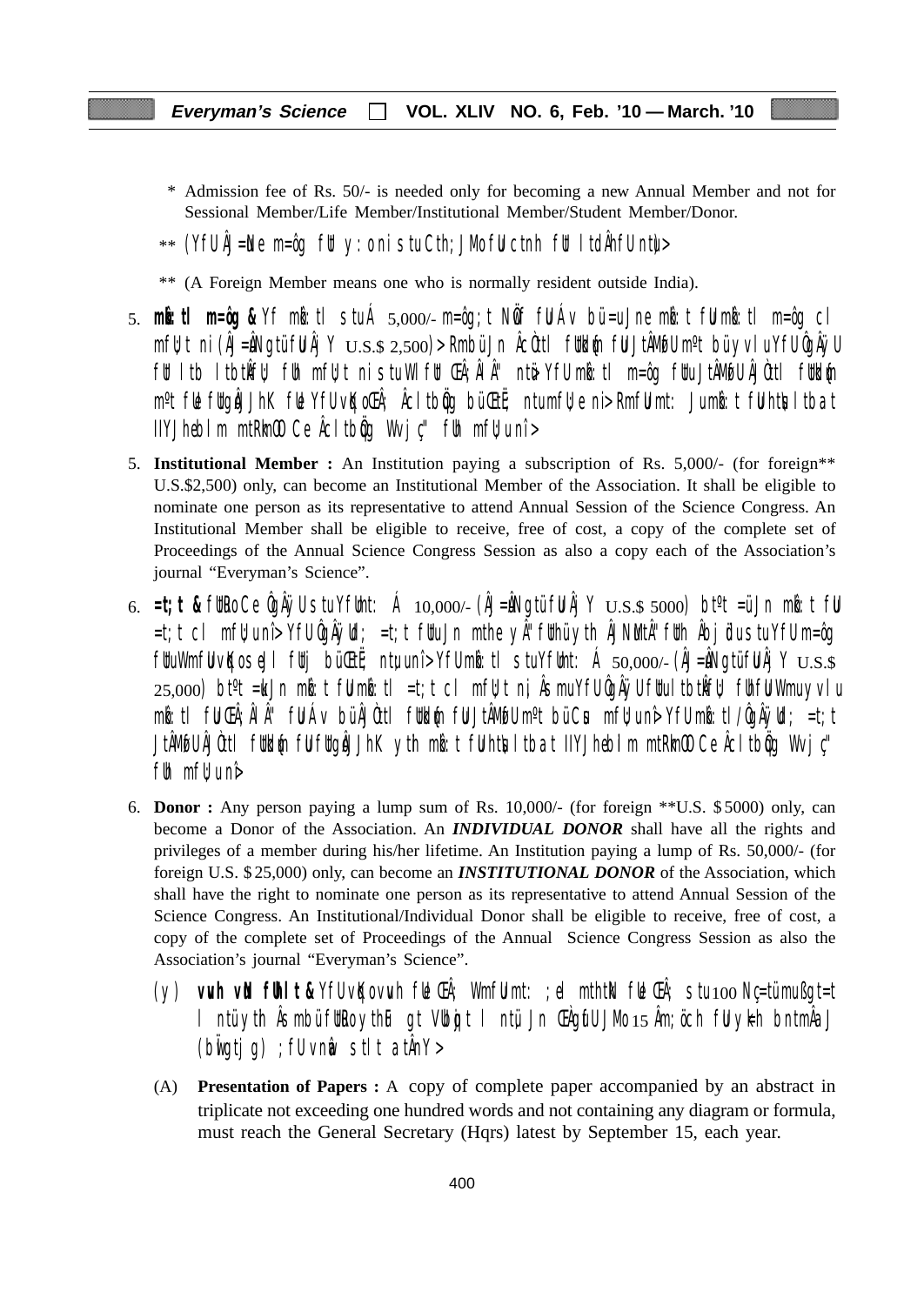- (c) mCe Jdtufuu m=ôg stu ÂJÒttl futkum m<sup>o</sup>t bü Ctd julu fuu vëat; jtix;u mbg fu Âxfuk bü Âhgty; **EtË**; fuh mfU; t ni cN; un AfU WI ful gt<sup>o</sup>tt ful Fao ful : tuzt Ce Ctd mhfuth (fu $\check{E}$ eg gt htßg), fütro fülde mútt gt fütro ÁJëJÄJ'tjg gt fütro ldhvtÅjfül l WXtYå
- (B) Members of all categories are entitled to railway Concession of return ticket by the same route with such conditions as may be laid down by the Railway Board for travel to attend the Science Congress Session provided that their travelling expenses are not borne, even partly, by the Government (Central or State), Statutory Authority or an University or a City Corporation.
- (m) mb: t fu vue; futjg bü mCe Jdtu fu m=ôg fuu v $Z$ lu fue můJ"t mucn  $10,00$  csu mu Ntb fuu  $5.30$  $\overline{c}$ su ; fU mCe futb fu Â=ltü bü (NÂI Jth yth hÂJJth) fuu Atu $\overline{c}$ fuh ŒtË; ntude>
- (C) Members of all categories are entitled to reading facilities between 10.00 a.m. to 5.30 p.m. on all weekdays (except Saturdays & Sundays) in the library of the Association.
- (z) mbg mbg vh m $\mathfrak{b}:$ t Atht ;g f $\mathfrak{b}$  dRo b $\mathfrak{g}$ g vh ÅJ¶tbd $\mathfrak{h}$ , mCtdth ytÅ= m $\mathfrak{h}$ J"tytü f $\mathfrak{b}$  ŒtÃE; Ce mCe Jdtu ful m=ôg vt mfl $\nu$ u nî >
- (D) Members of all categories may use Guest House facilities, Lecture Hall hiring at the rates fixed by the Association from time to time.
- (R) CÂJíg bü Cth;eg ÂJÒttl füld{n mb:t Ätht ytgtuŝ; vÅhmkJt=, möbujl yth JtÂMøfU füld{n blo mCe Jdtu fuu m=ôgtü Ãtht Ctd julu fu Âj Y yvle-yvle m=ôg;t v<sup>o</sup>t fuu jtlt  $\sinh$ e ni>
- (E) Members of all categories should bring the Membership Card always for attending any Seminar, Conference and Annual Congress organized by ISCA in future.

**Egtl = î &** mCe CifU ztUX "Treasurer, The Indian Science Congress Association" full tb mune Âj Ft  $\frac{1}{10}$ stYâ yth fuijfut;t fu Âfume Ce NtFt bü=ug ntü $\frac{1}{10}$  m=ôgtü mu gn ÂlJ $\frac{1}{10}$ l  $\frac{1}{10}$ t st hnt nu ÂfU Ju yvle m=ôg;t mligt fit W¨iF Cth;eg ÂJûttl fitkl{n mb}t fijfligtojg fijmt: v°ttath fijûgÿU yJëg fihë

**Note :** All Bank Drafts should be drawn in favour of "Treasurer, The Indian Science Congress Association" Payable at any branch in Kolkata. Members are requested to mention their Membership No. while making any correspondence to ISCA office.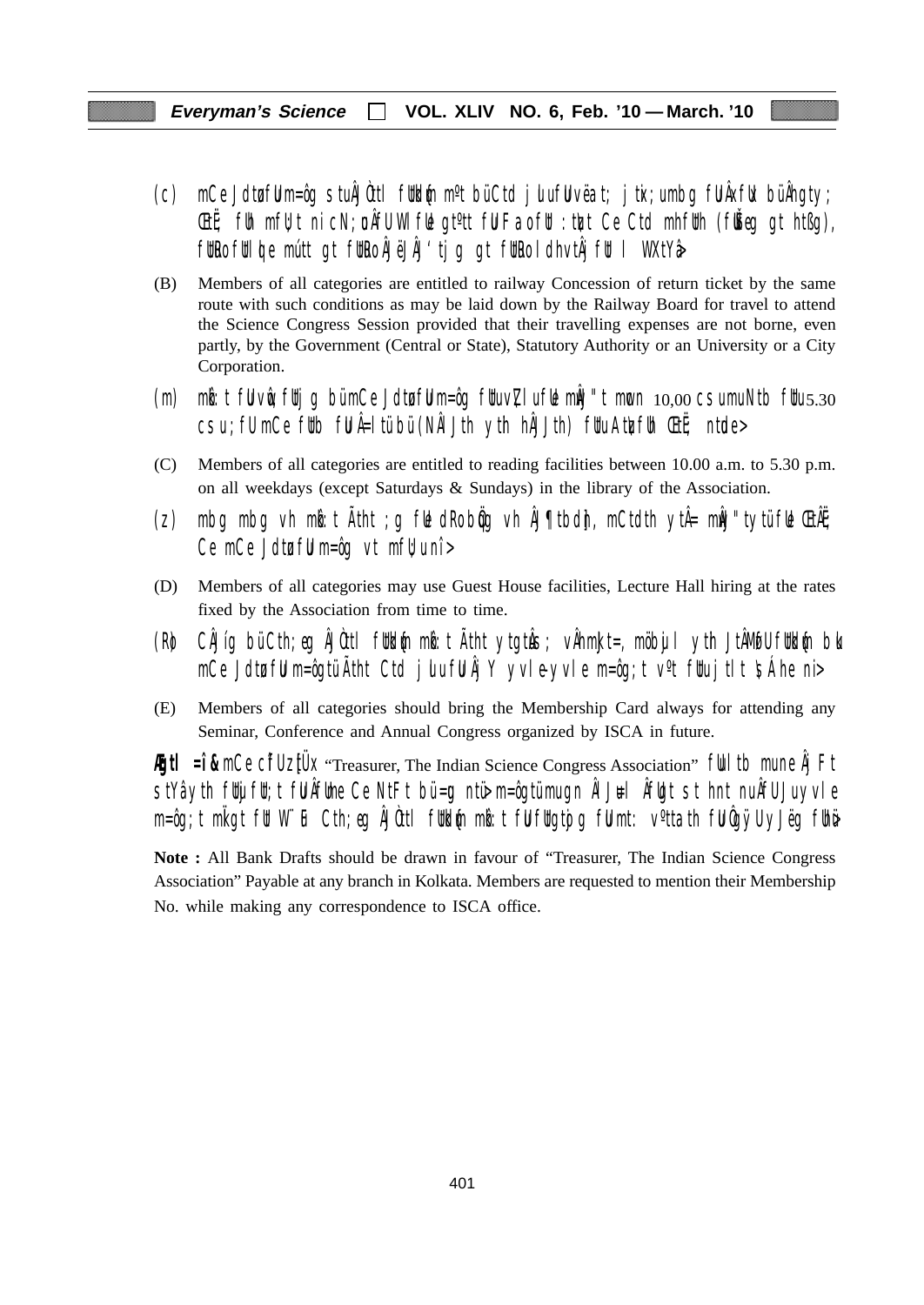

# **Cth; eg AJOttl futbl{n mk^: t**

14, **ztp) Achtn dw**nt ôxex, futyifut;t - 700 017, Cth;

# **THE INDIAN SCIENCE CONGRESS ASSOCIATION**

14, Dr. Biresh Guha Street, Kolkata-700 017, INDIA

| th/Telegram | : SCICONG : CALCUTTA                                    |  | $VU/m/Fax$ : 91-33-2287-2551                 |
|-------------|---------------------------------------------------------|--|----------------------------------------------|
|             | $=\n\frac{1}{2}$ Telephone : (033) 2287-4530, 2281-5323 |  | $\frac{1}{2}$ Reby /E-mail: iscacal@vsnl.net |
|             | $JcmłRx/Website$ : http://sciencecongress.nic.in        |  | iscacal_2004@yahoo.com                       |

# **m=ôg;t fUÂj Y ytJ#l** -  $V^0t/A$ pplication Form For Membership :

 $m$ ult bu $T<sub>O</sub>$ 

 $\Delta J$  (build ig)/ The General Secretary Cth; eg ÂJÙttl futblin milit/The Indian Science Congress Association 14,  $Zt\mathbf{D}$   $\hat{\theta}$ ch $\hat{\theta}$  dmt  $\hat{\theta}$ x $\hat{\theta}$ x $/14$ , Dr. Biresh Guha Street, fluj flu; t - 700 017/Kolkata - 700 017

 $b$ nt $\text{HQ}/\text{Dear Sir}$ 

bî Cth;eg ÂJÒttl füldin mið:t füt ytseJl m=ôg/JtÂMøfU m=ôg/m<sup>o</sup>t m=ôg/At<sup>o</sup>t m=ôg/mið:tl m=ôg/ =t;t/ yvlt ltb  $\hat{A}$ j FJtlt atn;t / atn;t n $\hat{q}$ 

I like to be enrolled as a Life Member/Annual Member/Sessional Member/Student Member/Institutional Member/Donor/of The Indian Science Congress Association.

bî RmfU mt: Á \_\_\_\_\_\_\_ m=ôg;t NÖf fU Áv bu lYEl/cifU zitÜx miligt \_\_\_\_\_\_\_\_\_\_ Â=ltikfU; \_\_\_\_\_\_\_\_\_ ŒatjfU cîfU \_\_\_\_\_\_\_\_\_\_ 01 yŒij —— mu 31 btao —— ;fU Cus hnt/hne nqâ>

I am sending herewith an amount of Rs. ——————— in payment of my subscription by Cash/Bank Draft No. ————— dated — issuing bank from the year 1st April — to 31st March — .

bî ÂlölÂjÂF; ÂJCtd bü ÂÂa hF;t/hF;e ng (ÂfUme YfU bü fWgt ÂlNtl jdtY)/I am interested in the following section (Please tick any one).

# **ÂJCtd/Section**

- 1.  $f \mathbf{M}$  yth  $J \mathbf{M}'$ t  $\mathbf{M}$ Utl/Agriculture and Forestry Sciences
- 2. VNW VNIa Aflint yth bAog AJOttl/Animal, Veterinary and Fishery Sciences
- 3. btlJNtô°teg yth ytahK ÂJÒttl (Âsmbü mÂöbÂj ; nî vht;ÀJ-ÂJÒttl yth bltÂJÒttl yth NÂGfU ÂJÒttl ytih mult ÂJÒttl/Anthropological and Behavioural Sciences (including Archaeology and Psychology & Educational Sciences & Military Science)
- 4. hmtgl ÂJÒttl/Chemical Sciences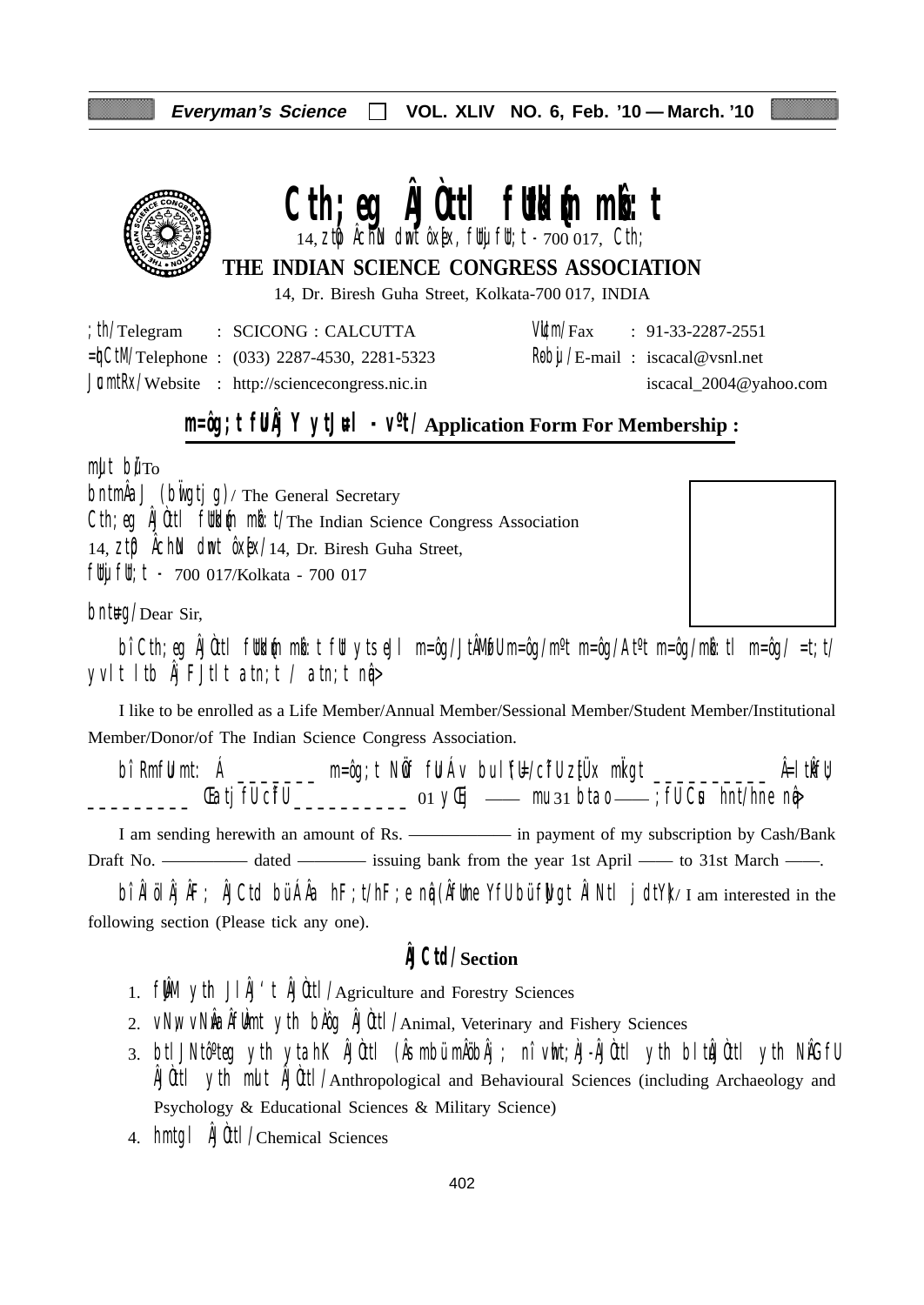- 5. CqVÕÅ; ÅJÙttl/Earth System Sciences
- 6. yÂCgà;t ÂJÒttl/Engineering Sciences
- 7. Jt;tJhK ÂJÒttl/Environmental Sciences
- 8. mualt yth mkathK ÂJÙttl yth Chi'tuÂdful (fubvoch ÂJÙttl mÅöbÂj;)/Information and Communication Science & Technology (including Computer Sciences)
- 9. CtiÂ;fU ÂJÒttl/Materials Science
- 10. dÂK; ÂJÙttl (mtÑigfug mÂöbÂj;)/Mathematical Science (including Statistics)
- 11. ÂaÂfUÀmt Ntôºt (Nheh ÂJÒttl mÂöbÂj;)/Medical Sciences (including Physiology)
- 12. lgt seJÂJÒttl (seJ hmtgl, seJ CtiÂ;fUe ytih ytKÂJfU seJÂJÒttl ytih seJ-Œti'tuÂdfUe mÂöbÂj;)/ New Biology (including Bio-Chemistry, Biophysics & Molecular Biology and Biotechnology)
- 13. Cth; fulg AJUttl / Physical Sciences
- 14. J $\int \hat{\theta} \vee \hat{\theta}$ ;  $\hat{\theta}$ Uutt $\int$ Plant Sciences

--------------------------------------------------------------------------------------------------------------------------------- (fwgt xift); fuhui gt cj tuful yGhtu bu Chu Please type or fill up in Block Letters)

| Itb/Name (cj tfll yGhtübilin block letters) :                                                                                                                              |                                        |                                 |
|----------------------------------------------------------------------------------------------------------------------------------------------------------------------------|----------------------------------------|---------------------------------|
|                                                                                                                                                                            | $\frac{f}{f}$   tb/Surname             | $(E: b   t )/$ First Name       |
| NtGAKfU gtug; t/Academic Qualifications :<br>(Cibil Sbi fill I ni/Evidence to be submitted)                                                                                | <b>b<sub>f</sub>g</b> I tb/Middle Name |                                 |
| $V=$   tb/Designation :                                                                                                                                                    |                                        |                                 |
| $m\ddot{o}v$ full $v$ ; $t/A$ ddress of communication :<br>(ht $\beta$ g, Nnh/I dh yth $\hat{A}$ vI flt $\chi$ m $\hat{A}$ n; /including<br>state, city/town and pin code) |                                        |                                 |
| $=\n{\text{d}}$ CtM mligt yth Roby / Phone No. & E-mail:<br>$(ydh$ fltko $f$ any)                                                                                          |                                        |                                 |
| $\hat{\theta}$ : tge V; t/Permanent Address :                                                                                                                              |                                        |                                 |
| $\frac{1}{2}$ AxEvKe (ydh fltRe)/Comments (if any)                                                                                                                         |                                        | CJ=eq/Yours Faithfully          |
| $\frac{1}{2}$ if $\mathsf{W}_{\mathrm{Date}}$ :                                                                                                                            |                                        | $n\hat{\theta}$ ; tGh/Signature |